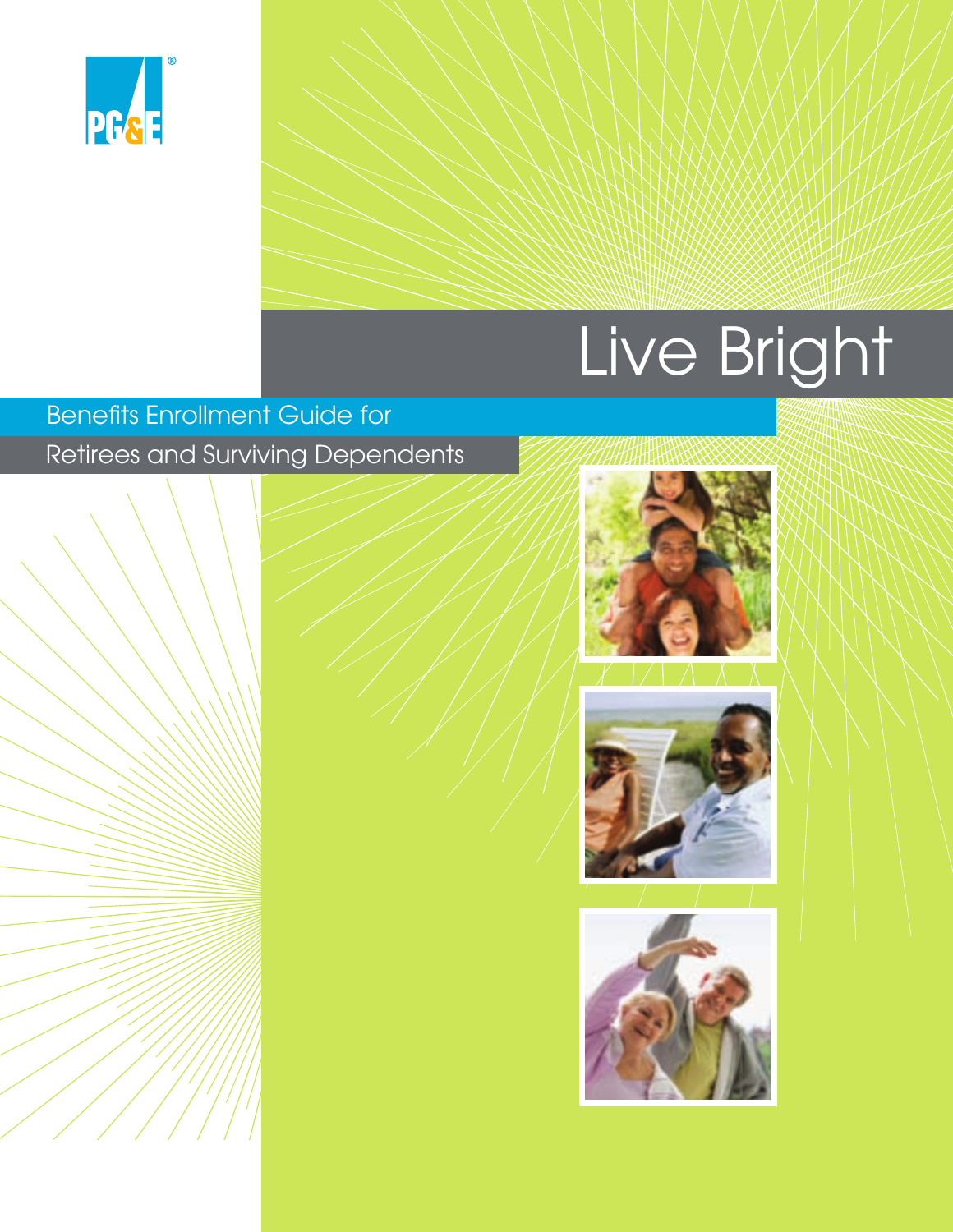

This Benefits Enrollment Guide for Retirees and Surviving Dependents and the Supplement to Your 2009 Benefits Enrollment Guide (referred to collectively as the "Enrollment Guide") is designed, in part, to make you aware of important changes which have been made to The Pacific Gas *and Electric Company Health Care Plan for Retirees and Surviving Dependents (referred to as the Health Care Plan). The Enrollment Guide is not an exhaustive explanation of the Health Care Plan. Additional information about the Health Care Plan is contained in the documents entitled* The Pacific Gas and Electric Company Health Care Plan for Retirees and Surviving Dependents, the Summary of Benefits Handbook and the Summaries of Material Modifications (SMMs) including enrollment guides designated as SMMs, as well as the Evidence of Coverage booklets *issued by HMOs and the Anthem Blue Cross SmartValue Plan, which collectively constitute the official plan document.* 

The Employee Benefits Committee of PG&E Corporation is the Plan Administrator of the Health Care Plan and has the discretionary authority to interpret and construe the terms of the official plan document, to resolve any conflicts or discrepancies between the documents which comprise the official plan document and to establish rules which are necessary for the administration of the Health Care Plan.

Unless otherwise noted, references in this quide to PG&E mean Pacific Gas and Electric Company. Pacific Gas and Electric Company, PG&E Corporation and their affiliates are referred to collectively as "Participating Employers."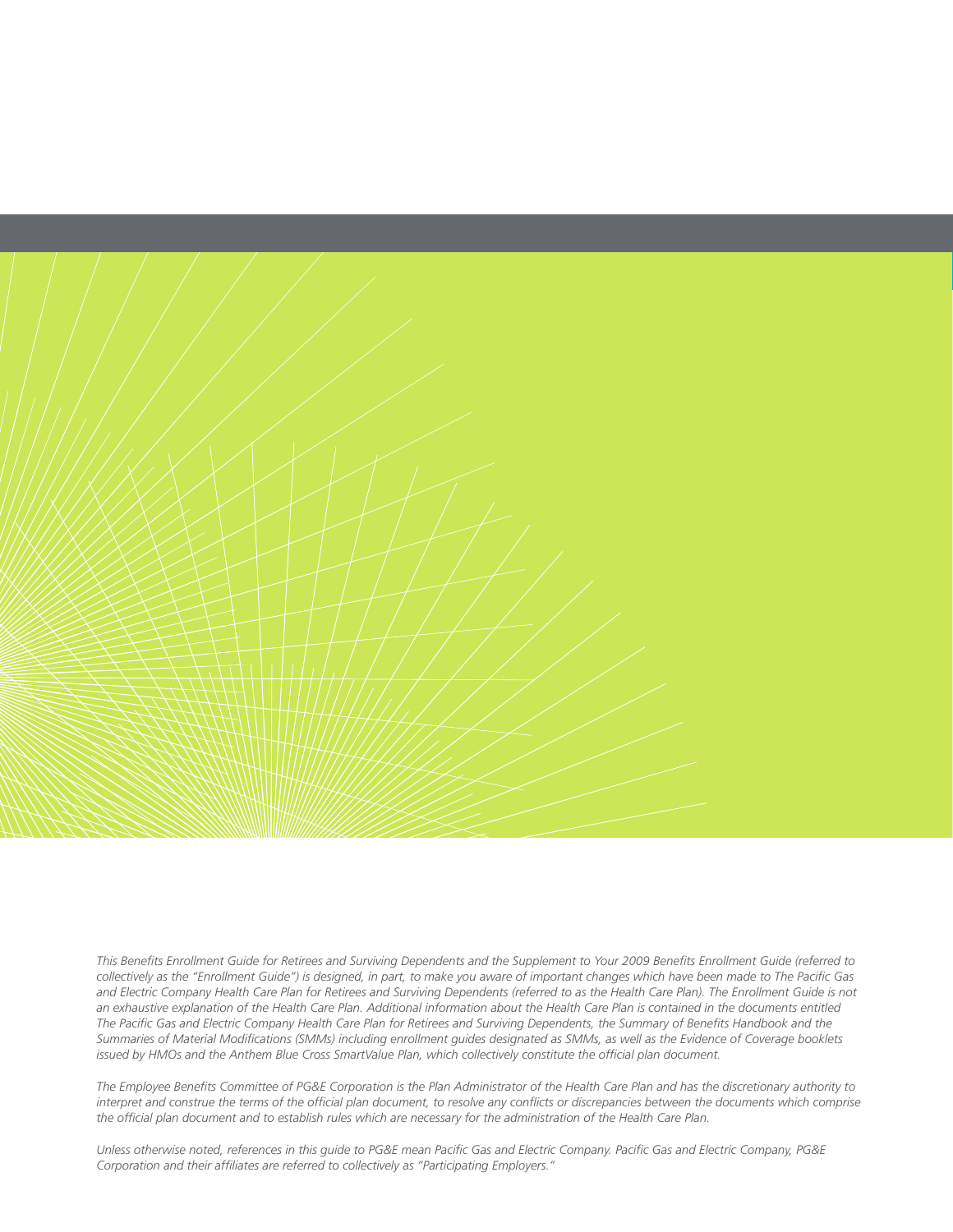### What's Inside





| <b>Live Bright</b>                                                                   | $\overline{2}$ |
|--------------------------------------------------------------------------------------|----------------|
| <b>What's Changing</b>                                                               | $\overline{2}$ |
| <b>Enrollment: What You Need To Do</b>                                               | $\overline{3}$ |
| Get Ready to Enroll                                                                  | $\overline{4}$ |
| How to Enroll                                                                        | 5              |
| If You Don't Enroll                                                                  | 6              |
| Reporting Life Changes (change-in-status events)                                     | $\overline{7}$ |
| After You Enroll                                                                     | $\overline{7}$ |
| Re-enrolling in PG&E-Sponsored Retiree Medical Coverage<br><b>After Cancellation</b> | 8              |
| <b>Medical Plan Premium Contributions</b>                                            | 8              |
| <b>Medical Plan Monthly Premium Contributions</b>                                    | 13             |
| <b>Medical Plan Options for Medicare-Eligible Members</b>                            | 15             |
| <b>Comparison of Medical Benefits for Members Under 65</b>                           | 22             |
| <b>Comparison of Medical Benefits for Members Over 65</b>                            | 30             |
| <b>Prescription Drug Benefits</b>                                                    | 40             |
| <b>Your Authorization</b>                                                            | 43             |
| <b>Contact Information</b><br><b>Inside Back Cover</b>                               |                |

#### About this guide

This Benefits Enrollment Guide describes what's changing for 2009, your medical plan choices and how to enroll. For information on eligibility, change-in-status events, COBRA and other legally required information, see the enclosed Supplement to Your 2009 Benefits Enrollment Guide. If **you (and/or your dependents) have Medicare or will become eligible for Medicare in the next 12 months, please see page 10 in the Supplement for important information about your prescription drug coverage and Medicare.**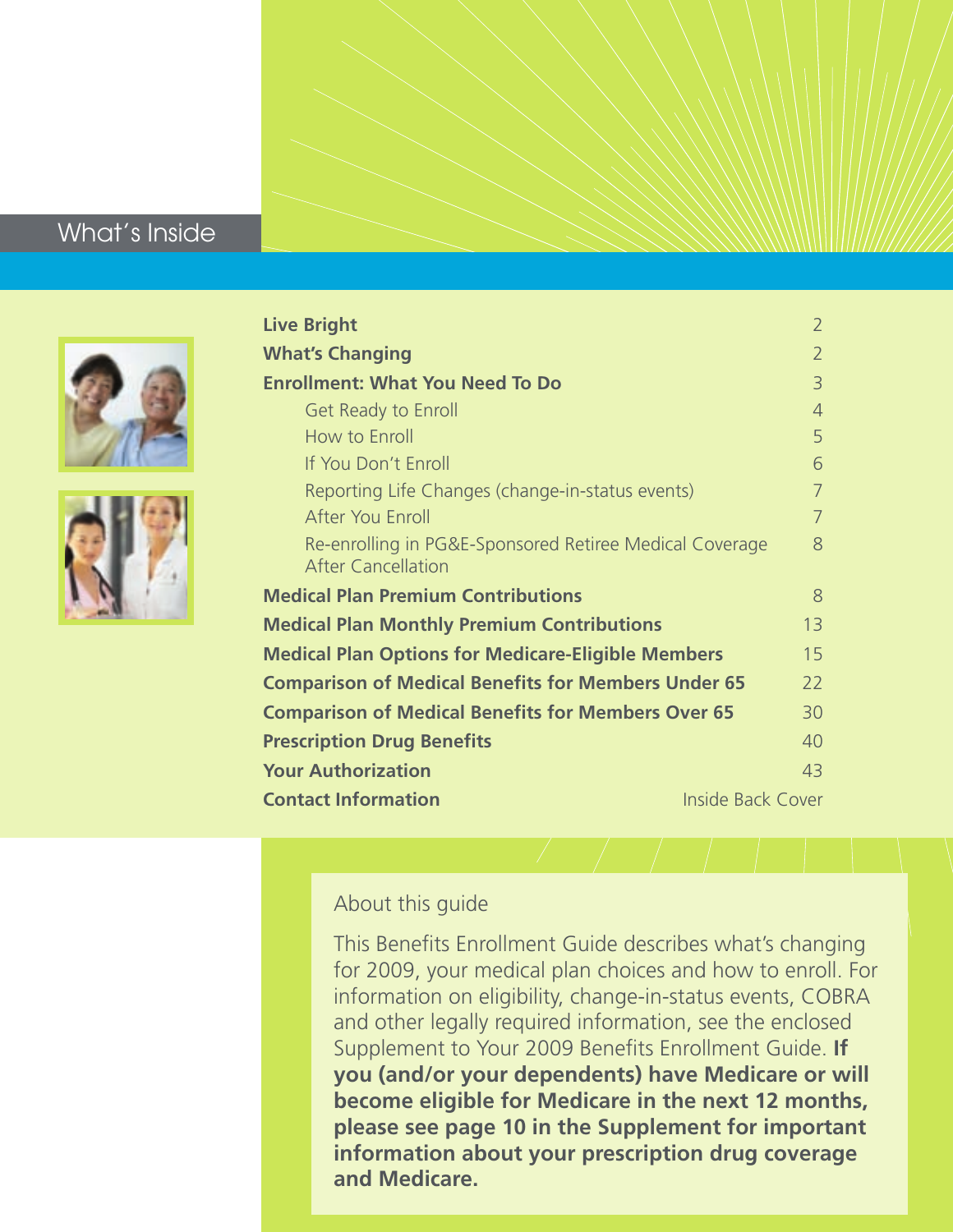# Live Bright



Take advantage of the health and wellness resources available to you and your family—and live bright. Living bright is all about using available wellness tools and resources, making healthy lifestyle choices and being informed about health issues overall. Remember, your health is your most important asset, and choices you make today can make a huge difference in the quality of your life.

Here's what PG&E offers to help you get started:

- **A wide range of medical plan choices**: Take the time to review this Enrollment Guide, understand your options and make the best choices for your situation.
- **Preventive care coverage: All of our medical** plan options cover exams and screenings at little or no cost to you. Be sure to get an annual physical, including cholesterol and blood pressure screenings. And mammograms, prostate cancer screenings and colonoscopies are critical, as well. Spending \$10 now to check your blood pressure can save over \$100,000 later on if you have a stroke, not to mention the impact on your quality of life.
- **Tools to help you stay healthy and manage your health care needs**: PG&E-sponsored medical plans also provide a variety of discounted services. Visit your plan's Web site or call the plan's Member Services department (see the inside back cover for contact information) to find out if your plan offers:
- *• Nurse advice lines*: Have symptoms or a medical question? These 24-hour telephone advice lines let you discuss medical issues with a nurse.
- *• Focused health programs*: Have diabetes, heart disease or asthma? Do you smoke? These programs provide personalized, ongoing assistance with these issues.
- *• Decision support*: Facing surgery? Have you received conflicting second opinions? These programs offer nurses and coaches backed by powerful databases to help you make informed decisions.
- *• Online health assessments*: These assessments provide advice to help you improve your health. Already consider yourself healthy? Many are surprised by how much they can do to get even more fit.
- *Discounts on fitness club memberships*: Take advantage of special discounts if offered through your medical plan.

# What's Changing

Pacifi Care and Secure Horizons HMOs No Longer Available for Retirees Who Are Former ESC-Represented Employees

The PacifiCare Health Maintenance Organization (HMO) and its affiliated Medicare plan, Secure Horizons, will no longer be available to participants who are former ESC-represented employees for 2009 (this change became effective January 1, 2008, for former IBEW- and SEIU-represented employees and for non-union-represented retirees). In reviewing the medical plans, PG&E found that most PacifiCare doctors also participate in other medical plans offered by PG&E. Affected retirees and family members who are enrolled in PacifiCare and who do not elect a new medical plan for 2009 will be automatically enrolled in the Network Access Plan (NAP) or the Comprehensive Access Plan (CAP), as applicable to your ZIP code. Those who participate in Secure Horizons will be automatically enrolled in the CAP. See the medical plan comparison charts in this guide for more details.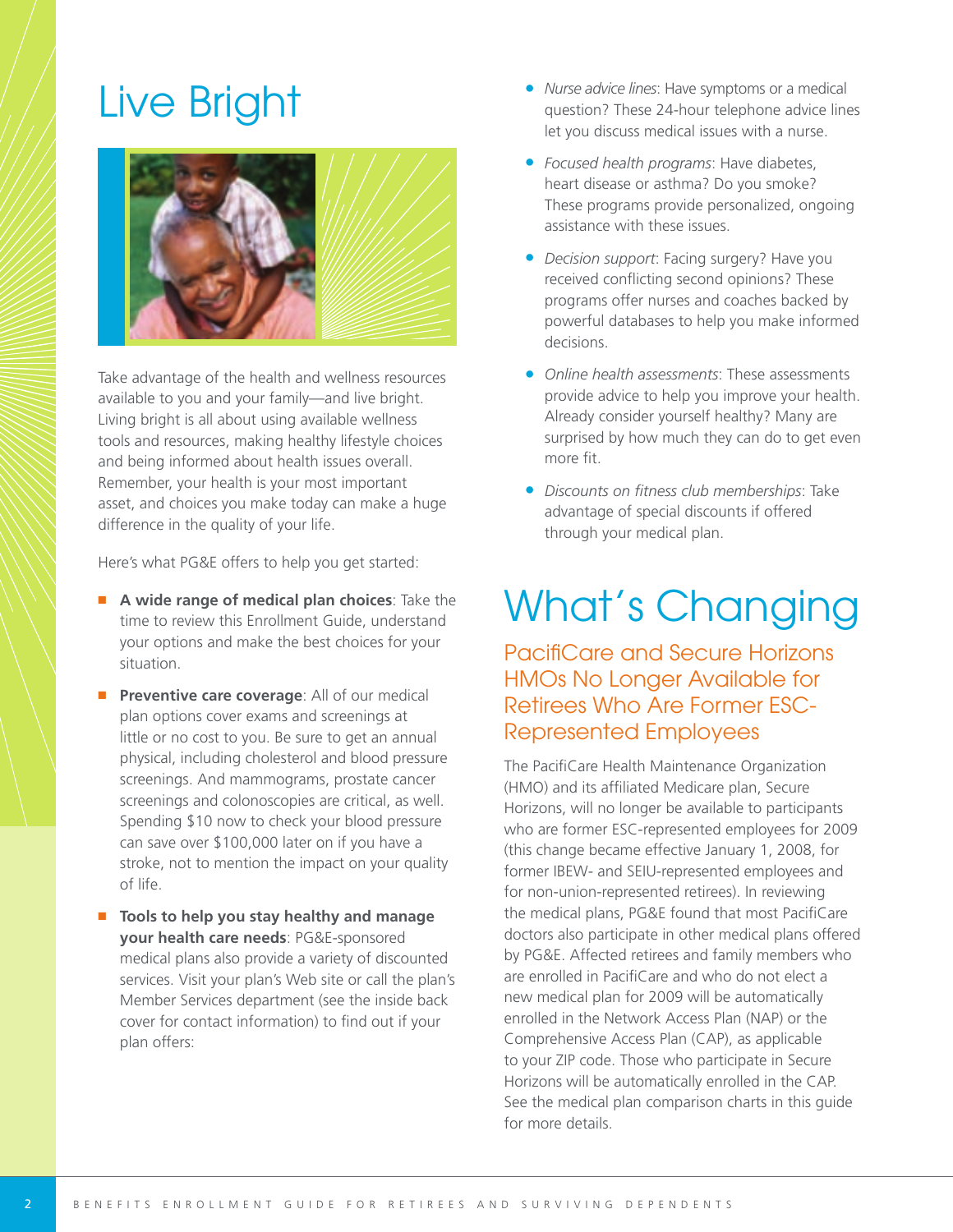### New SmartValue Medicare Advantage Private Fee-for-Service Plan Available for Retirees Who Are Former ESC-Represented Employees

Effective January 2009, PG&E will offer a new, nationwide medical plan called the SmartValue Medicare Advantage Private Fee-for-Service (PFFS) Plan, or simply SmartValue, to retirees who are former ESC-represented employees (this plan was first offered in 2008 for non-union-represented retirees and former IBEW and SEIU-represented employees). The new plan is available to all Medicareeligible members and dependents, as well as certain individuals with end-stage renal disease (ESRD). With no deductible and low copayments, the SmartValue plan—an Anthem Blue Cross insured plan—combines comprehensive benefit coverage with the flexibility to choose your own doctors and specialists. See page 16 for details or call SmartValue at 1-866-657-4970.

### Other Medical Plan Changes

All medical plans make ongoing changes to providers and service areas. We suggest you verify service areas and provider availability directly using the plan's contact information provided on the inside back cover. The information in this guide is current as of October 2008, but subject to change.

#### *You May Not Need to Enroll If You:*



- ◆ *Want to keep the same medical plan and you* have verified that the *plan is still available in your area*
- ◆ *Want to stay in the plan you were automatically enrolled in if your current medical plan will no longer be available in 2009*
- ◆ *Do not need to add or delete dependents*
- ◆ *Will not be changing your Retiree Premium Offset Account (RPOA) election for the 2009 plan year*

# Enrollment: What You Need To Do

You will need to make choices about which PG&E benefits you'd like to participate in during "Enrollment Windows." Enrollment windows are specific times that will require you to take action and select your benefits:

- During the annual Open Enrollment period (two weeks each year in the fall). Any changes you make during the Open Enrollment period become effective January 1 of the following year.
- When you experience an eligible change-in-status event, such as marriage. You must report any eligible change-in-status event to the HR Service Center within 31 days of the event (60 days for the birth or adoption of a child) in order to make any allowable changes to your benefits.

Each time an enrollment window occurs, use this guide to familiarize yourself with the most current information on PG&E's benefits programs and what coverage options are available to you. You can also use the information here to:

- Get ready to enroll
- Understand how you can enroll
- Know what to expect after you enroll.

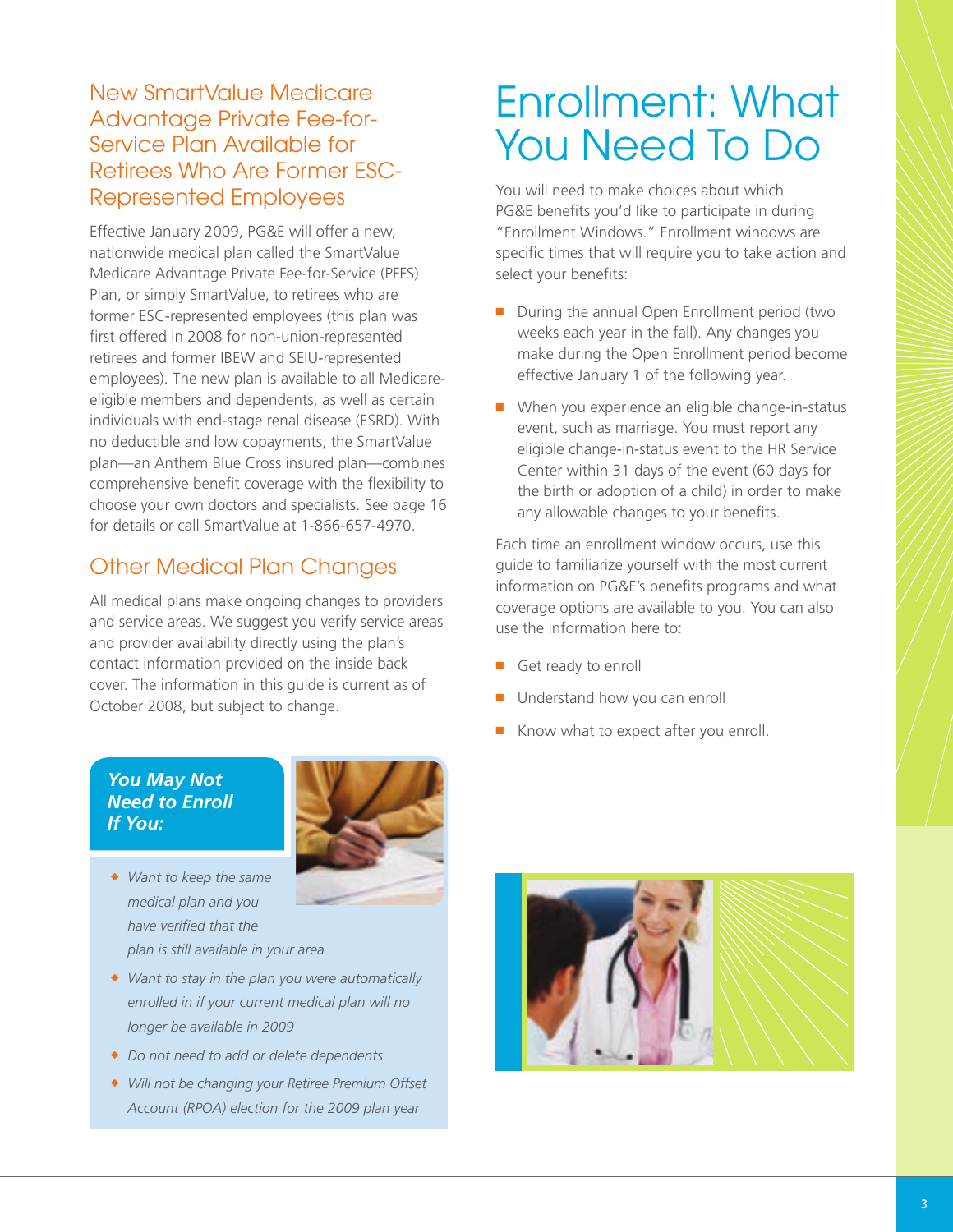### Get Ready to Enroll

- **1. Review your options, ask questions and talk with your family.** If you're thinking of changing medical plans or you are choosing for the first time:
	- **a.** Check with your doctors to find out which plans they participate in.
	- **b.** If you take any prescription medications regularly, contact the new plan to find out how these drugs are covered (for example, formulary or nonformulary drugs).
	- **c.** Review the coverage offered for specific types of services that you and your family tend to use regularly, such as chiropractic care or urgent care.
	- **d.** Verify service areas and provider availability, since all medical plans make ongoing changes during the year.

To gather this information, call the medical plan's Member Services number or visit its Web site (shown on the inside back cover of this guide, along with medical plan group numbers, if applicable).

- **2. Consider not only your current circumstances, but what may be happening in your life in the future.** Outside of the two-week Open Enrollment period, you will not be able to make changes to your benefits elections unless:
	- **a.** You have an eligible change-in-status event.
	- **b.** You move out of your provider service area.
	- **c.** You or your dependent becomes eligible for Medicare or Medicaid.

Note: If any of your primary care physicians, specialists, medical groups, Independent Practice Associations (IPAs), hospitals or other providers withdraw from your medical plan during 2009, you will not be able to change medical plans. Instead, you will need to obtain services from a participating provider within your plan's network for the remainder of the year. The withdrawal of a provider from your plan is not an eligible changein-status event.

See the section on page 7 for more information about reporting change-in-status events.

- **3. Review your Enrollment Worksheet, showing your plan options and costs.** Many people make the mistake of choosing a plan based solely on the monthly premium. Think about which plan is the most cost-effective for you and best meets your health care needs at a total price you can afford. Here are some things to consider:
	- **a. What the plans cover.** The comparison of medical benefits charts in this guide will help explain what each plan covers.
	- **b. Your estimated usage.** Consider the services you use the most or will need in the future. Does your plan choice cover those services adequately?
	- **c. Flexibility in choice of doctors, hospitals and how you receive care.** Each plan may include a different set of doctors or hospitals or have different rules for how to receive care.
	- **d. How the plan coordinates with Medicare**. The way your plan coordinates with Medicare can impact the amount of paperwork required of you, what providers you can use and the total amount of coverage you receive.
- **4. Confirm your Retiree Premium Offset Account (RPOA) balance, if applicable.** If you have an RPOA, see your most recent pension pay statement for your current account balance(s). You can use this information to estimate what your remaining RPOA balance will be on January 1, 2009. If your account balance is likely to be exhausted during 2009, you should take this into consideration when you enroll. You won't be

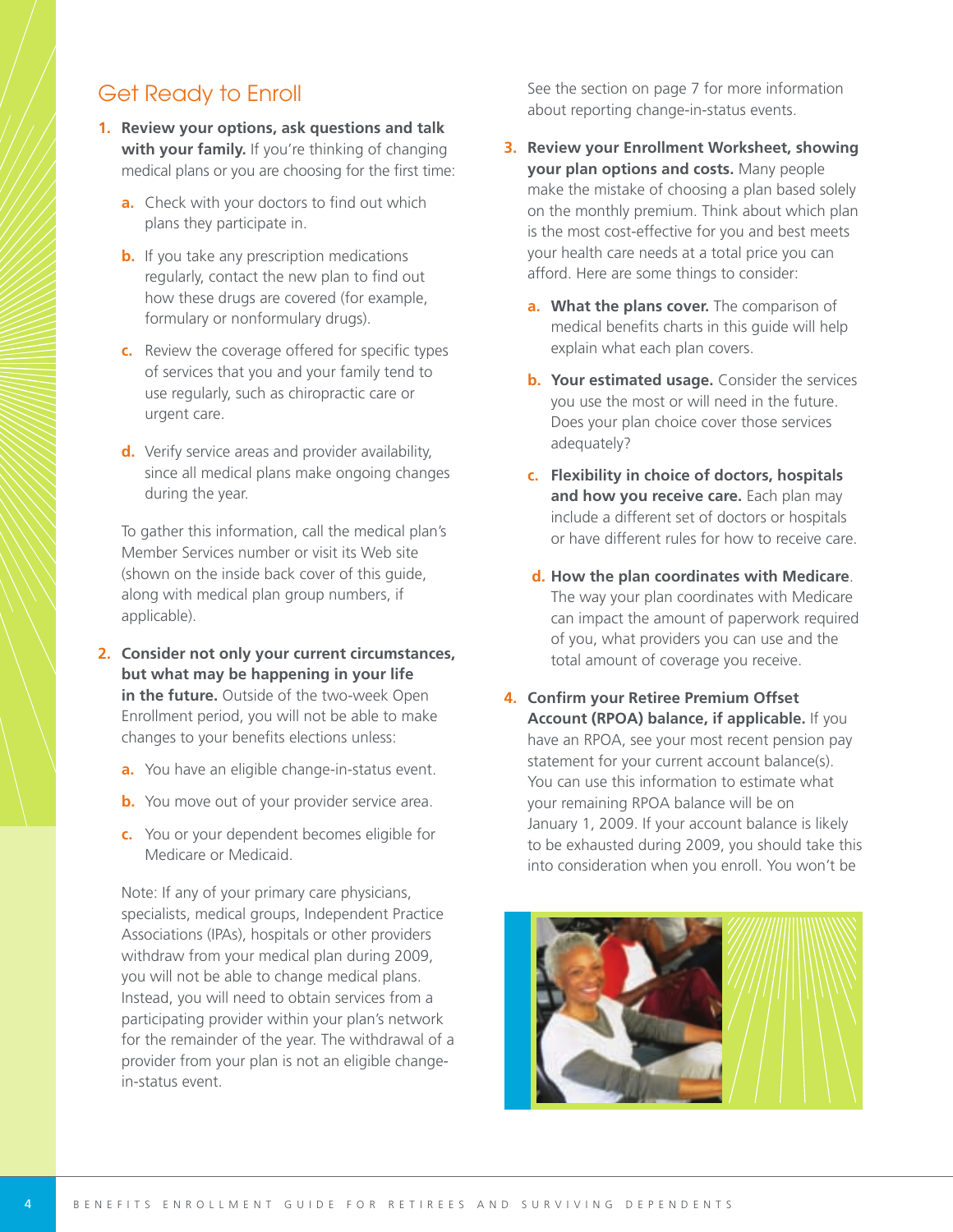allowed to switch to a less expensive medical plan in the middle of the year if your RPOA balance is depleted during the year. See page 9 for details on RPOA.

**5. Review the eligibility provisions** on page 5 of the Supplement to Your 2009 Benefits Enrollment Guide. If your dependent is losing health plan eligibility, you must contact the HR Service Center at 415-972-7077 or 1-800-700-0057 within 31 days of the dependent's loss of eligibility. The Consolidated Omnibus Budget Reconciliation Act (COBRA) allows you or your covered dependents to continue participation in company-sponsored medical plans beyond the normal period if coverage is lost due to a COBRA-qualifying event. See page 8 of the Supplement to Your 2009 Benefits Enrollment Guide for more information

*PG&E-sponsored medical plan vendors conduct* an annual certification process for your enrolled *dependents between the ages of 19 and 23. So, if you receive a letter from your medical plan vendor requesting dependent certification, you must complete the form and send it back to your plan as soon as possible. Otherwise, your child will* be dropped from your health benefits and may *not be reinstated until the next Open Enrollment period. For dependents who are disabled, you must contact the plan vendor directly to process the* required certification before he or she turns 24. If you do not complete the certification on time, your *disabled dependent can no longer be enrolled in* the plan after the first of the month in which he or *she turns 24.*

*You must drop ineligible dependents from coverage under PG&E-sponsored health plans within 31 days from the loss of eligibility. PG&E employees who cover ineligible dependents will be required to make restitution to the company for the associated cost of providing health care coverage, up to two full years of premiums or premium equivalents.*

#### How to Enroll

As a retiree or surviving dependent, you have two options to enroll:

- Online through *PG&E@Work For Me* on the Internet. Enrolling online offers several advantages. It's secure, it's easy and it's fast. You can quickly access your benefit options and see your confirmation statement immediately after you've enrolled.
- Over the phone by calling the HR Service Center at 415-972-7077 or 1-800-700-0057. Representatives are available from 7:30 a.m. to 5:30 p.m. Pacific Time, Monday through Friday.



#### ENROLLING ONLINE

To access *PG&E@Work For Me* on the Internet from any computer with Internet Explorer (version 5.0, 6.0 and 7.0):

- Go to *https://myportal.pge.com*. If you're logging on for the first time, click the Help Guides link at the bottom of the page and follow the instructions to access the system.
- Choose the Open Enrollment tab

Then, follow the steps on page 6.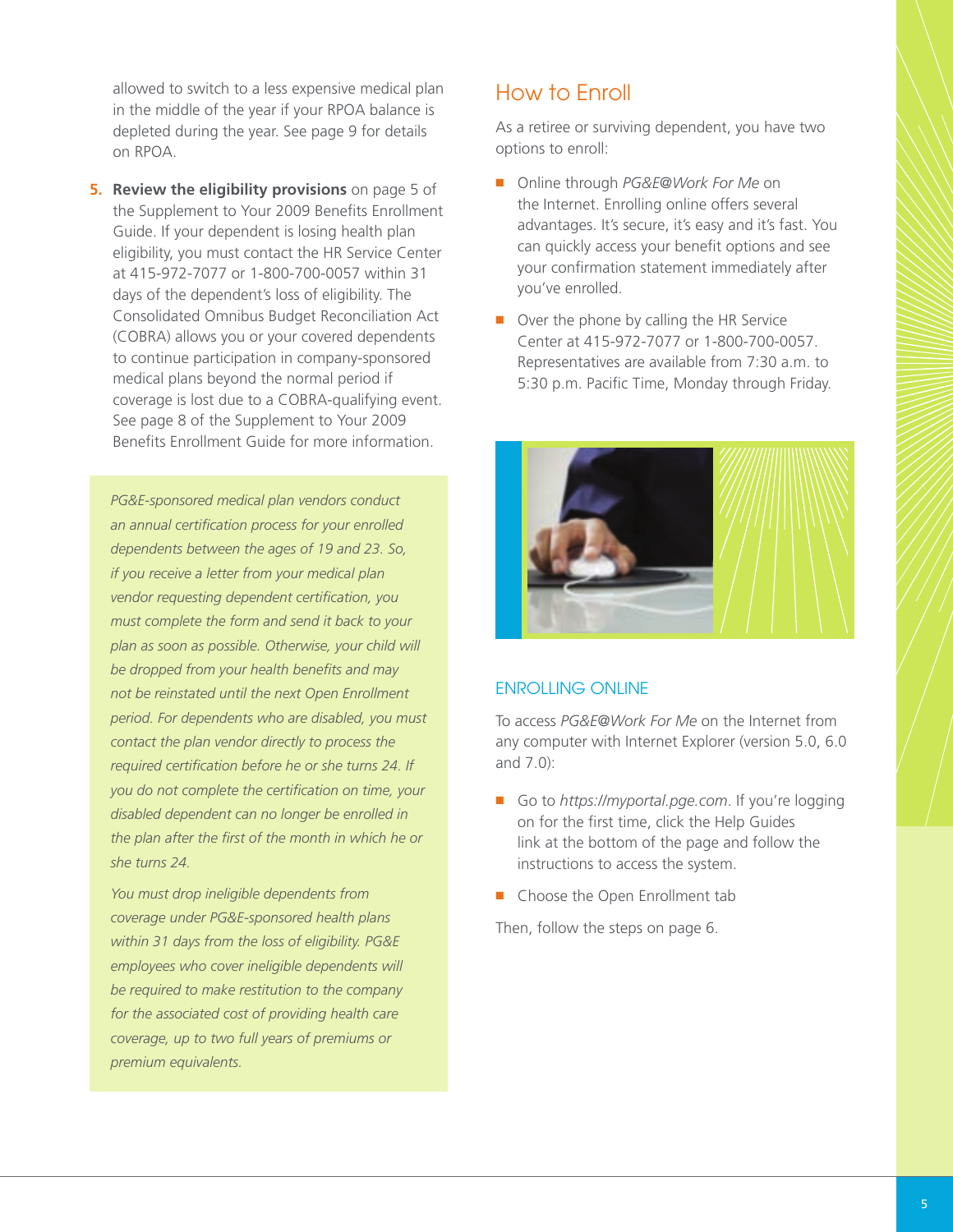#### ENROLLING ONLINE CONT'D

| <b>Review your dependents</b>                        | Make any necessary changes to your dependents. Have the following<br>information on hand if you want to make changes:                                                                                                                                                        |
|------------------------------------------------------|------------------------------------------------------------------------------------------------------------------------------------------------------------------------------------------------------------------------------------------------------------------------------|
|                                                      | • Full name, birth date, gender, Social Security number, relationship (for<br>example, spouse, child, same-sex spouse or domestic partner) and<br>Medicare claim number and effective date for any Medicare-eligible<br>dependents (you can find this on the Medicare card). |
|                                                      | If you want to add a same-sex spouse/domestic partner and/or a same-<br>sex spouse's/domestic partner's child(ren) to your plan, see page 5 of the<br>Supplement to Your 2009 Benefits Enrollment Guide.                                                                     |
|                                                      | If you want to remove a Medicare-eligible dependent, call the HR Service<br>Center or send an e-mail to hrbenefitsquestions@exchange.pge.com.                                                                                                                                |
| <b>Confirm your home address and</b><br>phone number | If you regularly receive mail at a location other than your residence, you<br>can add your mailing address from About Me > My Contact Info after you<br>complete your benefits enrollment.                                                                                   |
| <b>Select your benefit options (enroll)</b>          | Enroll in the benefit plan options available to you that best fit your needs<br>and the needs of your family.                                                                                                                                                                |
| <b>Review your confirmation statement</b>            | Verify the options you selected are shown on your confirmation statement.<br>Your RPOA balance, if applicable, will also be shown.                                                                                                                                           |
|                                                      | ◆ You can access your confirmation statement through PG&E@Work For<br>Me on the Internet at any time after you enroll.                                                                                                                                                       |
|                                                      | If you enroll by telephone, you'll receive a confirmation statement<br>mailed in December to your home address of record.                                                                                                                                                    |
|                                                      | If you find an error, call the HR Service Center within 10 business days<br>at 415-972-7077 or 1-800-700-0057. All changes must be made in the<br>current plan year. You cannot make changes based on an error on your<br>confirmation statement in the following plan year. |
| <b>Print your confirmation statement</b>             | Keep a copy of your statement for future reference.                                                                                                                                                                                                                          |

If you decide to enroll in SmartValue, you must complete the *SmartValue Enrollment* form in addition to your Enrollment Worksheet. Please call the HR Service Center at 1-800-700-0057 to request a form, or you may access a copy online from *PG&E@Work For Me* on the Internet *(https://myportal.pge.com)*. You must complete and return this additional form to the HR Service Center by November 30, 2008, in order to complete your enrollment in SmartValue for 2009. Otherwise, you will remain enrolled in your current 2008 plan, or you will be enrolled in CAP if your plan is no longer available next year.

### If You Don't Enroll

You will continue to receive your current 2008 medical coverage for yourself and your covered dependents, as listed on the enclosed 2009 Enrollment Worksheet (or the current medical plan shown on your worksheet, if your plan is being discontinued or will no longer be available in 2009).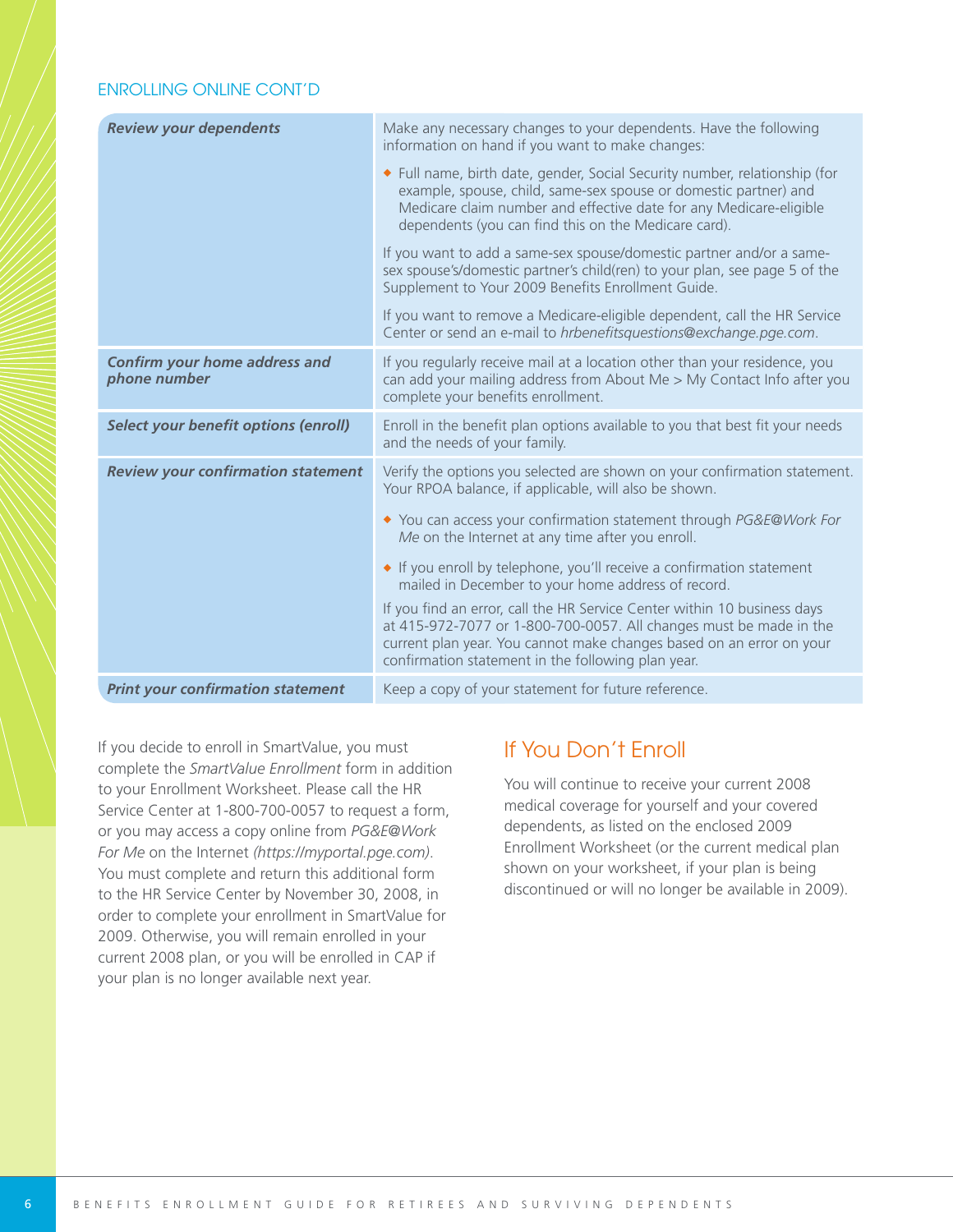### Reporting Life Changes (change-in-status events)

If you marry, divorce or experience some other eligible change-in-status event, you have 31 days (60 days for the birth or adoption of a child) to make any allowable changes to your benefits. Otherwise, you may not be able to add dependents until the next Open Enrollment period. If you are adding a new eligible dependent(s) to your health coverage for the upcoming year during the Open Enrollment period, make sure you also add the dependent(s) to your health plans for the *current* year. See page 4 of the Supplement to Your 2009 Benefits Enrollment Guide for more details on eligible dependents.

Contact the HR Service Center at 415-972-7077 or 1-800-700-0057 to report any eligible change-instatus events or to ask questions about your benefits. Representatives are available from 7:30 a.m. to 5:30 p.m. Pacific Time, Monday through Friday.

#### *Questions?*



*If you have questions* about your benefit choices *for 2009 or do not*

*have Internet access, please call the HR Service Center at 415-972-7077 or 1-800-700-0057 for assistance. Or, send your question via e-mail to hrbenefi tsquestions@exchange.pge.com. Please allow one business day for a response.*

### After You Enroll

Here's a quick look at what to expect after you enroll.

#### ID CARDS

If you change medical plans or add dependents, you'll receive your new medical plan identification card(s) in January 2009. If you don't receive your new ID card(s) by the end of January, call your medical plan directly. If you need to see a doctor before your ID card arrives, use your confirmation statement as proof of coverage. Members in the Anthem Blue Crossadministered plans (except SmartValue) and Health Net HMO plans can print a copy of their ID cards from the plan's Web site.

#### SELECTING PRIMARY CARE PHYSICIANS

You are not required to select a primary care physician (PCP) if you enroll in the Network Access Plan (NAP), Comprehensive Access Plan (CAP), Retiree Optional Plan (ROP), SmartValue Plan or Medicare Supplemental Plan (MSP). However, all of the HMOs and Medicare HMOs, except Kaiser Permanente, require that you and each of your covered dependents select a PCP from the plan's network of doctors. When you first enroll in one of these plans, the HMO will automatically assign a PCP to you and any dependents you enroll. You may select a different PCP upon receipt of your membership ID card(s) in January. Call your plan as soon as possible after you receive your ID card(s) and request that your PCP selection(s) be made retroactive to January 1, 2009. Each plan has its own policy and timeframe for changing primary care physicians retroactively.

For a directory of PCPs, call the Member Services number of the medical plan you're considering, or visit its Web site (listed on the inside back cover of this guide).

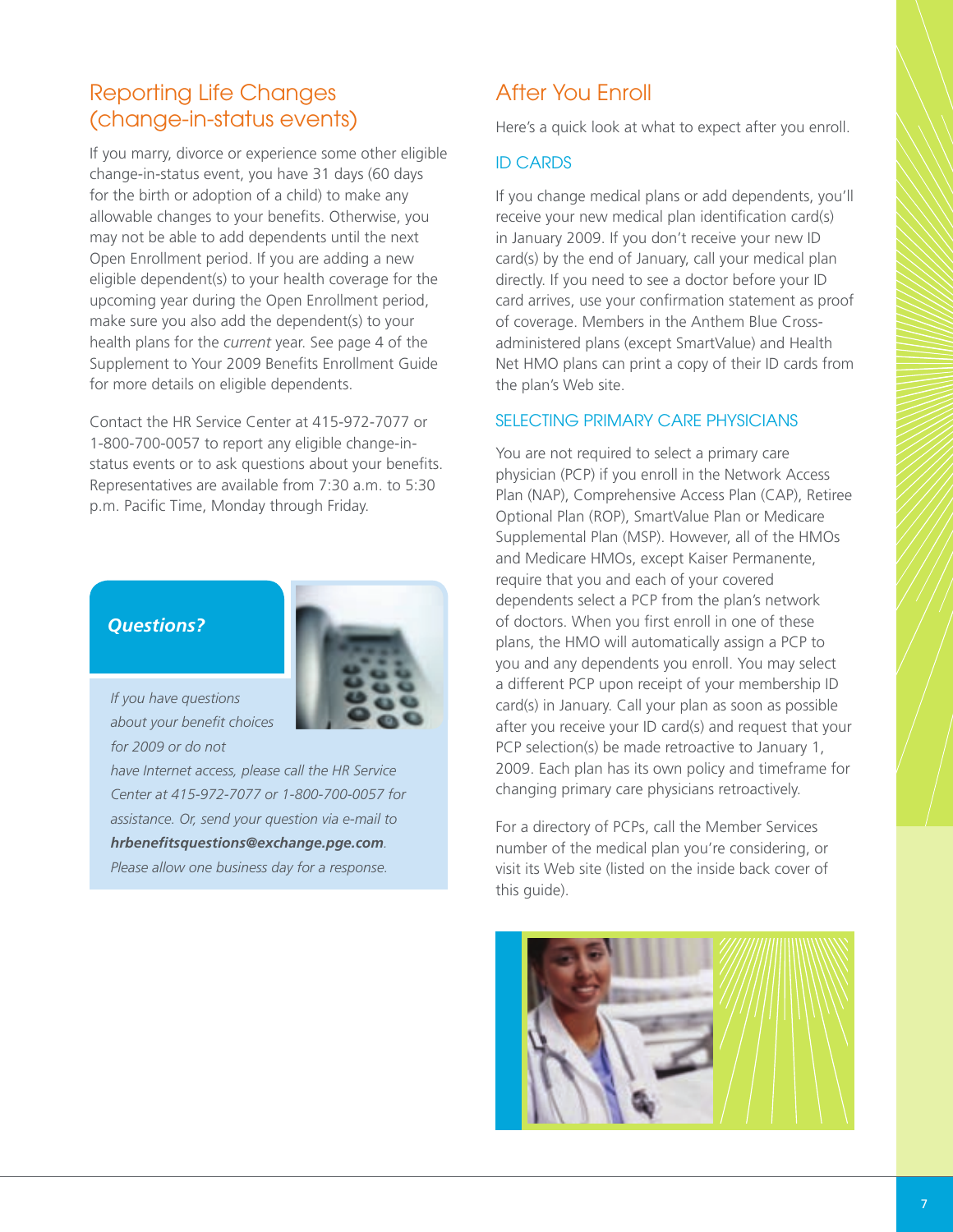### Re-Enrolling in PG&E-Sponsored Retiree Medical Coverage after **Cancellation**

Retirees who cancel medical plan coverage are allowed to re-enroll in a PG&E-sponsored medical plan only during a subsequent Open Enrollment period. To initiate re-enrollment, you must call the HR Service Center to request an Open Enrollment packet no later than September 1 of the year prior to the year for which you want to re-enroll. An enrollment packet will be mailed to your home immediately prior to Open Enrollment. Any coverage you elect during Open Enrollment will be effective the following January 1.

If you do not notify the HR Service Center by September 1, you will not be able to re-enroll for the upcoming year—even if you lose coverage elsewhere.

Please note that retirees who dropped PG&Esponsored retiree medical plan coverage prior to January 1, 2003, are not eligible to re-enroll for PG&E-sponsored medical plan coverage.

In addition, surviving dependents who cancel medical plan coverage will not be able to enroll in a PG&Esponsored medical plan at any time in the future.





# Medical Plan Premium **Contributions**

#### Retiree Contributions

If you qualify for PG&E-sponsored retiree medical plan coverage, you and the Participating Employer (defined on the inside front cover of this guide) share the cost of coverage. The Participating Employer contributes a fixed amount, which is prorated for certain retirees with less than 25 years of credited service, as described on page 9. You are responsible for paying the remaining portion of the cost of coverage.

### Participating Employer **Contributions**

The amount of the Participating Employer's contributions toward the cost of your coverage is based on your age, the age of your spouse or domestic partner (if applicable), whether you are covering any children, and your years of credited service.

- If you're under age 65, the Participating Employer's contribution is based on the year-2000 premium for PG&E's self-funded medical plan.
- If you're age 65 or older, the Participating Employer's contribution is based on the year-2000 premium for the PG&E Medicare Supplemental Plan.

The Participating Employer's contribution amounts are fixed—they will not increase over time.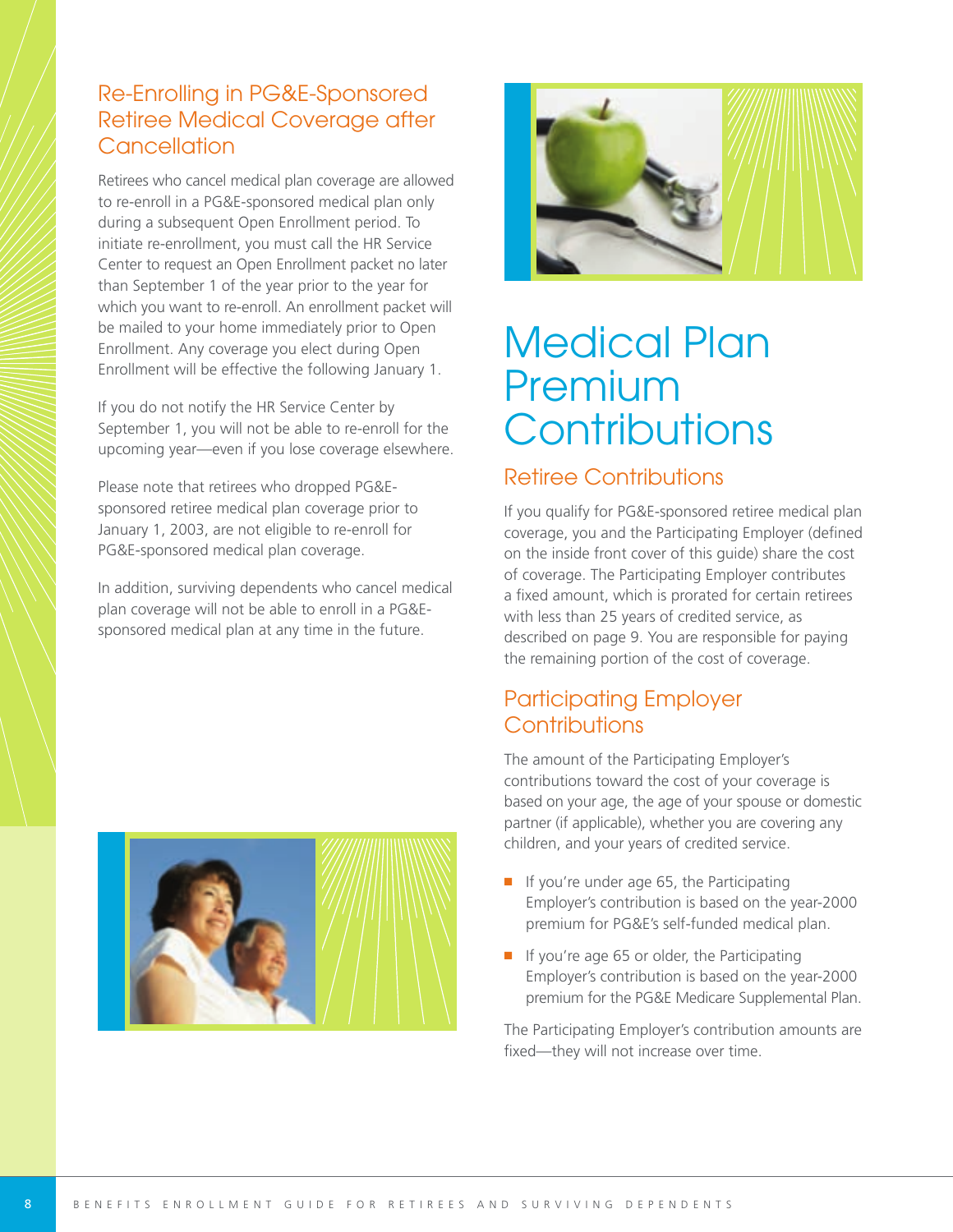#### Maximum Contribution

All retirees with 25 or more years of credited service receive 100 percent of the Participating Employer's fixed maximum contribution, as follows:

#### **MAXIMUM MONTHLY PARTICIPATING EMPLOYER CONTRIBUTION FOR RETIREES UNDER AGE 65 WITH 25 OR MORE YEARS OF CREDITED SERVICE\***

| <b>Retiree Only</b>                                                                    | \$262.91 |
|----------------------------------------------------------------------------------------|----------|
| <b>Retiree + Spouse/Domestic Partner</b><br><b>Under Age 65</b>                        | \$553.14 |
| <b>Retiree + Spouse/Domestic Partner</b><br>Age 65 or Older                            | \$429.75 |
| <b>Retiree + Children</b>                                                              | \$474.44 |
| <b>Retiree + Family (Spouse/Domestic</b><br>Partner Under Age 65 + Children)           | \$765.03 |
| <b>Retiree + Family (Spouse/Domestic</b><br><b>Partner Age 65 or Older + Children)</b> | \$692.88 |

*\* If you retired with fewer than 25 years of credited service, these contribution amounts will be prorated, as described on this page.*

| <b>MAXIMUM MONTHLY PARTICIPATING EMPLOYER</b><br><b>CONTRIBUTION FOR RETIREES AGE 65 OR OLDER</b><br>WITH 25 OR MORE YEARS OF CREDITED SERVICE* |          |  |  |  |
|-------------------------------------------------------------------------------------------------------------------------------------------------|----------|--|--|--|
| <b>Retiree Only</b>                                                                                                                             | \$87.07  |  |  |  |
| <b>Retiree + Spouse/Domestic Partner</b><br><b>Under Age 65</b>                                                                                 | \$174.14 |  |  |  |
| <b>Retiree + Spouse/Domestic Partner</b><br>Age 65 or Older                                                                                     | \$174.14 |  |  |  |
| <b>Retiree + Children</b>                                                                                                                       | \$174.14 |  |  |  |
| <b>Retiree + Family (Spouse/Domestic</b><br>Partner Under Age 65 + Children)                                                                    | \$261.21 |  |  |  |
| <b>Retiree + Family (Spouse/Domestic</b><br>Partner Age 65 or Older + Children)                                                                 | \$261.21 |  |  |  |

*\* If you retired after 2003 with fewer than 25 years of credited service, these contribution amounts will be prorated, as described on this page.*

#### Prorated Contribution

The Participating Employer's contribution to your cost of coverage is prorated if:

- You are under age 65 and retired with less than 25 years of credited service, or
- You are age 65 or older and retired after 2003 with less than 25 years of credited service.

Each full year of credited service qualifies you to receive 4 percent of the appropriate Participating Employer contribution listed above. Any fractional year of credited service qualifies you for a prorated portion of another 4 percent of the contribution.

#### Retiree Premium Offset Account (RPOA)

The Retiree Premium Offset Account (RPOA) is a PG&E benefit to help retirees reduce the amount they pay for PG&E-sponsored medical plan premiums. The RPOA benefit is not a medical plan, nor does the account have any cash value. Rather, it's a bookkeeping account containing credits that can be used to help eligible retirees offset, or reduce, their monthly PG&E-sponsored medical plan premium contributions. The RPOA is fully funded by PG&E, so it costs you nothing. There are two RPOAs: the RPOA50 and the RPOA25. Not all retirees who qualify for the RPOA50 qualify for the RPOA25.

#### RPOA50

All retirees who had at least 10 years of credited service are eligible for the RPOA50. The RPOA50 is a one-time allotment of \$500 for each year of credited service beyond your first 10 years of credited service, up to a maximum of \$7,500. If you were eligible and retired before 2004, you received your RPOA50 allotment in January 2004. If you retired after 2003, you received your RPOA50 at the time of retirement. You can use the RPOA50 to offset 50 percent of your monthly premium contributions, as long as you have a balance in your RPOA50 allotment.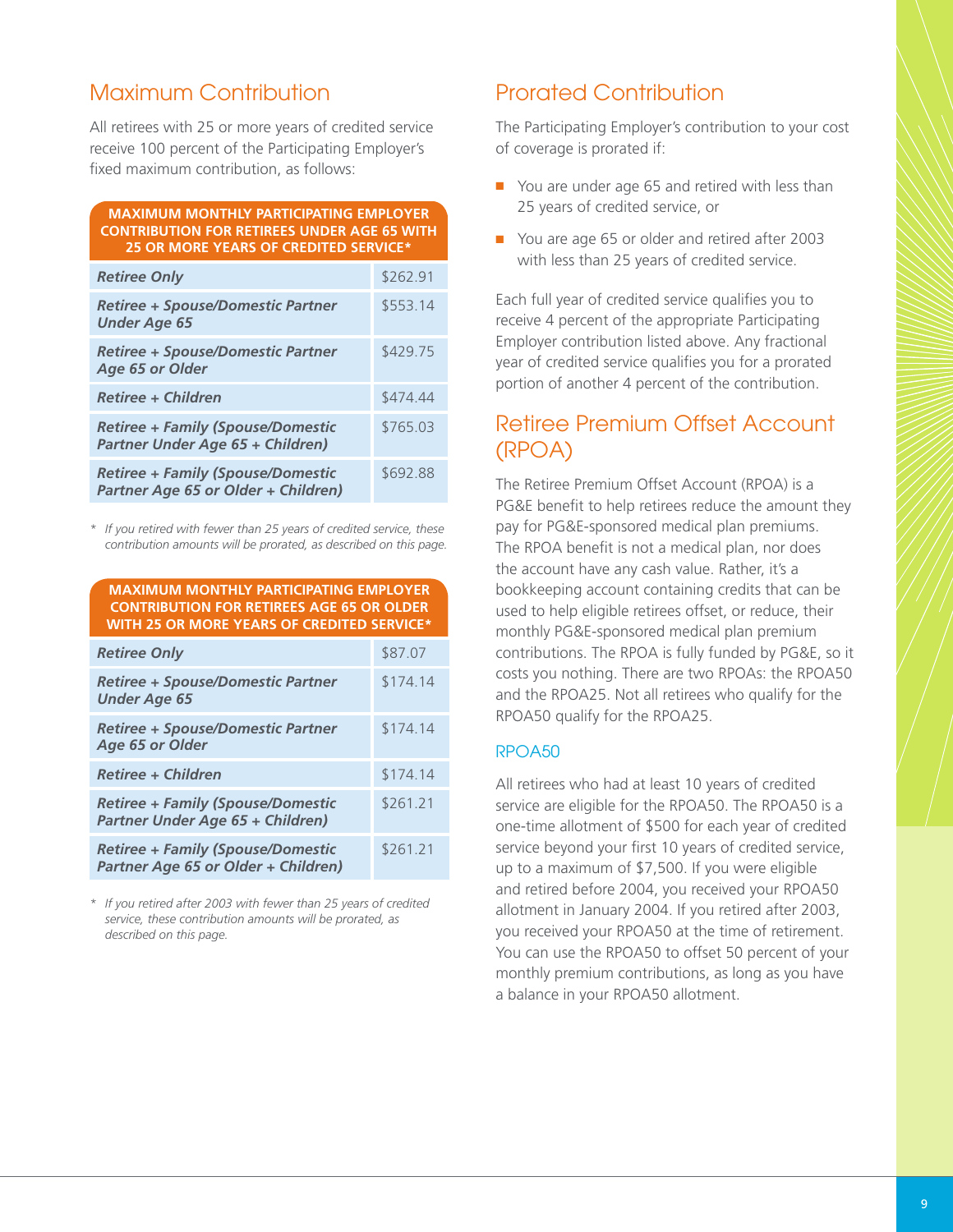#### RPOA25

If you retired on or before January 1, 2007, with 10 or more years of credited service, you may have received an additional RPOA allotment called the RPOA25. After you have depleted your initial RPOA50 allotment, you can use the RPOA25 to offset 25 percent of your PG&E-sponsored medical plan premiums. You cannot use your RPOA25 until your original RPOA50 has been depleted. If you are using the RPOA50 and you exhaust that balance, usage of your RPOA25 will automatically begin the month following the month in which your RPOA50 is exhausted.

#### Using Your RPOA

Each year during Open Enrollment, if you have a positive RPOA balance, you can elect to start, stop or continue using your RPOA to pay a portion of your medical plan premium contributions for the upcoming calendar year. (Please note that you must be enrolled in a PG&E-sponsored medical plan to take advantage of the RPOA.) Remember, you must exhaust your RPOA50 balance before using your RPOA25. Therefore, if you elect to use your RPOA benefit and you have a positive RPOA50 balance, you automatically will use the RPOA50 first. If you deplete your RPOA50 balance mid-year and you have an RPOA25 balance, you must begin using this balance the following month even if you would prefer to "save" it.

### Making Changes

You may change your RPOA usage election for the upcoming year by indicating your election during the Open Enrollment period. If you don't request a change during Open Enrollment, your current RPOA usage election will remain in effect for 2009. After Open Enrollment ends, you may change your RPOA election during the year only if you have an eligible change-in-status event, as described in the enclosed Supplement to Your 2009 Benefits Enrollment Guide.

If your RPOA balance is depleted during the year, you will be responsible for paying the full amount of your medical plan premium contributions through the end of the year. You will not be allowed to switch to a less expensive medical plan during the year if your RPOA benefit is depleted.

### Surviving Dependent **Contributions**

Surviving dependents pay the full cost of their medical plan premiums. However, they may "inherit" an RPOA balance if they became surviving dependents on or after January 1, 2004, the retiree was eligible for the RPOA, and the RPOA balance has not been depleted.



### Calculating Your Contributions

Your monthly medical plan premium contribution is the difference between the full cost of coverage for the plan in which you're enrolled and the amount the Participating Employer contributes. Since the cost of coverage for most medical plans in 2009 is more than the amount the Participating Employer contributes, participants in most plans will be required to pay a monthly premium contribution.

However, if you have an RPOA balance, you may use the account to reduce your monthly premium contribution. The examples on the next page show how your monthly contribution amount is calculated—both with and without the RPOA election.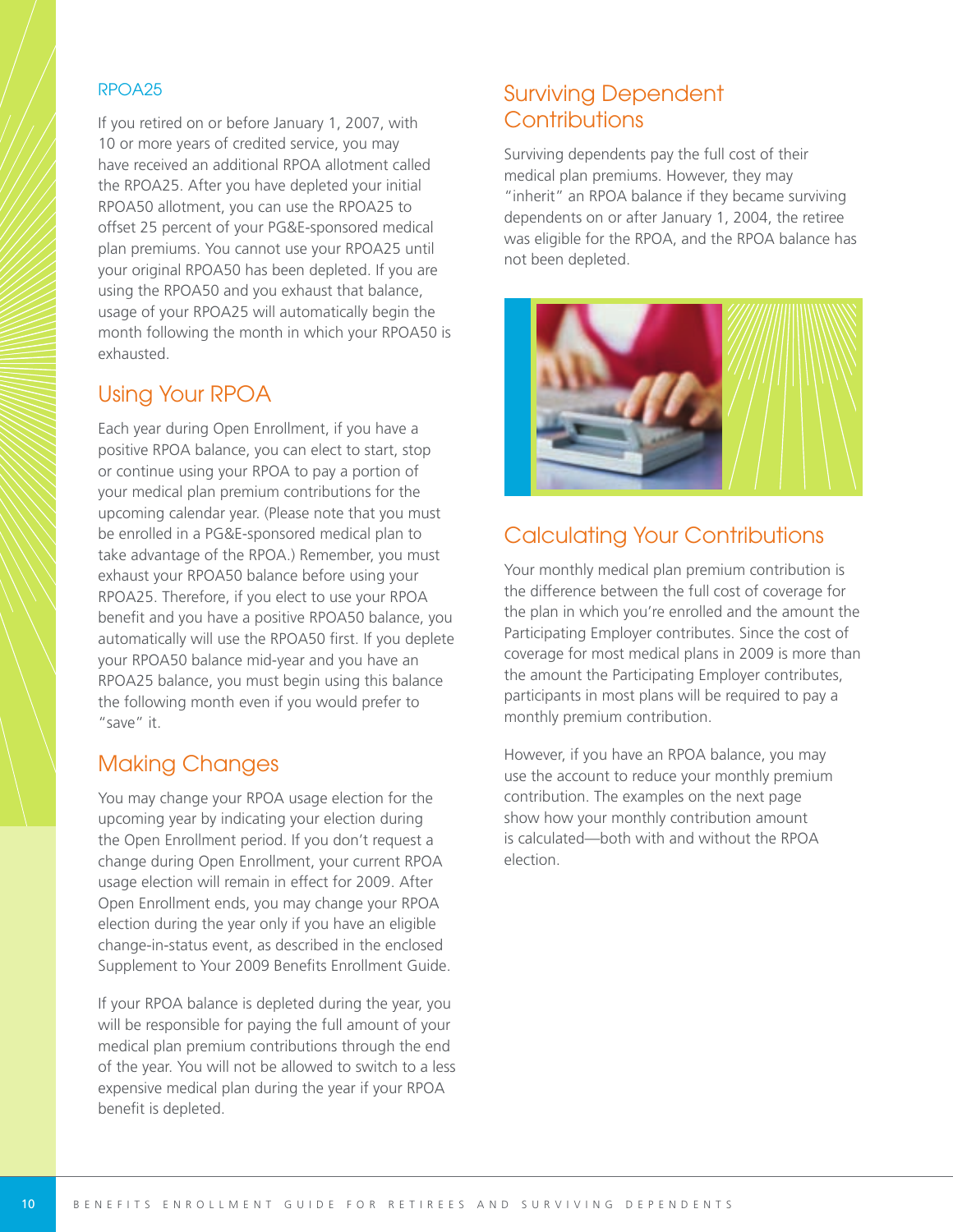#### Sample 2009 Monthly Premium **Calculations**

#### RETIREE\* + SPOUSE BOTH OVER 65 AND IN COMPREHENSIVE ACCESS PLAN (CAP)

| <b>EXAMPLE 1 WITH RPOA50</b>                                                   |              |  |  |  |  |  |
|--------------------------------------------------------------------------------|--------------|--|--|--|--|--|
| <b>Monthly Premium</b>                                                         | \$633.98     |  |  |  |  |  |
| <b>Participating Employer Fixed</b><br>Contribution                            | $-$ \$174.14 |  |  |  |  |  |
| <b>Retiree Premium Contribution</b><br>(without RPOA50)                        | \$459.84     |  |  |  |  |  |
| <b>RPOA50 Election (50 percent</b><br>of premium contribution<br>without RPOA) | $- $229.92$  |  |  |  |  |  |
| <b>Retiree's Monthly Premium</b><br><b>Contribution (with RPOA50)</b>          | \$229.92     |  |  |  |  |  |

| <b>EXAMPLE 2 WITH RPOA25</b>                                                   |              |
|--------------------------------------------------------------------------------|--------------|
| <b>Monthly Premium</b>                                                         | \$633.98     |
| <b>Participating Employer Fixed</b><br>Contribution                            | $-$ \$174.14 |
| <b>Retiree Premium Contribution</b><br>(without RPOA25)                        | \$459.84     |
| <b>RPOA25 Election (25 percent</b><br>of premium contribution<br>without RPOA) | $-$ \$114.96 |
| <b>Retiree's Monthly Premium</b><br><b>Contribution (with RPOA25)</b>          | \$344.88     |

| <b>EXAMPLE 3 WITHOUT RPOA</b>                                                  |              |  |  |  |  |
|--------------------------------------------------------------------------------|--------------|--|--|--|--|
| <b>Monthly Premium</b>                                                         | \$633.98     |  |  |  |  |
| <b>Participating Employer Fixed</b><br>Contribution                            | $-$ \$174.14 |  |  |  |  |
| <b>Retiree Premium Contribution</b><br>(without RPOA)                          | \$459.87     |  |  |  |  |
| <b>No RPOA Election (0 percent</b><br>of premium contribution<br>without RPOA) | \$0.00       |  |  |  |  |
| <b>Retiree's Monthly Premium</b><br><b>Contribution (without RPOA)</b>         | \$459.87     |  |  |  |  |

*\* Assumes retiree with 25 years of credited service or more.*

You may notice that the cost of covering a spouse or domestic partner who is under age 65 may be higher than the cost of covering a Medicare-eligible spouse or domestic partner. This is because the Participating Employer's fixed contributions to the cost of coverage are based on the age of the retiree, but the cost of the medical plan is based on the Medicare eligibility of both the retiree and his or her spouse or domestic partner. Since premiums are higher for spouses or domestic partners who are not eligible for Medicare, but the Participating Employer's contributions are the same, regardless of Medicare eligibility, your costs will be higher.

#### Managing Premium Increases

Annual increases in your cost of coverage are the result of increasing medical plan premiums. Retirees absorb the entire cost of premium increases, since the Participating Employer's contribution is fixed. Therefore, your percentage cost increase will be greater than the plan's percentage cost increase, as shown in the illustration below.

**NAP MONTHLY COSTS FOR RETIREE\* AND SPOUSE**

| <b>BOTH UNDER AGE 65</b>                                       |                          |                          |                                       |  |  |
|----------------------------------------------------------------|--------------------------|--------------------------|---------------------------------------|--|--|
|                                                                | <b>2008 NAP</b>          | <b>2009 NAP</b>          | Cost<br><i><u><b>Increase</b></u></i> |  |  |
| Total<br>Monthly<br>Cost                                       | \$1,157.00               | \$1,216.97               | 5.2%                                  |  |  |
| <b>Participating</b><br><b>Employer</b><br><b>Contribution</b> | $-$ \$553.14<br>(frozen) | $-$ \$553.14<br>(frozen) | N/A                                   |  |  |
| <b>Retiree's</b><br>Monthly<br>Cost                            | \$603.86                 | \$663.83                 | 9.9%                                  |  |  |

#### *\* Assumes retiree with 25 years of credited service or more.*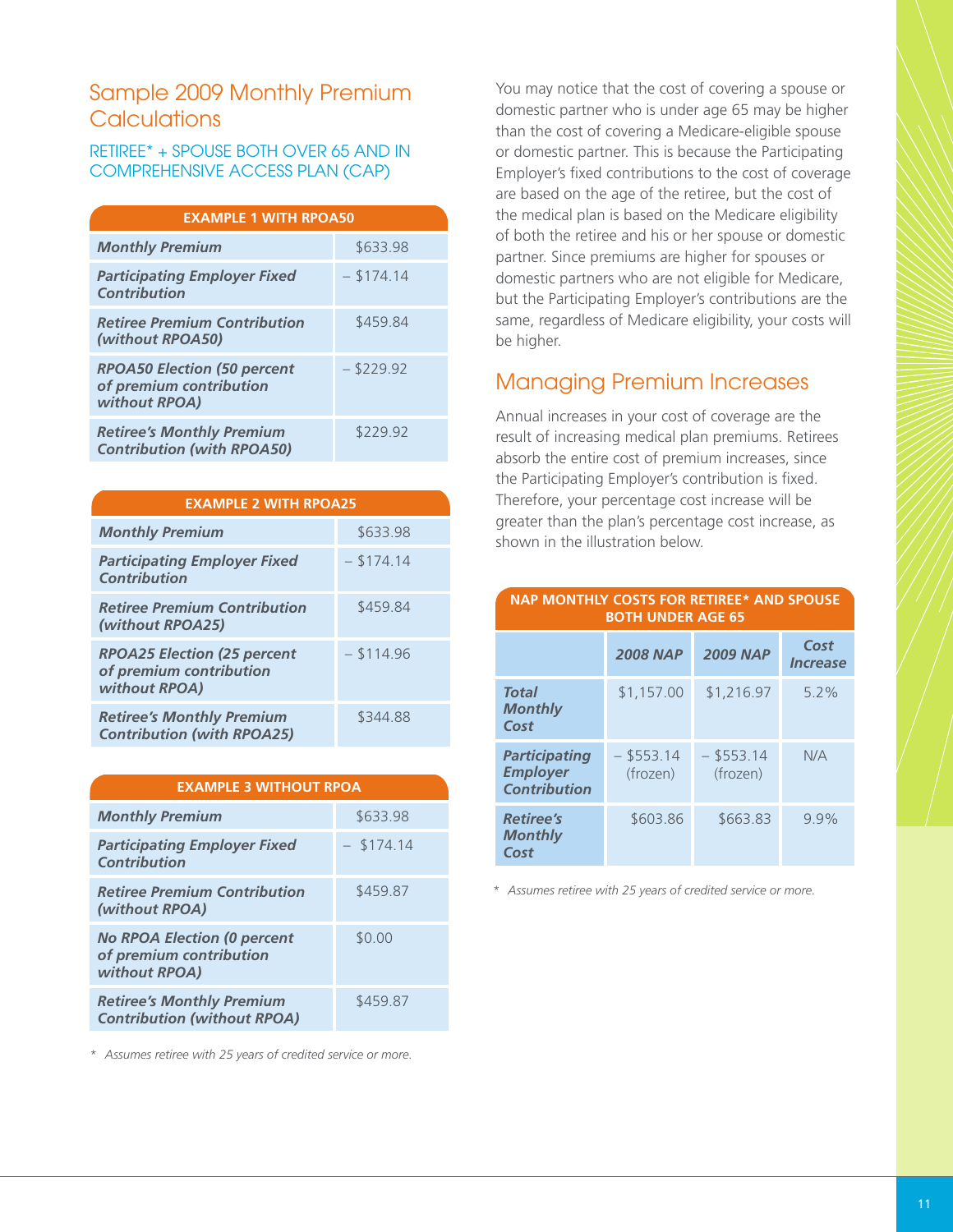### Medicare Part B Reimbursement for Disabled Retirees Under Age 65

In 2009, the Participating Employers will continue to reimburse the standard Medicare Part B premium each month to eligible disabled retirees and any of their disabled dependents who are under age 65 and qualify for Social Security.

If you're under age 65 and you believe you or any of your dependents qualify for Social Security due to a disability, please contact Allsup, Inc., at 1-888-339-0743. PG&E has contracted with Allsup, Inc. to provide Social Security enrollment assistance at no cost to potentially qualified disabled retirees or dependents.

Once enrolled in Medicare, you must provide your Medicare claim number and Medicare effective date to PG&E.

#### *Check Out Your Health Plan's Web Site*

*Use the provider Web sites (listed on the inside back cover) to:*

- ◆ *Learn about health and wellness topics, such as fi tness and nutrition*
- ◆ *Find out how your hospital or doctors rank in quality compared to their peers*
- ◆ *Confirm eligibility for yourself and your dependents*
- ◆ *Request new or replacement ID cards*
- ◆ *Check the status of your claims*
- ◆ *Search for providers and switch primary care physicians*
- ◆ *Get wellness discounts*
- ◆ *Check drug formulary information or order refills*
- ◆ *Download and print forms.*

#### *Savings Tip*

◆ *Consider the SmartValue Medicare Advantage Private Fee-for-Service*

*(PFFS) plan available to all Medicare members. This plan also has lower premiums than NAP or CAP and is available nationwide.*

- ◆ *Consider the Retiree Optional Plan (ROP). The ROP has lower monthly premiums than the NAP and CAP. Although ROP coverage is less comprehensive than that of other plans, it still* provides substantial benefits in the event of a *major illness. See page 24 for details.*
- ◆ *Consider one of the HMO options available to you. PG&E offers several HMOs with lower premiums than the NAP and CAP. HMOs are available only in certain areas of California, so check your 2009 Enrollment Worksheet for your options.*
- ◆ *Find out if health care coverage is available to you through a current employer or your spouse/ domestic partner. If it is, review your coverage options to make the best choice for you and your family. See Re-enrolling in PG&E-Sponsored Retiree Medical Coverage After Cancellation on page 8 for more information.*

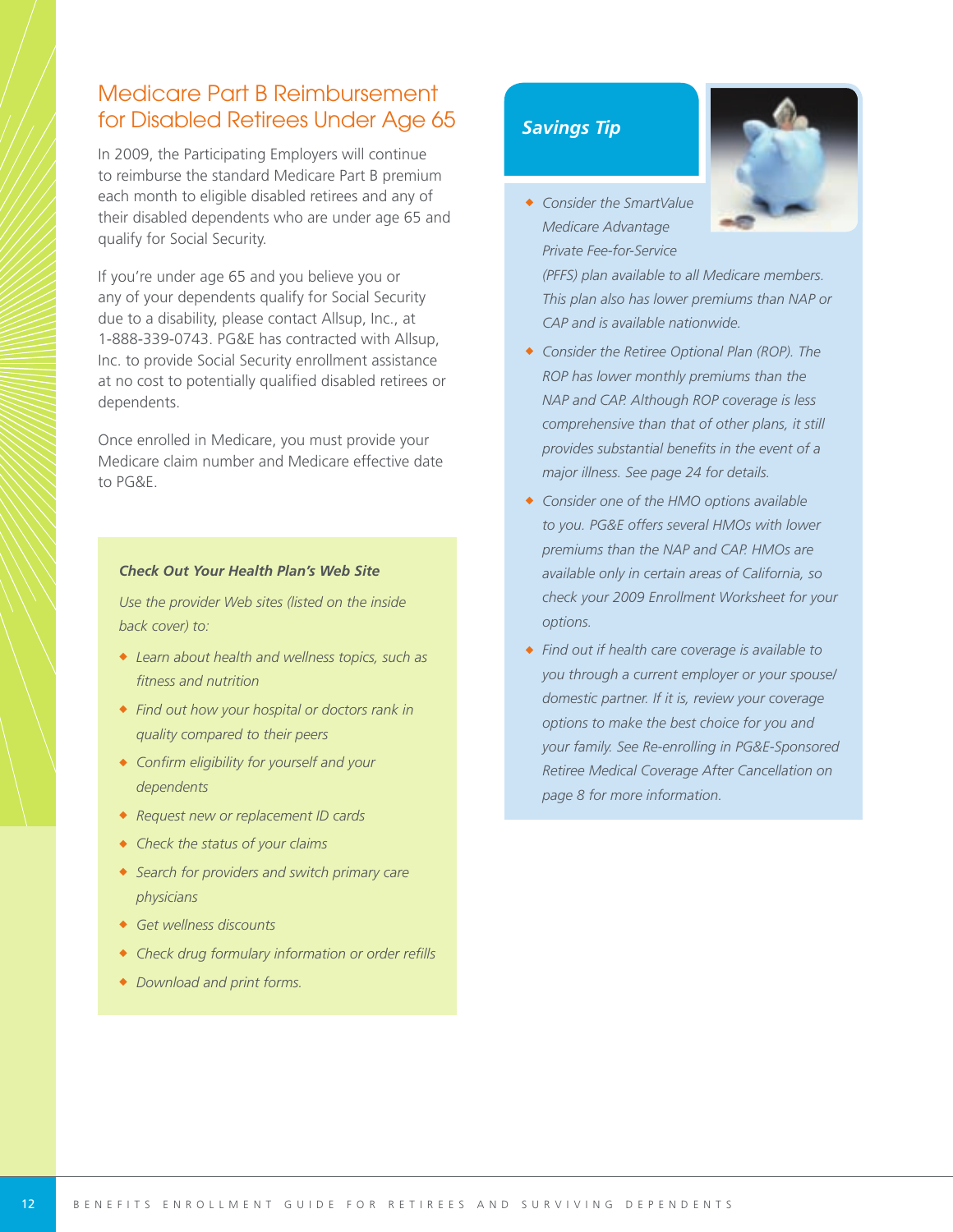# Medical Plan Monthly Premium Contributions

#### For Members Over Age 65 and on Medicare, with 25 Years or More of Credited Service<sup>\*</sup>

Please refer to your 2009 Enrollment Worksheet to see which plans you are eligible to join.

| <b>OVER-65</b><br><b>MEDICAL</b><br><b>PLAN</b><br><b>OPTION(S)</b>                                                             | <b>Retiree</b><br>Only | <b>Retiree</b><br><b>Plus</b><br>Spouse /<br><b>DP Under</b><br>65 | <b>Retiree</b><br><b>Plus</b><br>Spouse /<br><b>DP Over</b><br>65 | <b>Retiree</b><br><b>Plus</b><br>Child(ren) | <b>Retiree</b><br><b>Plus Family</b><br>(Spouse/<br><b>DP Under</b><br>65) | <b>Retiree</b><br><b>Plus Family</b><br>(Spouse /<br><b>DP Over</b><br>65) | <b>Surviving</b><br><b>Dependent</b><br>Over <sub>65</sub> | <b>Surviving</b><br><b>Dependent</b><br><b>Over 65 Plus</b><br><b>Child(ren)</b> |
|---------------------------------------------------------------------------------------------------------------------------------|------------------------|--------------------------------------------------------------------|-------------------------------------------------------------------|---------------------------------------------|----------------------------------------------------------------------------|----------------------------------------------------------------------------|------------------------------------------------------------|----------------------------------------------------------------------------------|
| <b>CAP Plan</b><br>(Medicare<br><b>Supplemental</b><br>Plan)                                                                    | \$229.92               | \$780.31                                                           | \$459.84                                                          | \$606.46                                    | \$1,156.85                                                                 | \$836.38                                                                   | \$316.99                                                   | \$780.60                                                                         |
| PG&E<br><b>Medicare</b><br><b>Supplemental</b>                                                                                  | \$114.09               | \$664.48                                                           | \$228.18                                                          | \$490.63                                    | \$1,074.79                                                                 | \$604.72                                                                   | \$201.16                                                   | \$664.77                                                                         |
| <b>Retiree</b><br><b>Optional Plan</b><br>(ROP)                                                                                 | \$21.44                | \$338.04                                                           | \$42.88                                                           | \$227.94                                    | \$544.54                                                                   | \$249.38                                                                   | \$108.51                                                   | \$402.08                                                                         |
| <b>Anthem</b><br><b>Blue Cross</b><br><b>SmartValue</b><br><b>Medicare</b><br><b>Advantage</b><br>Plan                          | \$147.85               | \$698.24                                                           | \$295.75                                                          | \$524.39                                    | \$1041.02                                                                  | \$672.29                                                                   | \$234.97                                                   | \$698.59                                                                         |
| <b>Blue Shield</b><br><b>Medicare</b><br><b>COB HMO</b>                                                                         | \$346.60               | \$795.56                                                           | \$693.24                                                          | \$649.37                                    | \$1,098.33                                                                 | \$996.01                                                                   | \$433.72                                                   | 823.56                                                                           |
| <b>Health Net</b><br><b>Seniority Plus</b><br>(Medicare<br>HMO)                                                                 | \$183.91               | \$704.00                                                           | \$367.87                                                          | \$538.40                                    | \$1,058.49                                                                 | \$722.36                                                                   | \$271.03                                                   | \$712.59                                                                         |
| <b>Health Net</b><br><b>Medicare</b><br><b>COB HMO</b>                                                                          | \$301.04               | \$821.13                                                           | \$602.13                                                          | \$655.53                                    | \$1,175.62                                                                 | \$956.62                                                                   | \$388.16                                                   | \$829.72                                                                         |
| <b>Kaiser</b><br><b>Permanente</b><br><b>Senior</b><br><b>Advantage</b><br><b>North or</b><br><b>South</b><br>(Medicare<br>HMO) | \$200.23               | \$626.54                                                           | \$400.46                                                          | \$486.54                                    | \$912.85                                                                   | \$686.77                                                                   | \$287.30                                                   | \$660.68                                                                         |

*\* The company contribution will be prorated for retirees who retired after 2003 with less than 25 years of credited service. Please refer to your 2009 Enrollment Worksheet to see your actual premium contribution amount.*

*DP = Registered Domestic Partner. Please note, surviving dependents cannot enroll a spouse or domestic partner in PG&E-sponsored medical plans. See page 5 in the Supplement to Your 2009 Benefi ts Enrollment Guide for more details.*

*These rates do not include the Medicare Part B refund for Medicare members.*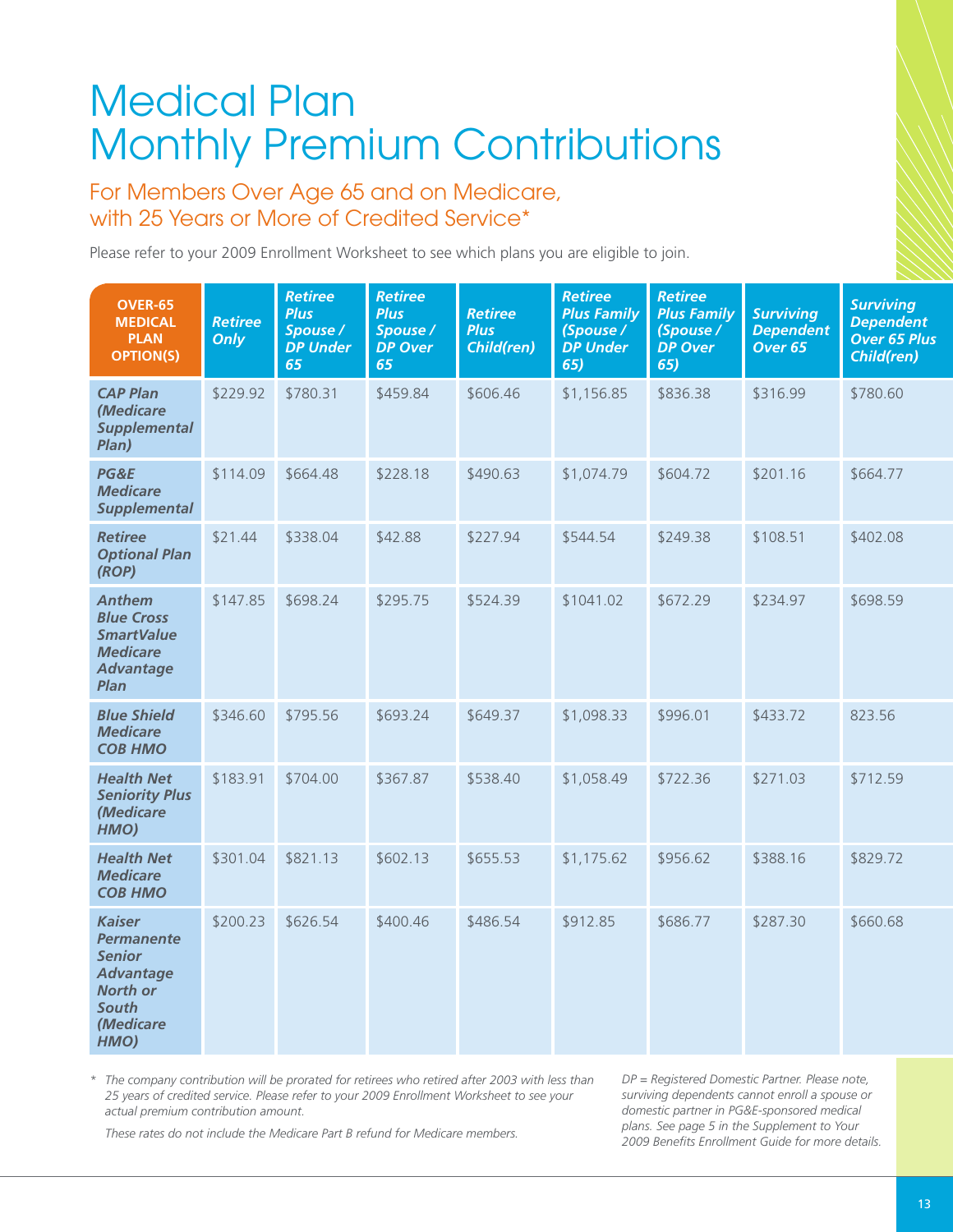#### For Members Under Age 65 and not on Medicare, with 25 Years or More of Credited Service\*

Please refer to your 2009 Enrollment Worksheet to see which plans you are eligible to join.

| <b>UNDER-65</b><br><b>MEDICAL</b><br><b>PLAN</b><br><b>OPTION(S)</b>                                      | <b>Retiree</b><br>Only | <b>Retiree</b><br><b>Plus</b><br><b>Spouse</b><br>/DP<br><b>Under 65</b> | <b>Retiree</b><br><b>Plus</b><br><b>Spouse</b><br>$\overline{D}P$<br>Over 65 | <b>Retiree</b><br><b>Plus</b><br><b>Child(ren)</b> | <b>Retiree</b><br><b>Plus Family</b><br>(Spouse /<br><b>DP Under</b><br>65) | <b>Retiree</b><br><b>Plus Family</b><br>(Spouse /<br><b>DP Over</b><br>65) | <b>Surviving</b><br><b>Dependent</b><br><b>Under 65</b> | <b>Surviving</b><br><b>Dependent</b><br><b>Under 65 Plus</b><br>Child(ren) |
|-----------------------------------------------------------------------------------------------------------|------------------------|--------------------------------------------------------------------------|------------------------------------------------------------------------------|----------------------------------------------------|-----------------------------------------------------------------------------|----------------------------------------------------------------------------|---------------------------------------------------------|----------------------------------------------------------------------------|
| <b>NAP or</b><br><b>CAP Plan</b>                                                                          | \$316.60               | \$663.83                                                                 | \$466.75                                                                     | \$568.68                                           | \$915.55                                                                    | \$667.23                                                                   | \$637.46                                                | \$1,101.07                                                                 |
| With Medicare-<br>eligible spouse/<br>DP enrolled<br>in Anthem<br><b>Blue Cross</b><br>SmartValue<br>Plan |                        |                                                                          | \$384.73                                                                     |                                                    |                                                                             | \$585.21                                                                   |                                                         |                                                                            |
| <b>Retiree</b><br><b>Optional Plan</b>                                                                    | \$104.06               | \$217.50                                                                 | \$45.73                                                                      | \$186.10                                           | \$299.18                                                                    | \$76.17                                                                    | \$403.67                                                | \$697.24                                                                   |
| <b>Blue Shield</b><br><b>HMO</b>                                                                          | \$224.40               | \$470.20                                                                 | \$491.27                                                                     | \$402.71                                           | \$648.15                                                                    | \$617.98                                                                   | \$487.80                                                | \$877.64                                                                   |
| <b>Health Net</b><br><b>HMO</b>                                                                           | \$289.04               | \$605.97                                                                 | (see<br>below)                                                               | \$519.07                                           | \$835.64                                                                    | (see<br>below)                                                             | \$607.16                                                | \$1,048.72                                                                 |
| With Medicare-<br>eligible spouse/<br>DP enrolled<br>in Health Net<br>Medicare COB<br><b>HMO</b>          |                        |                                                                          | \$510.36                                                                     |                                                    |                                                                             | \$688.79                                                                   |                                                         |                                                                            |
| With Medicare-<br>eligible spouse/<br>DP enrolled<br>in Health Net<br>Seniority Plus                      |                        |                                                                          | \$393.23                                                                     |                                                    |                                                                             | \$571.66                                                                   |                                                         |                                                                            |
| <b>Kaiser</b><br><b>Permanente</b><br><b>North or</b><br>South                                            | \$203.80               | \$426.95                                                                 | \$324.26                                                                     | \$365.65                                           | \$588.44                                                                    | \$434.51                                                                   | \$467.09                                                | \$840.47                                                                   |

*\* The company contribution will be prorated for retirees with less than 25 years of credited service. Please refer to your 2009 Enrollment Worksheet to see your actual premium contribution amount.*

*If Medicare is the primary payer for you or a dependent, your required premiums may be less than what is stated above. Refer to your 2009 Enrollment Worksheet to see your actual premium contribution amount.*

*These rates do not include the Medicare Part B refund for Medicare members.*

*DP = Registered Domestic Partner. Please note, surviving dependents cannot enroll a spouse or domestic partner in PG&E-sponsored medical plans. See page 5 in the Supplement to Your* 2009 Benefits Enrollment Guide for more details.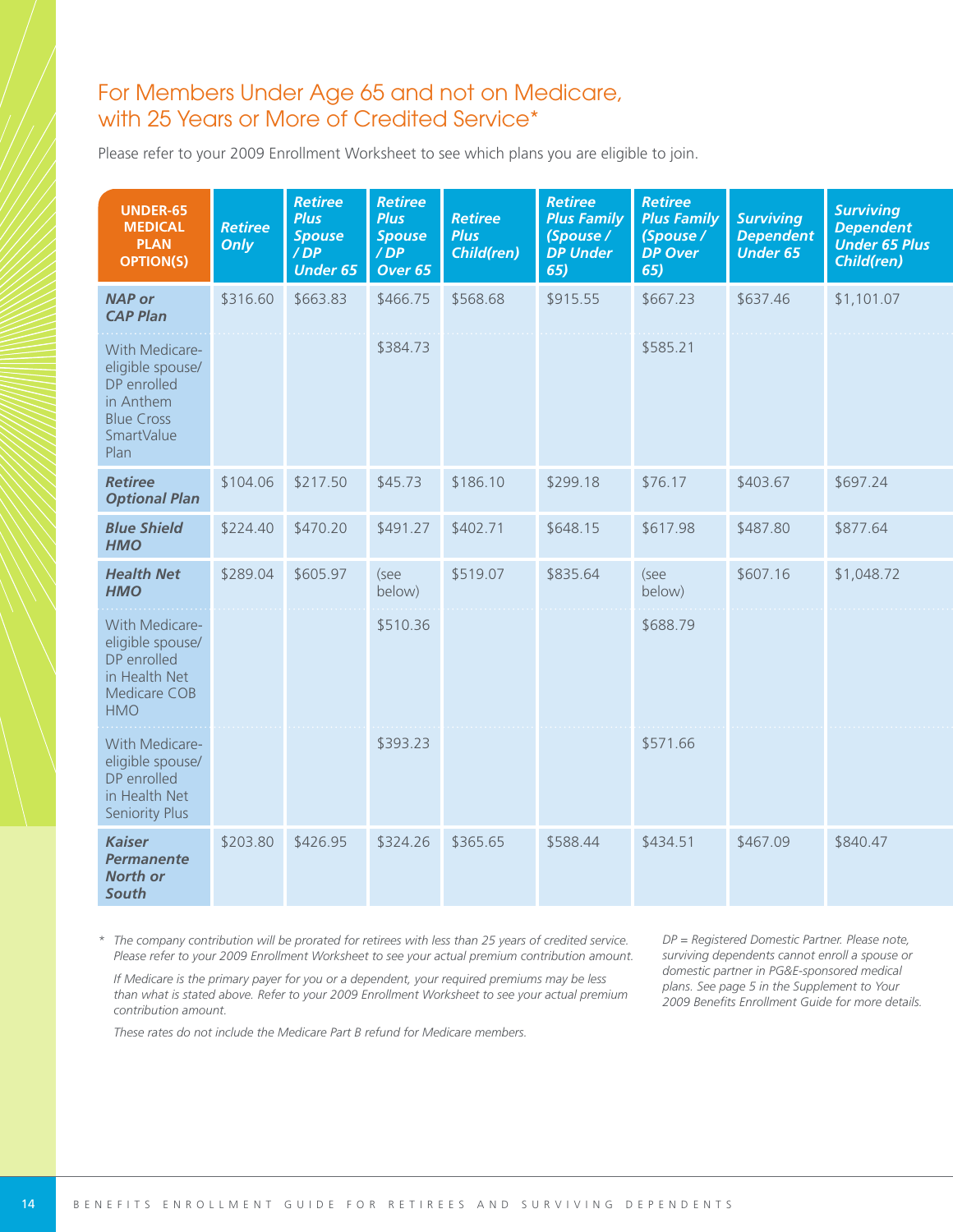## Medical Plan Options For Medicare-Eligible Members

Before you make a decision about your medical coverage, it is important to understand the differences between the Comprehensive Access Plan (CAP), the SmartValue Medicare Advantage Private Fee-for-Service (PFFS) Plan, the PG&E Medicare Supplemental Plan (MSP), the Retiree Optional Plan (ROP), Medicare Coordination of Benefits (COB) HMO Plans and Medicare Advantage HMOs.

Following is a brief summary of how the different types of plans work. For additional information, see the Comparison of Medical Benefits charts beginning on page 22.

Comprehensive prescription drug coverage is included in all the medical plans PG&E sponsors. However, there is no direct coordination of benefits with Medicare on prescription drugs. The following summaries also describe how your prescription drug plan integrates with the federal Medicare Part D benefits. Every plan that PG&E offers to Medicareeligible participants has a higher prescription drug benefit than the basic Part D benefit.

**IMPORTANT:** Do not enroll in any Medicare Advantage plan or Medicare Part D Prescription Drug Plan (PDP) that is not sponsored by PG&E. Since you would be assigning your Medicare benefits to a plan that is not sponsored by PG&E, enrolling in an external plan would cause you to be disenrolled from your PG&E-sponsored medical coverage. See page 4 of the Supplement to Your 2009 Benefits Enrollment Guide for details on prescription drug coverage and Medicare.

### Comprehensive Access Plan (CAP)

For medical, Medicare is primary, and this plan provides Medicare secondary coverage, plus primary prescription drug coverage. This means Medicare processes your claims first (except prescription drug claims, which are covered directly through Medco Health), and the CAP processes your claims second.

The CAP pays only the difference necessary to make your total reimbursement (Medicare's payment plus the CAP's payment) equal to the amount a non-Medicare member would receive. You may still be required to pay part of the claim.

**EXAMPLE:** Medicare covers laboratory services at 80 percent, while CAP allows for total coverage of 90 percent. Therefore, CAP will pay the 10 percent difference between 90 percent and 80 percent for lab claims. You would be responsible for paying the remaining 10 percent of the claim.

#### *Attention: Current Secure Horizons Members*



*In 2009, Secure Horizons will be eliminated from the group of plans PG&E*

*sponsors. You must join a new medical plan if you are currently enrolled in Secure Horizons. And, since all of your medical and prescription drug* benefits are currently assigned to Secure Horizons, *you will be required to sign a disenrollment form* to get your Medicare benefits back, unless you *decide to join another Medicare Advantage HMO. Otherwise, Secure Horizons may assign you to its individual Secure Horizons plan, which is not sponsored by PG&E.*

*After enrolling, you will be sent a* Medicare HMO Disenrollment *form, if applicable. See page 20. If you do not select another medical plan, PG&E will default you to the CAP for 2009. However, if* you do not get back your Medicare benefits from *Secure Horizons by signing a disenrollment form, you may be responsible for paying medical costs that Medicare typically pays.*

If you are Medicare-eligible, CAP will pay this reduced amount, even if you haven't enrolled in Medicare. To receive full benefits, be sure to enroll **promptly in both Parts A and B of Medicare as soon as you become eligible.**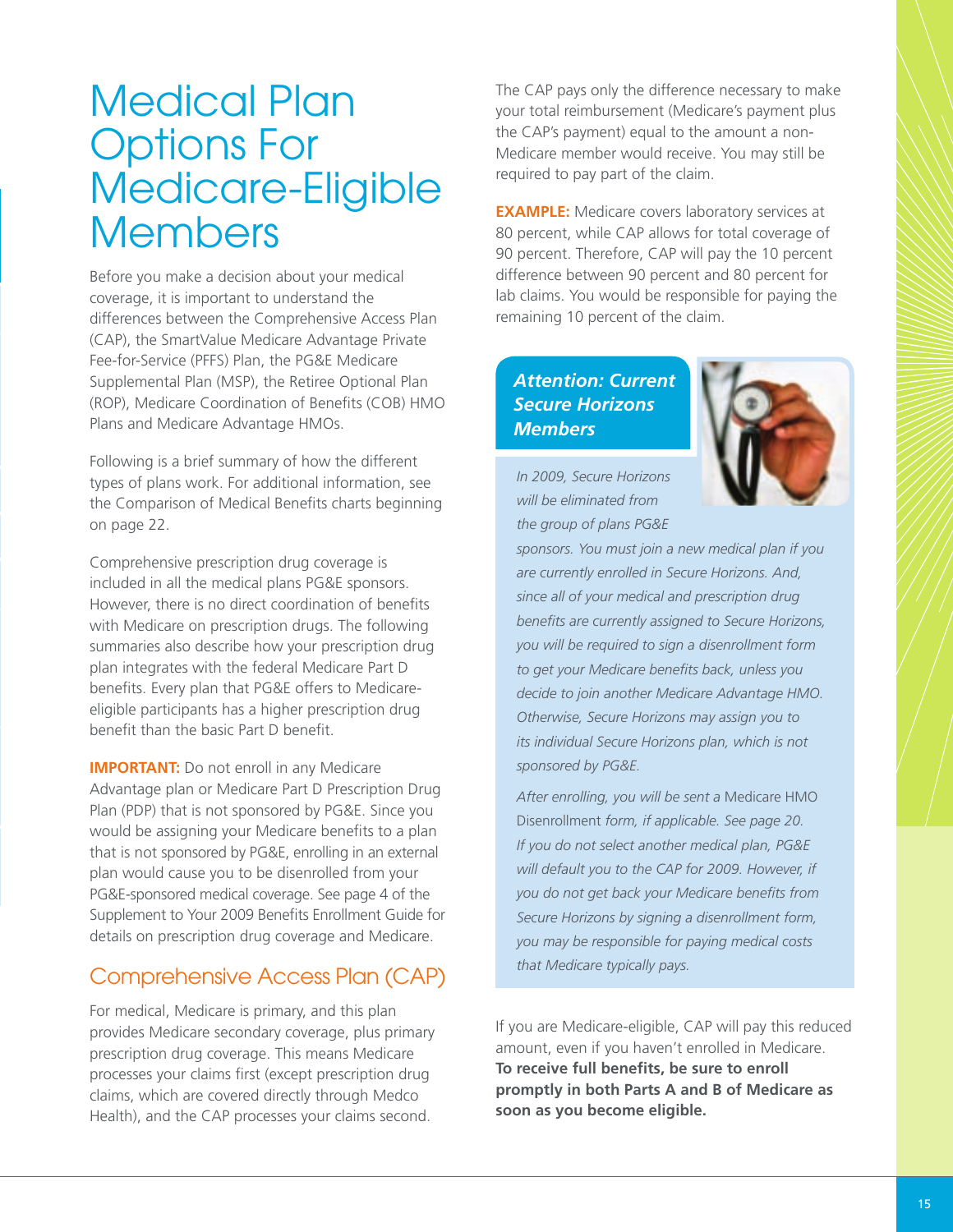The plan provides coverage worldwide, so care may be received from the physician or hospital of your choice. There is no network of providers, and you are not required to choose a primary care physician or go to a network provider to receive the highest level of benefits. For families with both Medicare and non-Medicare members, non-Medicare members are enrolled in NAP and should use Anthem Blue Cross network providers to receive the higher network level of benefit coverage.

*CAP, ROP and MSP Medicare members are not enrolled in a Medicare Part D prescription drug plan (PDP). CAP members remain in the same Prescription Drug Plan as non-Medicare CAP and NAP members via Medco. ROP and MSP members are also enrolled via Medco, but have different levels of coverage than CAP members. These coverages are outlined on pages 40 to 41. The prescription drug benefits offered to CAP members are considered actuarially better than those provided under basic Part D benefi ts. Your medical plan premium contributions have been reduced by the estimated amount of subsidy received by PG&E from the federal government for providing you the* actuarially approved benefits.

**Because the prescription drug benefits of these** *plans are better, you won't be assessed a late enrollment penalty should you later decide to enroll in a Part D plan. However, you may have to provide a copy of your Notice About Your Prescription Drug Coverage, included in the enclosed Supplement* to Your 2009 Benefits Enrollment Guide, to any *potential future Medicare Part D insurer as proof of this "creditable coverage" through PG&E. Please make sure that you do not enroll in a Medicare Part D plan that is offered outside of PG&E. If you do so, you will be disenrolled from the PG&E plans.*

#### NEW! SmartValue Medicare Advantage Private Fee-for-Service Plan Available to Retirees Who Are Former ESC-Represented **Employees**

Effective January 2009, PG&E will offer a new, nationwide medical plan called the SmartValue Medicare Advantage Private Fee-for-Service (PFFS) Plan to retirees who are former ESC-represented employees (this change became effective January 1, 2008, for non-union-represented retirees and former IBEW- and SEIU-represented employees). Members and their dependents who live in the United States and who are enrolled in Medicare Parts A and B are eligible to enroll in the SmartValue plan. (Note: Some individuals with end-stage renal disease (ESRD) may be ineligible to enroll. Please call SmartValue to see if you are eligible to participate.) With no deductible and low copayments, the SmartValue plan—an Anthem Blue Cross insured plan—combines comprehensive benefit coverage with the flexibility to choose any doctor or specialist who accepts SmartValue.

For summary information, see the chart on pages 32 to 33.

As with Medicare Advantage HMO plans, when you join this plan, you assign your Medicare benefits to the insurer, which is the SmartValue plan. By doing so, you agree to have Anthem Blue Cross process all claims and to use only providers that have agreed to accept the terms and conditions of the SmartValue plan. You also agree to use the Anthem Blue Cross-WellPoint Medicare Part D Drug Program for your prescription drug needs.

The way the SmartValue Medicare Advantage PFFS Plan works is unique. By federal law, a PFFS plan is not currently required to have a network of contracted providers. You can choose to go to any Medicareapproved doctor, specialist or hospital in the nation that accepts Medicare and agrees to accept the terms of the SmartValue plan. Each provider is allowed to tell Anthem Blue Cross that it does not want to work with the SmartValue plan. However, unless a provider says "no" to the SmartValue plan, that provider is automatically deemed to have accepted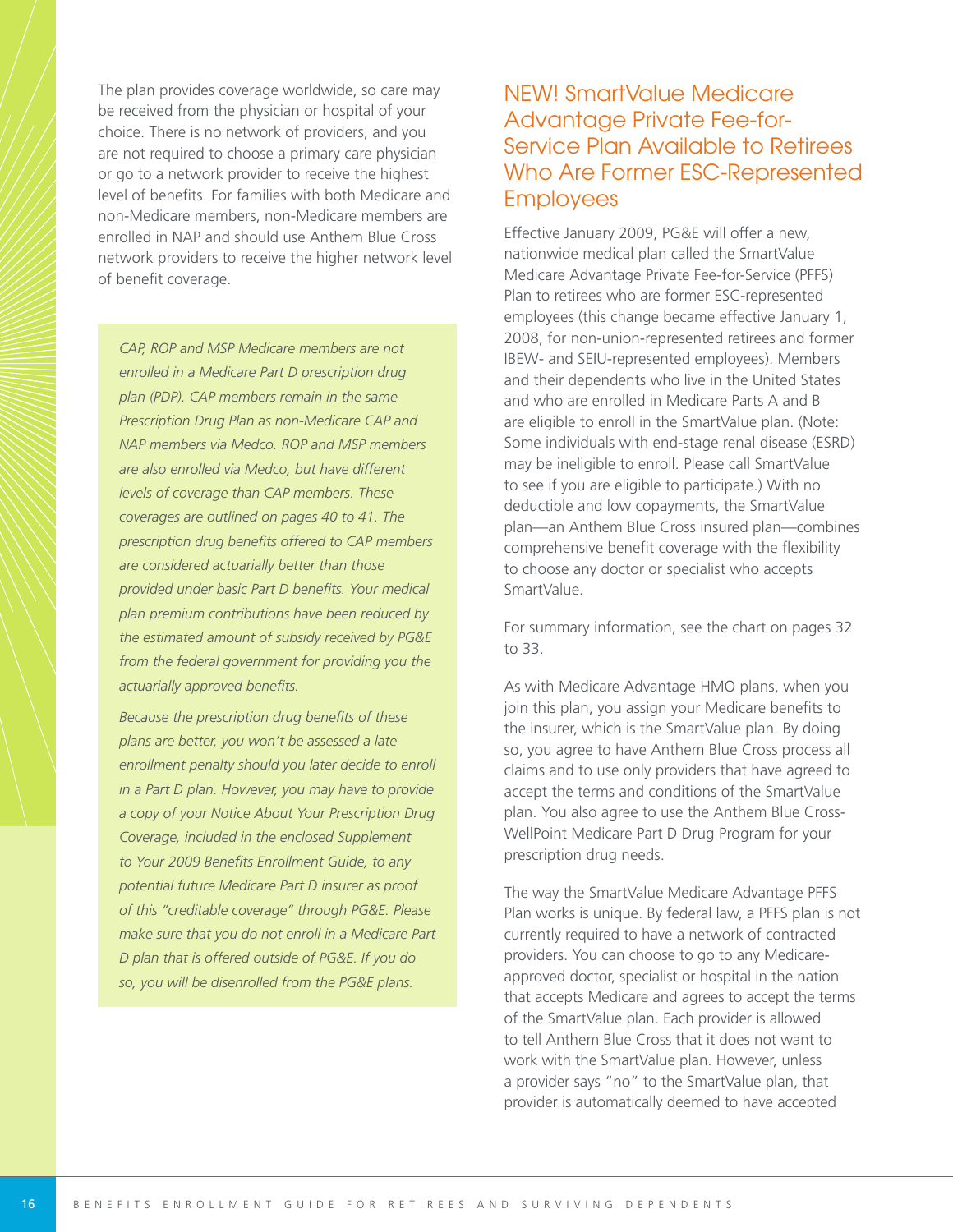the SmartValue plan. Typically, about 90 to 95 percent of all providers nationally accept Medicare. The SmartValue plan allows you the flexibility to use any of these providers, including specialists without having to obtain a referral, as long as they agree to accept the terms of the plan. And, if you have an emergency, the SmartValue plan will cover you for the emergency care, even if the provider does not accept SmartValue, or if you are traveling outside of the United States.

With SmartValue, your prescription drug benefits are automatically provided through the Anthem Blue Cross Medicare Part D Drug Program. (Unlike other Anthem Blue Cross-administered plans, SmartValue uses the Anthem Blue Cross WellPoint pharmacy, not the Medco pharmacy). The SmartValue drug plan is considered an "enhanced" Medicare Part D plan. This means it has better benefits than the standard Medicare Part D plan, without any deductibles or gaps in coverage. The plan does require a formulary; see the chart on page 33. If you join this plan, you may be required to switch pharmacies, although most of the nation's retail chain drug stores currently accept SmartValue members. Before enrolling, be sure to research the level of coverage SmartValue provides for the specific prescription drugs you use, as well as your pharmacy options, by calling 1-866-657-4970.

If you choose SmartValue, any of your family members who are not Medicare-eligible will be enrolled in either NAP or CAP, as appropriate for your ZIP code, with prescription drug benefits through Medco.

Please note that you will not be allowed to change to another medical plan sponsored by PG&E in 2009 if you enroll in SmartValue and later decide you want to cancel coverage midyear, unless you experience an eligible change-in-status event which allows for such a change. See page 6 in the Supplement to Your 2009 Benefits Enrollment Guide for more information on eligible change-in-status events.

If you have any questions regarding this plan, please call SmartValue at 1-866-657-4970 to speak with a representative.

#### *Important*



*If you decide to enroll in SmartValue, you must complete the* SmartValue

Enrollment *form in addition to your Enrollment Worksheet. Please call the HR Service Center at 1-800-700-0057 to request a form, or you may access a copy online from* PG&E@Work For Me *on the Internet (https://myportal.pge.com). You must complete and return this additional form to the HR Service Center by November 30, 2008, in order to complete your enrollment in SmartValue for 2009. Otherwise, you will remain enrolled in your current 2008 plan, or you will be enrolled in CAP if your plan is no longer available next year.*

#### Retiree Optional Plan (ROP)

This plan provides Medicare secondary coverage, plus primary prescription drug coverage. Claims are processed similarly to the CAP which means if you have Medicare, Medicare will pay primary and the ROP pays second for claims other than prescription drug claims. Prescription drug claims are processed directly through Medco. The ROP has a lower monthly premium cost than the other self-funded medical plans administered by Anthem Blue Cross, although it has higher out-of-pocket costs when services are actually used. Like all of the other medical plans, the ROP offers comprehensive coverage in the event of a major illness and protects members against catastrophic costs.

Like the CAP, the ROP pays only the difference necessary to make your total reimbursement (Medicare's payment plus the ROP's payment) equal to the amount a non-Medicare member would receive. You may still be required to pay part of the costs of the services provided.

**EXAMPLE:** Medicare covers laboratory services at 80 percent, while the ROP covers only 70 percent. Therefore, the ROP will not make any payment after Medicare processes the claim at 80 percent. You would be responsible for paying the remaining 20 percent of the claim.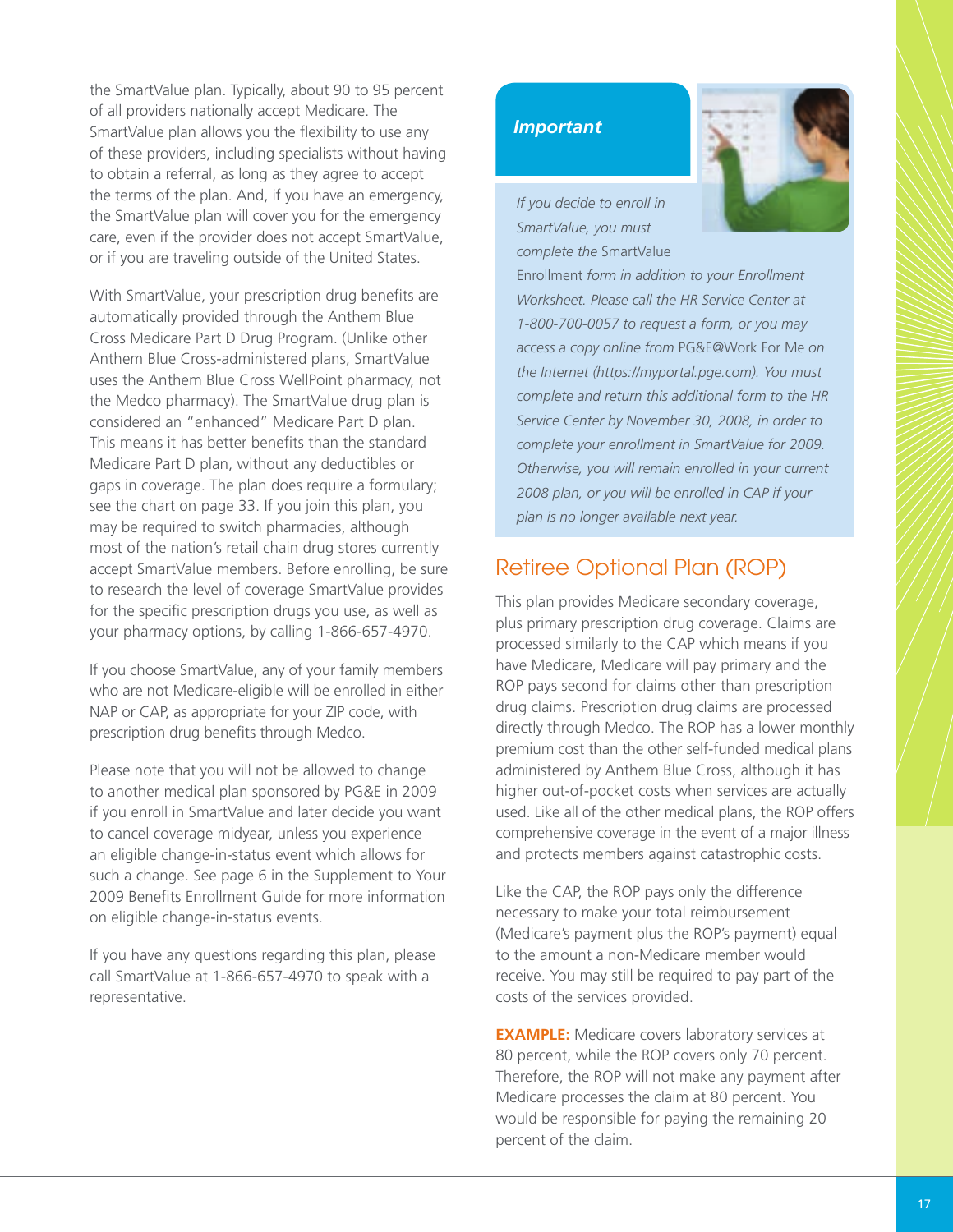Because Medicare members are billed at Medicare's preferred rates, you may use any provider nationwide without having your benefits reduced. If you have non-Medicare dependents, they may want to use Anthem Blue Cross network providers to take advantage of discounted, contracted rates that lower coinsurance amounts and protect against charges for expenses above "reasonable and customary" amounts.



#### Medicare Supplemental Plan (MSP)

This plan provides Medicare secondary coverage, plus primary prescription drug coverage. Claims, other than prescription drug claims, are processed first by Medicare, then the MSP pays 80 percent of eligible expenses not paid by Medicare once you satisfy a \$100 deductible. Prescription drug claims are processed directly through Medco. The MSP is available only to retired employees on Medicare and their covered dependents who also have Medicare. The non-Medicare-eligible dependents of MSP members will be enrolled in NAP or CAP, as appropriate for their ZIP code.

**EXAMPLE:** Medicare covers laboratory services at 80 percent. If your annual deductible has been met, the MSP will pay 80 percent of the remaining 20 percent, or 16 percent of the claim. You would be responsible for paying the remaining 4 percent of the claim.

The MSP has a \$10,000 lifetime maximum medical plan benefit for each member and a separate \$10,000 lifetime maximum for prescription drugs; however, every January, the plan "restores" up to \$1,000 toward each of these two maximums. Be sure to take into consideration how close you are to reaching these two maximums before remaining enrolled in the MSP.

If you are enrolled in the MSP and reach your lifetime maximum at any time during the plan year, you may choose another plan in your ZIP code/service area. Call the HR Service Center if you are notified by either Anthem Blue Cross or Medco that you have exhausted your \$10,000 lifetime maximum.

### Blue Shield and Health Net Medicare Coordination of **Benefits HMO Plans**

This type of plan provides medical care through the HMO's network of physicians and hospitals, and you pay designated copayments for the services that you receive from the HMO. In general, the HMO will coordinate all payments with Medicare, and you will not be responsible for any additional payments beyond the designated copayments. This plan gives you the option to seek coverage through the HMO's network of physicians and hospitals or to go outside the HMO network and receive traditional Medicare coverage at the standard level of Medicare benefits.

Enrollment in a Medicare Coordination of Benefits (COB) HMO plan requires members to be enrolled in Medicare Parts A and B. By enrolling in one of these plans, you will also be enrolling in the HMO's Medicare Part D prescription drug coverage. This Part D prescription drug plan is considered an "enhanced" Medicare Part D plan. This means that the plan has better benefits than the standard Medicare Part D plan, without any deductibles or gaps in coverage. You should not enroll in Medicare Part D through a separate Prescription Drug Plan (PDP) outside of PG&E.

The Medicare COB HMO plans require new enrollees to complete an enrollment application for the Medicare Part D prescription drug coverage. An application will be sent to you from PG&E, and the completed/signed form must be returned back to PG&E before your enrollment can become effective. Members who enroll but who do not have Medicare Parts A and B, or who do not agree to enroll in the HMO's Medicare Part D coverage, cannot join the plan and instead will be switched to the Comprehensive Access Plan (CAP) administered by Anthem Blue Cross.

Please note that you will not be allowed to switch to another medical plan sponsored by PG&E midyear unless you move out of the HMO's service area.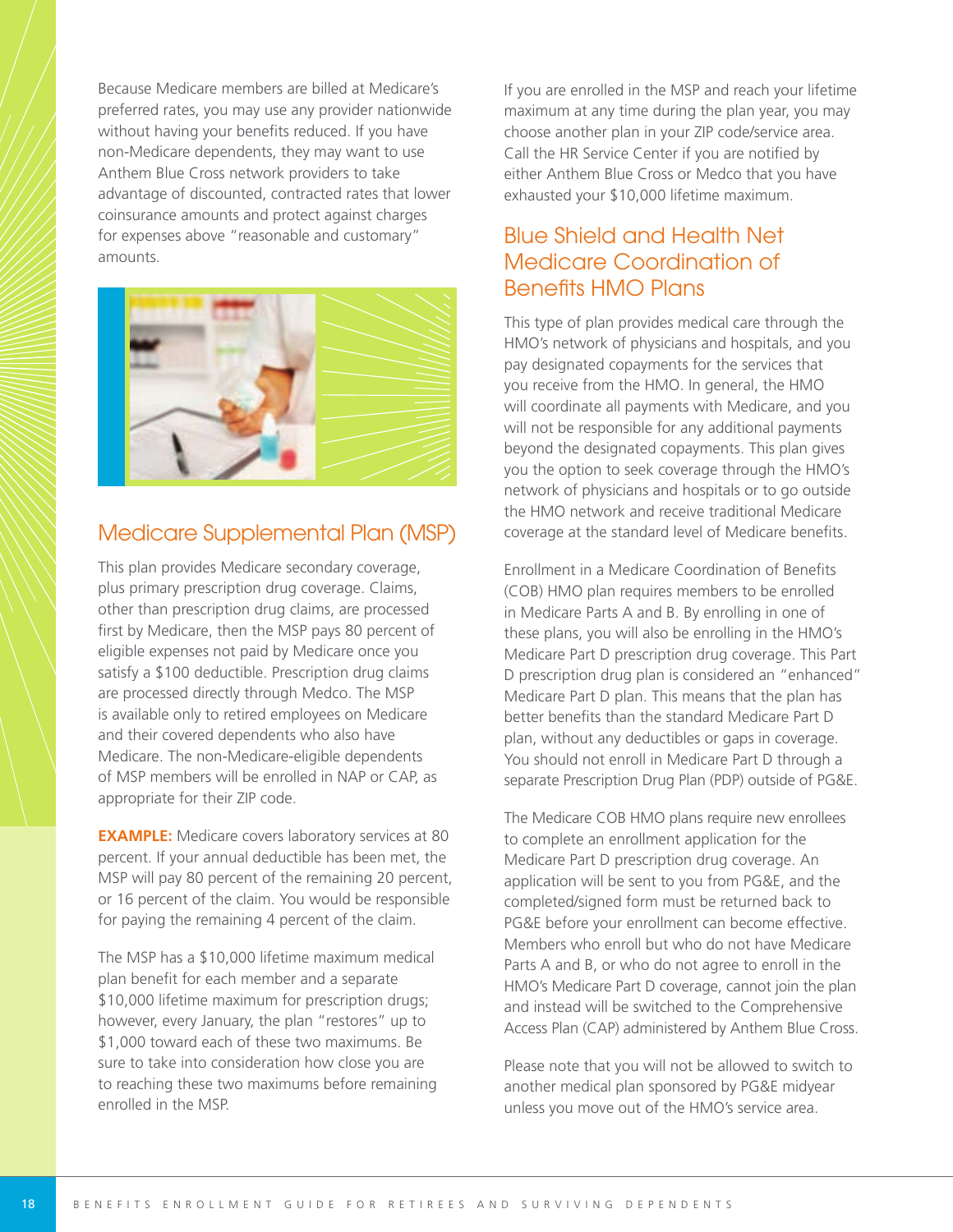### Medicare Advantage HMO Plans

The Medicare Advantage HMOs offered through PG&E include Kaiser Permanente Senior Advantage (North and South) and Health Net Seniority Plus. A Medicare Advantage HMO operates like a Medicare COB HMO plan (see page 36), except it allows you to seek coverage only through the Medicare HMO's network of physicians and hospitals and requires that you assign or "give away" your Medicare benefits to the HMO. By doing so, you can no longer use your Medicare benefits outside of the Medicare Advantage HMO network. However, the premiums for Medicare Advantage HMO plans are typically lower than those for Medicare COB HMO plans.

If you enroll in a Medicare Advantage HMO plan, you will automatically be enrolled in the Medicare HMO's Part D prescription drug coverage, which is included as part of the Medicare Advantage HMO's benefits. These drug plans are considered "enhanced" Medicare Part D plans. This means that these plans have better benefits than the standard Medicare Part D plan, without any deductibles or gaps in coverage. You should not enroll in Medicare Part D through a separate Prescription Drug Plan (PDP) outside of PG&E.

If you are currently enrolled in a Medicare Advantage HMO and would like to switch to an Anthem Blue Cross-administered plan or a Medicare COB HMO, you must complete a *Medicare HMO Disenrollment* form to get back the full use of your Medicare benefits. (See page 20 for more information on disenrolling from a Medicare HMO.)

Please note that you will not be allowed to switch to another medical plan sponsored by PG&E midyear unless you move out of the HMO's service area.



### Important Enrollment Information for Medicare-Eligible Members FOR ALL OF THE PLANS

It is important for you and your dependents to enroll in Medicare Parts A and B as soon as you or your dependents are eligible. You are usually enrolled automatically in Medicare Part A, which covers hospitalization at no cost to you, when you apply for Social Security benefits. However, you need to contact the Social Security Administration to enroll in Part B coverage, which covers doctor's office visits and certain other expenses. You will pay a separate premium to the Social Security Administration for Part B coverage. If you do not retain both Medicare Parts A and B coverage for yourself and your Medicare-eligible dependents, your PG&E-sponsored medical plan will not pay the charges that would have otherwise been covered by Medicare, and you will not be eligible to enroll in a Medicare COB HMO plan, a Medicare Advantage HMO plan or the SmartValue Medicare Advantage Private Fee-for-Service (PFFS) Plan.

#### FOR MEDICARE ADVANTAGE HMO PLANS

When you first enroll in a Medicare Advantage HMO, a primary care physician (PCP) will be assigned to you and any dependents you enroll. You may select a different PCP by contacting your plan's Member Services department when you receive your membership ID card(s) in January.

The PCP(s) you select must be from the Medicare Advantage HMO's special network, which may be different than the plan's network of doctors for members not enrolled in its Medicare Advantage HMO. The PCP must be located within 30 miles of your home. If this requirement is not met, the Medicare Advantage HMO will assign a PCP who is within a 30-mile radius.

Please note that:

■ Kaiser Permanente Senior Advantage members do not need to designate a primary care physician.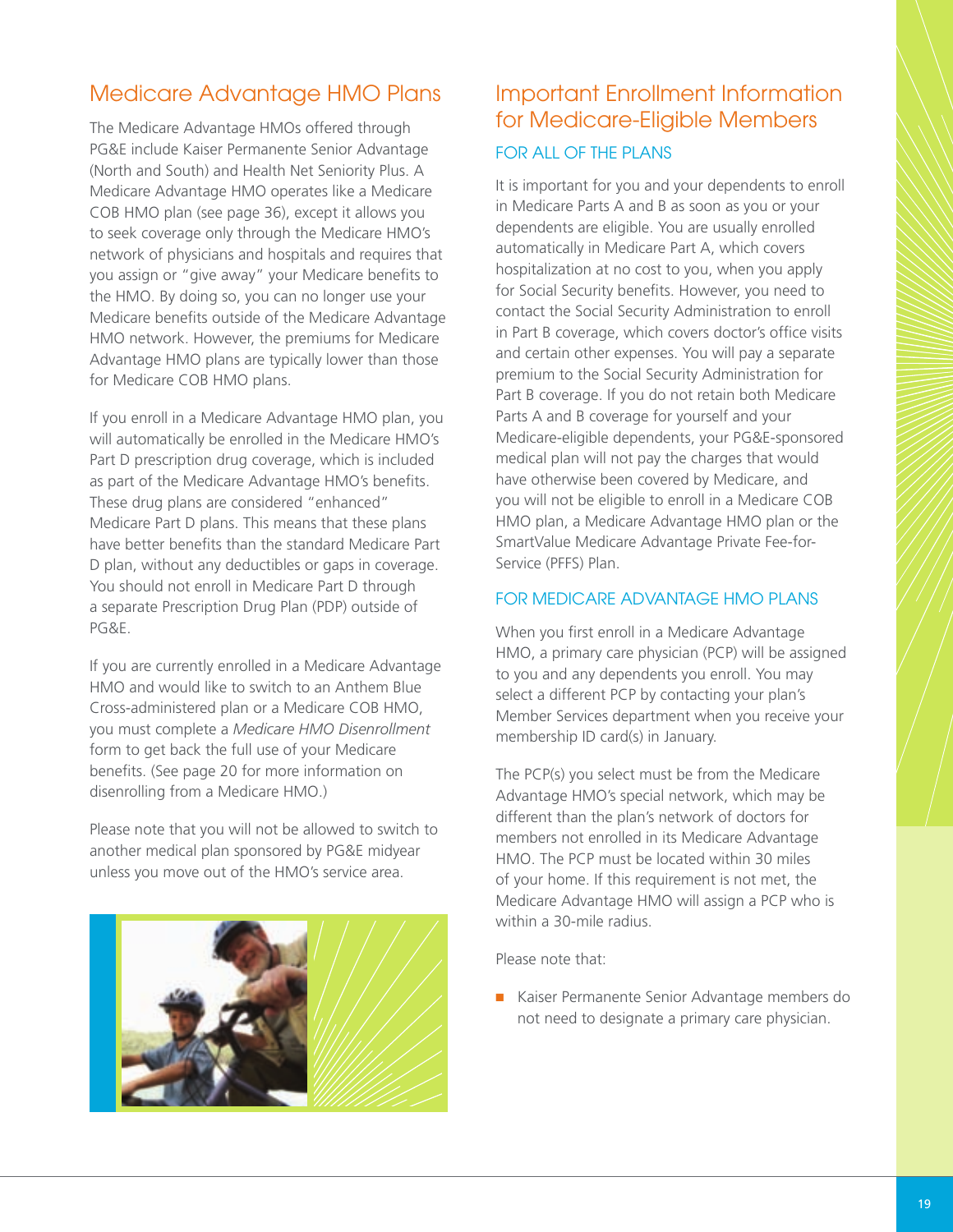- You must sign a *Medicare Advantage HMO Enrollment* form. This form authorizes assignment of your Medicare benefits (Parts A and B) to the HMO and acknowledges your understanding that you will be enrolled in Medicare Part D through the HMO. When you enroll, the HR Service Center will send you the appropriate form to complete and return. If you do not receive the form within two weeks, you should call the HR Service Center to inquire about the status of the form.
- You must have enrolled yourself and any eligible dependents in Medicare Parts A and B.

If you do not meet these requirements or complete the *Medicare Advantage HMO Enrollment* form, you won't be able to join the Medicare Advantage HMO. Instead, your medical coverage will default to the CAP, and you will be responsible for the premium contributions for that plan.

#### DISENROLLING FROM MEDICARE ADVANTAGE PLANS, INCLUDING SECURE HORIZONS AND **SMARTVALUE**

When you disenroll from a Medicare Advantage plan and enroll in a different type of medical plan—for example, if you switch to the CAP, ROP, MSP or a Medicare COB HMO during Open Enrollment—you must complete a *Medicare HMO Disenrollment* form. This is a mandatory step in the disenrollment process and is necessary to ensure you receive maximum benefits and avoid unpaid claims after you switch plans. After electing to change plans, you will be sent a disenrollment form, specific to the Medicare Advantage plan in which you are currently enrolled, to complete and return to the HR Service Center *no later than November 30, 2008*. If, for some reason, you do not receive a disenrollment form within two weeks of your enrollment change, you should call the HR Service Center to inquire about the status of the form.

#### *Savings Tip*



*A formulary is a list of prescription drugs that a medical plan covers, and it can be either open or closed. Most HMOs and the SmartValue plan use a three-tier cost approach to prescription drugs.*

- ◆ *The lowest-cost drug is typically the generic drug. Generic drugs are considered chemically equivalent to brand-name drugs. Generic drugs go by the FDA-approved chemical name, not by the trademark name that you see in advertisements.*
- ◆ *The middle-cost tier is brand formulary drugs. These drugs have trademarked names. They are selected as preferred drugs from a family of prescription drugs, because the health plan receives favorable pricing from the manufacturer. For example, there are a number of drugs that treat acid refl ux in a similar way. One of the drugs might be the preferred brand formulary drug, while the others will be nonformulary drugs. You'll typically pay less if you select the formulary drug.*
- ◆ *The highest-cost tier is the nonformulary drug. These drugs typically cost your health plan the most, so you end up paying more, as well.*

*The medical plans that PG&E offers don't cover every prescription drug, and some prescriptions may require special authorization from your* medical plan before they can be filled. For *information about a specific drug, call your medical plan's Member Services department or visit its Web site. Contact information is listed on the inside back cover of this guide.*

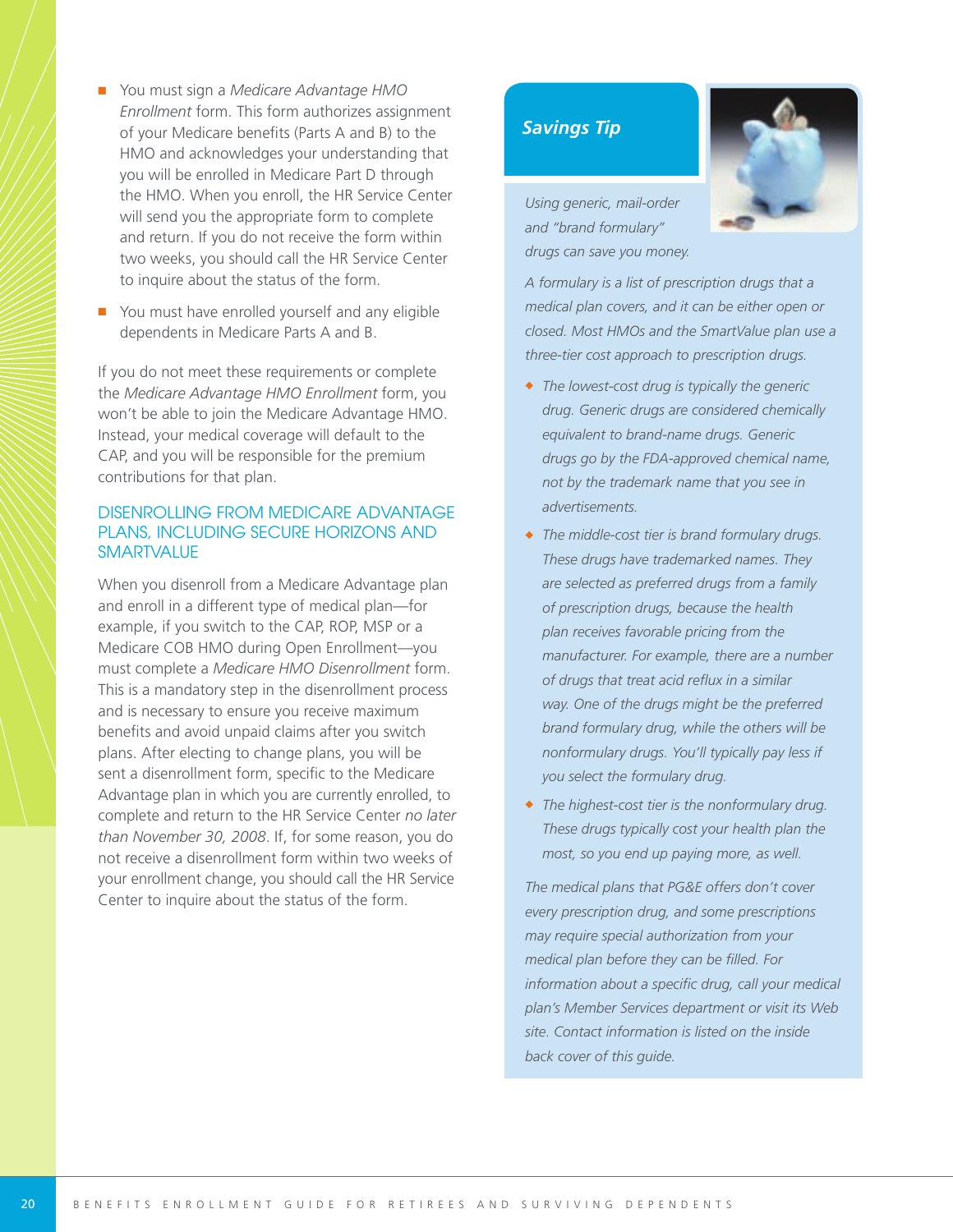### How Medicare Eligibility Affects Your Medical Plan Options

PG&E offers a variety of medical plans based on where you live. Some plans provide different benefits for their members after they turn age 65 and/or become Medicare-eligible. The plan names may even change. For example, Health Net's corresponding Medicare Advantage HMO plan is called Seniority Plus.

Review your 2009 Enrollment Worksheet for the specific plans available to you. Then, review the chart below to determine the corresponding medical plan available to any dependent(s) whose eligibility for Medicare is different than your own. Don't forget to check the monthly premium contributions for each plan, which are listed on your 2009 Enrollment Worksheet.

**EXAMPLE:** You are eligible for Medicare, but your spouse and children are not. You elect to enroll in the Health Net Seniority Plus plan. Your spouse and children will be enrolled in the Health Net HMO plan.

Please review the Comparison of Medical Benefits charts on pages 30 to 39 to see the specific benefits offered by each plan.



| <b>NON-MEDICARE PLANS*</b>                                      | <b>CORRESPONDING PLAN FOR MEDICARE-ELIGIBLE MEMBERS*</b>                                                                             |
|-----------------------------------------------------------------|--------------------------------------------------------------------------------------------------------------------------------------|
| Network Access Plan (NAP) or Comprehensive<br>Access Plan (CAP) | Comprehensive Access Plan (CAP), Medicare Supplemental Plan<br>(MSP) or Anthem Blue Cross SmartValue Medicare Advantage<br>PFFS Plan |
| Retiree Optional Plan                                           | Retiree Optional Plan                                                                                                                |
| Blue Shield HMO                                                 | Blue Shield Medicare Coordination of Benefits (COB) HMO Plan                                                                         |
| Health Net HMO                                                  | Health Net Seniority Plus (Medicare Advantage HMO) or Health Net<br>Medicare Coordination of Benefits (COB) HMO Plan                 |
| Kaiser Permanente North and South HMO                           | Kaiser Permanente Senior Advantage North and South (Medicare<br>Advantage HMO)                                                       |

*\* Plans are subject to availability, based on your home ZIP code.*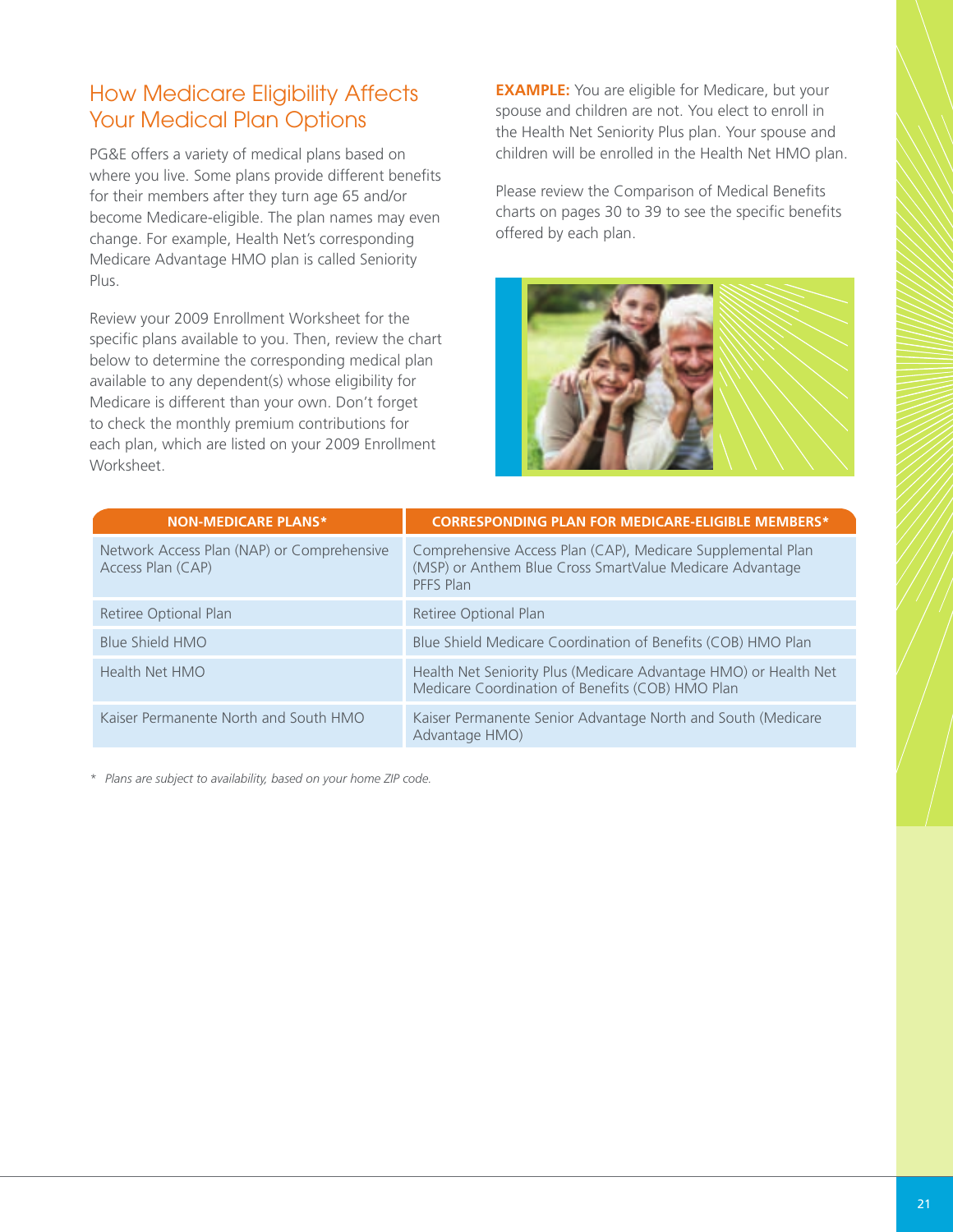# **Comparison Of Medical Benefits** For Members Under 65

The information in this chart is intended as a high-level summary only. The information contained in an applicable service provider agreement between PG&E and Anthem Blue Cross shall govern in case of conflict between this chart and the service provider agreement.

| <b>PROVISIONS</b>                                        | NETWORK ACCESS PLAN (NAP) ADMINISTERED BY ANTHEM BLUE CROSS                                                                                                                                                                                                                                                        |                                                                                                                                                                                                                                                                                                                           |  |  |  |  |
|----------------------------------------------------------|--------------------------------------------------------------------------------------------------------------------------------------------------------------------------------------------------------------------------------------------------------------------------------------------------------------------|---------------------------------------------------------------------------------------------------------------------------------------------------------------------------------------------------------------------------------------------------------------------------------------------------------------------------|--|--|--|--|
|                                                          | <b>Network</b>                                                                                                                                                                                                                                                                                                     | <b>Non-Network</b>                                                                                                                                                                                                                                                                                                        |  |  |  |  |
| <b>General</b>                                           | Care provided by network providers;<br>\$100 annual deductible per individual,<br>up to family maximum of \$300; annual<br>out-of-pocket maximum of \$750 per<br>individual, up to family maximum of \$1,500<br>(includes deductible); no lifetime maximum<br>on benefits; no pre-existing condition<br>exclusions | Care provided by non-network providers;<br>\$200 annual deductible per individual,<br>up to family maximum of \$600; annual<br>out-of-pocket maximum of \$1,000 per<br>individual, up to family maximum of \$2,000<br>(includes deductible); no lifetime maximum<br>on benefits; no pre-existing condition<br>exclusions. |  |  |  |  |
|                                                          |                                                                                                                                                                                                                                                                                                                    | All plan benefits and out-of-pocket<br>maximums are based on Eligible Expenses<br>only*                                                                                                                                                                                                                                   |  |  |  |  |
| <b>Hospital Stay</b>                                     | 100% after \$100 copay; preauthorization<br>required for nonemergency care, \$300<br>penalty if not obtained; covers semiprivate<br>room (private if Medically Necessary);<br>includes intensive care                                                                                                              | 70%; preauthorization required for<br>nonemergency care, \$300 penalty if<br>not obtained; covers semiprivate room<br>(private if Medically Necessary); includes<br>intensive care                                                                                                                                        |  |  |  |  |
| <b>Skilled Nursing Facility</b>                          | 90% for semiprivate room after 3 days<br>in hospital; preauthorization required,<br>\$300 penalty if not obtained; excludes<br>custodial care                                                                                                                                                                      | 70% for semiprivate room after 3 days<br>in hospital; preauthorization required,<br>\$300 penalty if not obtained; excludes<br>custodial care                                                                                                                                                                             |  |  |  |  |
| <b>Outpatient Hospital</b><br>and Emergency Room<br>Care | 100% after \$35 copay for medical<br>emergency or outpatient surgery; waived if<br>admitted                                                                                                                                                                                                                        | 100% after \$35 copay for medical<br>emergency, waived if admitted; 70% for<br>outpatient surgery                                                                                                                                                                                                                         |  |  |  |  |
| <b>Office Visits</b>                                     | Primary care-100% after \$10 copay;<br>Specialist (including OB/GYN)-100% after<br>\$20 copay                                                                                                                                                                                                                      | 70%                                                                                                                                                                                                                                                                                                                       |  |  |  |  |
| <b>Urgent Care Visits</b>                                | Primary care-100% after \$10 copay;<br>Specialist (including OB/GYN)-100% after<br>\$20 copay                                                                                                                                                                                                                      | 70%                                                                                                                                                                                                                                                                                                                       |  |  |  |  |
| <b>Routine Physical</b><br><b>Examinations</b>           | Primary care-100% after \$10 copay;<br>Specialist-100% after \$20 copay; lab/X-ray<br>covered separately                                                                                                                                                                                                           | 70%                                                                                                                                                                                                                                                                                                                       |  |  |  |  |
| <b>Immunizations and</b><br><b>Injections</b>            | 95%                                                                                                                                                                                                                                                                                                                | 70%                                                                                                                                                                                                                                                                                                                       |  |  |  |  |
| <b>Eye Examinations</b>                                  | Not covered                                                                                                                                                                                                                                                                                                        | Not covered                                                                                                                                                                                                                                                                                                               |  |  |  |  |
| <b>X-rays and Lab Tests</b>                              | 90%                                                                                                                                                                                                                                                                                                                | 70%                                                                                                                                                                                                                                                                                                                       |  |  |  |  |
| <b>Pre-Admission Testing</b>                             | 95%                                                                                                                                                                                                                                                                                                                | 70%                                                                                                                                                                                                                                                                                                                       |  |  |  |  |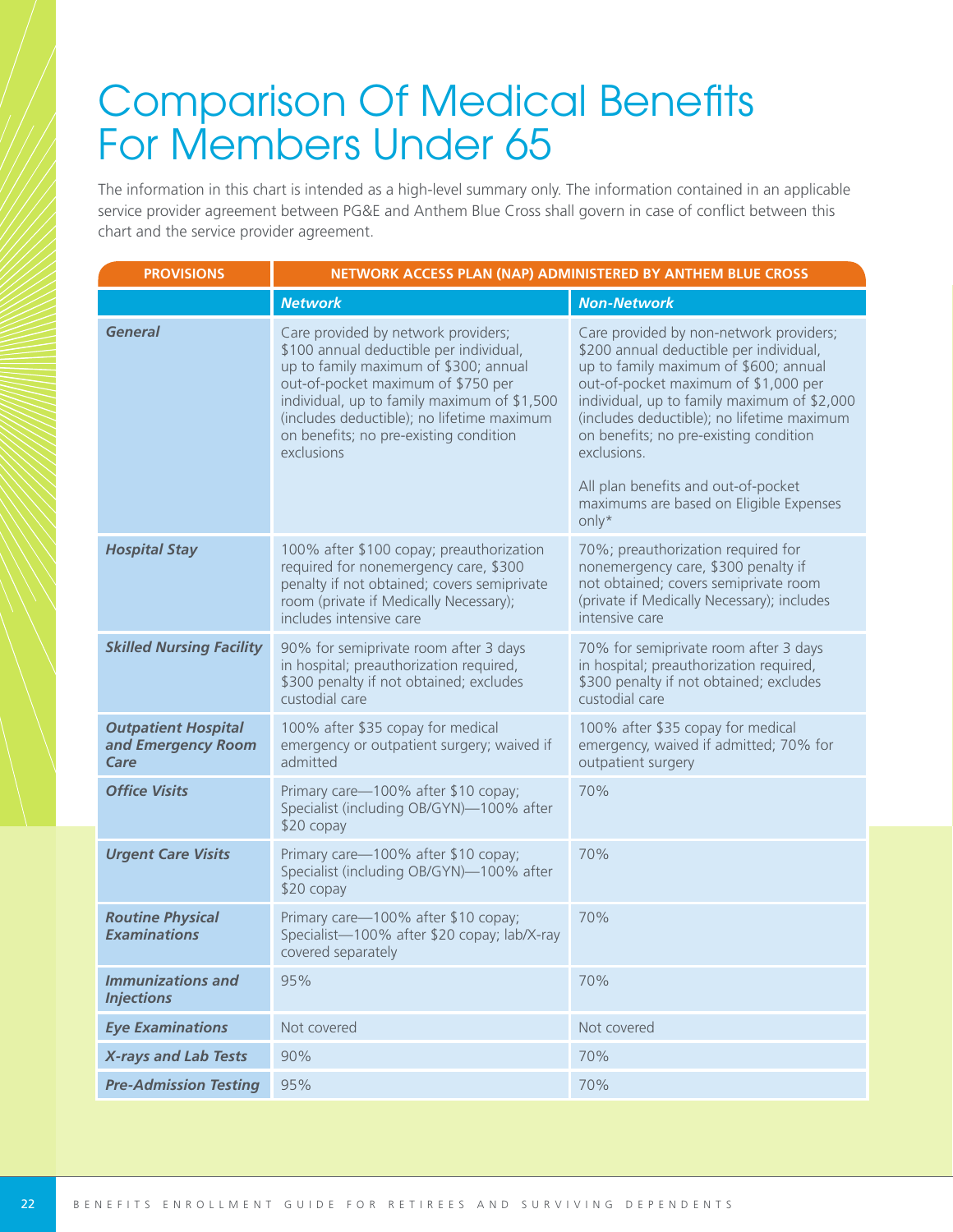| <b>PROVISIONS</b>                                                  | NETWORK ACCESS PLAN (NAP) ADMINISTERED BY ANTHEM BLUE CROSS                                                                                                                     |                                                                                                                                                                                 |
|--------------------------------------------------------------------|---------------------------------------------------------------------------------------------------------------------------------------------------------------------------------|---------------------------------------------------------------------------------------------------------------------------------------------------------------------------------|
|                                                                    | <b>Network</b>                                                                                                                                                                  | <b>Non-Network</b>                                                                                                                                                              |
| <b>Home Health Care</b>                                            | 90%; requires prior authorization,<br>\$300 penalty if not obtained; excludes<br>custodial care                                                                                 | 70%; requires prior authorization,<br>\$300 penalty if not obtained; excludes<br>custodial care                                                                                 |
| <b>Hospice Care</b>                                                | 90%; requires prior authorization,<br>\$300 penalty if not obtained; excludes<br>custodial care                                                                                 | 70%; requires prior authorization,<br>\$300 penalty if not obtained; excludes<br>custodial care                                                                                 |
| <b>Outpatient Physical</b><br><b>Therapy</b>                       | 80%                                                                                                                                                                             | 70%                                                                                                                                                                             |
| <b>Outpatient</b><br><b>Prescription Drugs</b>                     | Covered by separate drug plan administered<br>by Medco Health; see page 40 for details                                                                                          | Covered by separate drug plan administered<br>by Medco Health; see page 40 for details                                                                                          |
| <b>Mental Health</b>                                               | Covered by separate Mental Health<br>Program:                                                                                                                                   | Covered by separate Mental Health<br>Program:                                                                                                                                   |
| <b>Inpatient Care</b>                                              | 100% with referral by ValueOptions; 50%<br>without referral                                                                                                                     | 100% with referral by ValueOptions; 50%<br>without referral                                                                                                                     |
| <b>Outpatient Care</b>                                             | \$15/visit with referral by ValueOptions, no<br>charge for initial visit to psychiatrist (M.D.)<br>for medication evaluation; 50% without<br>referral, up to 30 visits per year | \$15/visit with referral by ValueOptions, no<br>charge for initial visit to psychiatrist (M.D.)<br>for medication evaluation; 50% without<br>referral, up to 30 visits per year |
| <b>Inpatient and</b><br><b>Outpatient Alcohol</b><br>and Drug Care | Covered by separate alcohol and drug care<br>program with referral by ValueOptions                                                                                              | Covered by separate alcohol and drug care<br>program with referral by ValueOptions                                                                                              |
| <b>Durable Medical</b><br><b>Equipment</b>                         | 80%; preauthorization required for<br>purchase or cumulative rental over \$1,000;<br>\$300 penalty if not obtained                                                              | 70%; preauthorization required for<br>purchase or cumulative rental over \$1,000;<br>\$300 penalty if not obtained                                                              |
| <b>Chiropractic Care</b>                                           | 80% for care approved by ASHN using<br><b>ASHN</b> provider                                                                                                                     | 70% for up to 15 visits for Medically<br>Necessary care                                                                                                                         |
| <b>Acupuncture</b>                                                 | 80% for up to 20 visits per year from<br>licensed acupuncturist or M.D.                                                                                                         | 70% for up to 15 visits per year from<br>licensed acupuncturist or M.D.                                                                                                         |
| <b>Other Benefits</b>                                              | Infertility-Paid according to type of benefit;<br>\$7,000 lifetime maximum; balances from<br>prior plans carry forward                                                          | Infertility-Paid according to type of benefit;<br>\$7,000 lifetime maximum; balances from<br>prior plans carry forward                                                          |

*\* "Eligible Expenses" are: (1) expenses for Covered Health Services that are covered by the plan; (2) those that Anthem Blue Cross considers "Medically Necessary" for the diagnosis or treatment of an illness or injury; and (3) those that do not exceed the "Reasonable and* Customary" rate as determined by Anthem Blue Cross. Any costs not meeting this definition are the responsibility of the member. *For additional information or questions, call Anthem Blue Cross Member Services.*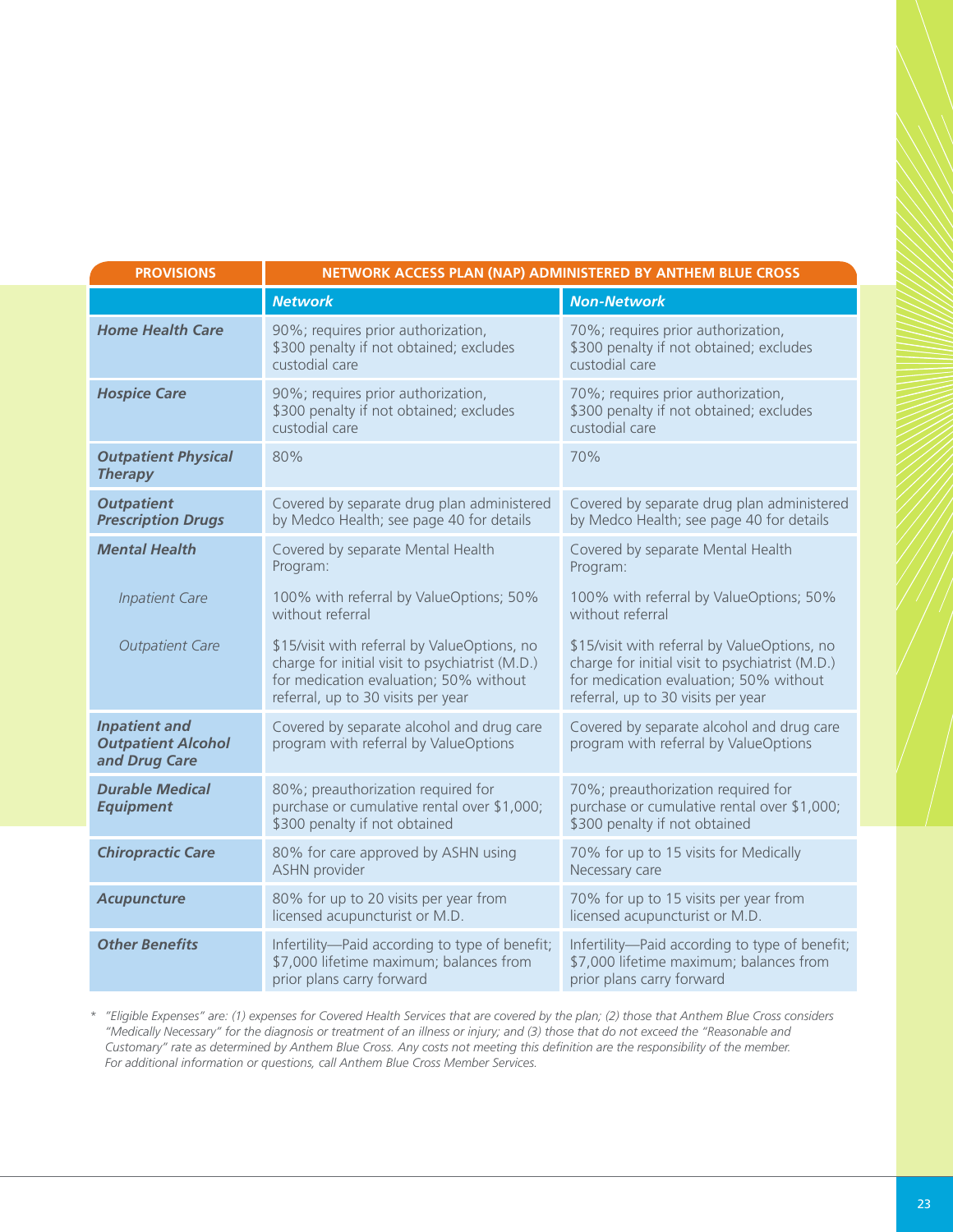# **Comparison Of Medical Benefits** For Members Under 65

The information in this chart is intended as a high-level summary only. The information contained in an applicable service provider agreement between PG&E and Anthem Blue Cross shall govern in case of conflict between this chart and the service provider agreement.

| <b>PROVISIONS</b>                                        | <b>COMPREHENSIVE ACCESS PLAN (CAP)</b><br><b>ADMINISTERED BY ANTHEM BLUE CROSS</b>                                                                                                                                                                                                                                                                                                                                                                                                                     | <b>RETIREE OPTIONAL PLAN (ROP)</b><br><b>ADMINISTERED BY ANTHEM BLUE CROSS</b>                                                                                                                                                                                                                                                                     |
|----------------------------------------------------------|--------------------------------------------------------------------------------------------------------------------------------------------------------------------------------------------------------------------------------------------------------------------------------------------------------------------------------------------------------------------------------------------------------------------------------------------------------------------------------------------------------|----------------------------------------------------------------------------------------------------------------------------------------------------------------------------------------------------------------------------------------------------------------------------------------------------------------------------------------------------|
| <b>General</b>                                           | May use provider of choice or network<br>providers; \$100 annual deductible per<br>individual, up to family maximum of \$300;<br>annual out-of-pocket maximum of \$750 per<br>individual, up to family maximum of \$1,500<br>(includes deductible); no lifetime maximum;<br>no pre-existing condition exclusions. All plan<br>benefits and out-of-pocket maximums are<br>based on Eligible Expenses only*<br>All plan benefits and out-of-pocket<br>maximums are based on Eligible Expenses<br>$only*$ | May use provider of choice; will experience<br>savings if network doctor is used; \$400<br>annual individual deductible; up to family<br>maximum of \$1,200; annual out-of-pocket<br>maximum of \$4,000 per individual (includes<br>deductible); up to family maximum of<br>\$8,000; no lifetime maximum; no pre-<br>existing condition exclusions |
| <b>Hospital Stay</b>                                     | 100% after \$100 copay; preauthorization<br>required for nonemergency care, \$300<br>penalty if not obtained; covers semiprivate<br>room (private if Medically Necessary);<br>includes intensive care                                                                                                                                                                                                                                                                                                  | 70% after deductible; preauthorization<br>required for nonemergency care, \$250<br>penalty if not obtained; covers semiprivate<br>room (private if Medically Necessary);<br>includes intensive care                                                                                                                                                |
| <b>Skilled Nursing Facility</b>                          | 90% for semiprivate room after 3 days<br>in hospital; preauthorization required,<br>\$300 penalty if not obtained; excludes<br>custodial care                                                                                                                                                                                                                                                                                                                                                          | 70% for semiprivate room after three days<br>in hospital; excludes custodial care                                                                                                                                                                                                                                                                  |
| <b>Outpatient Hospital</b><br>and Emergency Room<br>Care | 100% after \$35 copay for medical<br>emergency or outpatient surgery; waived if<br>admitted                                                                                                                                                                                                                                                                                                                                                                                                            | 70% after deductible                                                                                                                                                                                                                                                                                                                               |
| <b>Office Visits</b>                                     | Primary care-100% after \$10 copay;<br>Specialist (including OB/GYN)-100% after<br>$$20$ copay                                                                                                                                                                                                                                                                                                                                                                                                         | 70% after deductible                                                                                                                                                                                                                                                                                                                               |
| <b>Urgent Care Visits</b>                                | Primary care-100% after \$10 copay;<br>Specialist (including OB/GYN)-100% after<br>\$20 copay                                                                                                                                                                                                                                                                                                                                                                                                          | 70% after deductible                                                                                                                                                                                                                                                                                                                               |
| <b>Routine Physical</b><br><b>Examinations</b>           | Primary care-100% after \$10 copay;<br>Specialist-100% after \$20 copay; lab/X-ray<br>covered separately                                                                                                                                                                                                                                                                                                                                                                                               | 70% after deductible                                                                                                                                                                                                                                                                                                                               |
| <b>Immunizations and</b><br><b>Injections</b>            | 95%                                                                                                                                                                                                                                                                                                                                                                                                                                                                                                    | 70% after deductible                                                                                                                                                                                                                                                                                                                               |
| <b>Eye Examinations</b>                                  | Not covered                                                                                                                                                                                                                                                                                                                                                                                                                                                                                            | Not covered                                                                                                                                                                                                                                                                                                                                        |
| <b>X-rays and Lab Tests</b>                              | 90%                                                                                                                                                                                                                                                                                                                                                                                                                                                                                                    | 70% after deductible                                                                                                                                                                                                                                                                                                                               |
| <b>Pre-Admission Testing</b>                             | 95%                                                                                                                                                                                                                                                                                                                                                                                                                                                                                                    | 70% after deductible                                                                                                                                                                                                                                                                                                                               |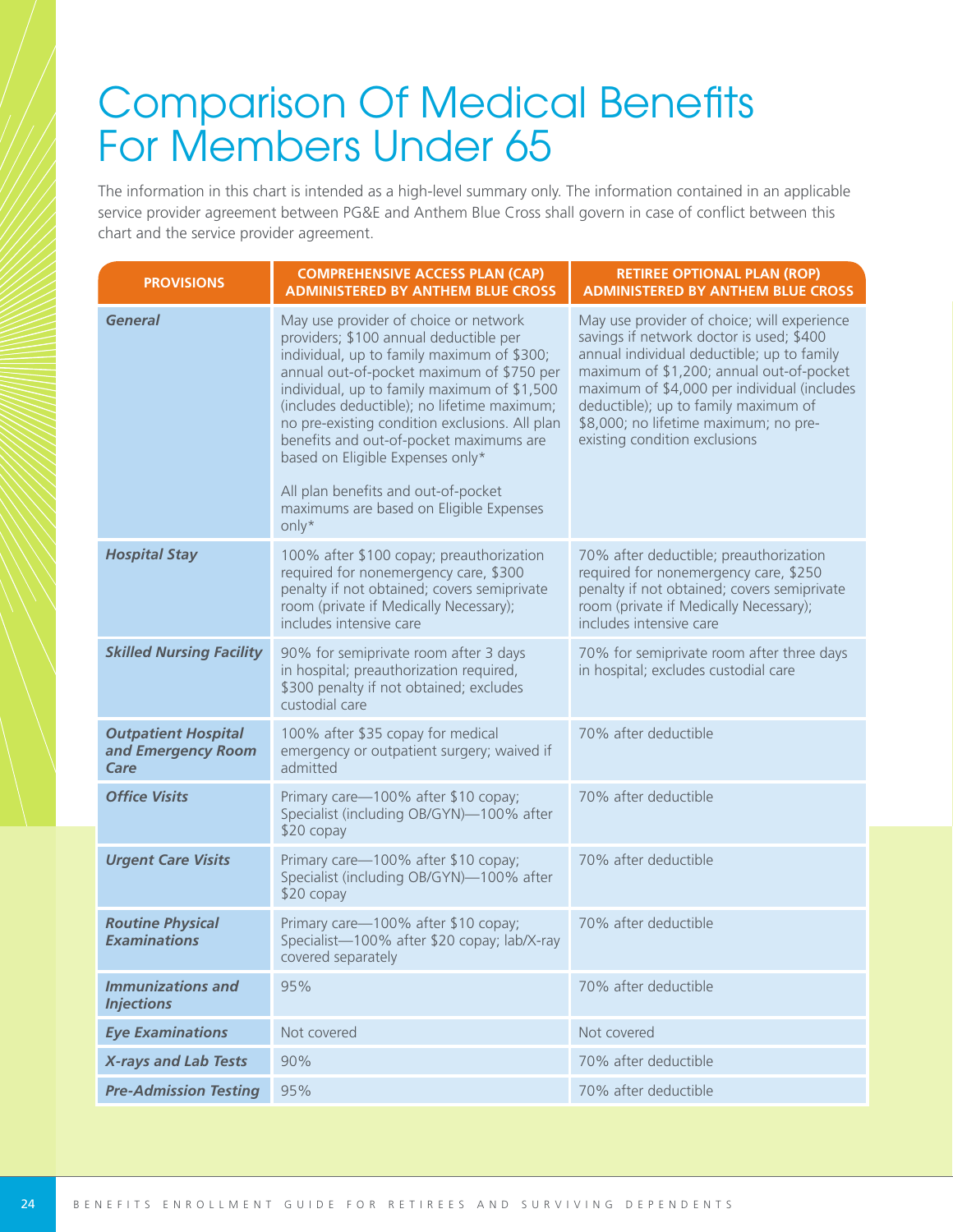| <b>PROVISIONS</b>                                                  | <b>COMPREHENSIVE ACCESS PLAN (CAP)</b><br><b>ADMINISTERED BY ANTHEM BLUE CROSS</b>                                                                                              | <b>RETIREE OPTIONAL PLAN (ROP)</b><br><b>ADMINISTERED BY ANTHEM BLUE CROSS</b>         |
|--------------------------------------------------------------------|---------------------------------------------------------------------------------------------------------------------------------------------------------------------------------|----------------------------------------------------------------------------------------|
| <b>Home Health Care</b>                                            | 90%; requires prior authorization,<br>\$300 penalty if not obtained; excludes<br>custodial care                                                                                 | 70% after deductible; requires prior<br>authorization; excludes custodial care         |
| <b>Hospice Care</b>                                                | 90%; requires prior authorization,<br>\$300 penalty if not obtained; excludes<br>custodial care                                                                                 | 70% after deductible; requires prior<br>authorization; excludes custodial care         |
| <b>Outpatient Physical</b><br><b>Therapy</b>                       | 80%                                                                                                                                                                             | 70% after deductible                                                                   |
| <b>Outpatient</b><br><b>Prescription Drugs</b>                     | Covered by separate drug plan administered<br>by Medco Health; see page 40 for details                                                                                          | Covered by separate drug plan administered<br>by Medco Health; see page 40 for details |
| <b>Mental Health</b>                                               | Covered by separate Mental Health<br>Program:                                                                                                                                   | Covered by separate Mental Health<br>Program:                                          |
| <b>Inpatient Care</b>                                              | 100% with referral by ValueOptions; 50%<br>without referral                                                                                                                     | 70% after deductible                                                                   |
| <b>Outpatient Care</b>                                             | \$15/visit with referral by ValueOptions, no<br>charge for initial visit to psychiatrist (M.D.)<br>for medication evaluation; 50% without<br>referral, up to 30 visits per year | 70% after deductible                                                                   |
| <b>Inpatient and</b><br><b>Outpatient Alcohol</b><br>and Drug Care | Covered by separate alcohol and drug care<br>program with referral by ValueOptions                                                                                              | 70% after deductible                                                                   |
| <b>Durable Medical</b><br><b>Equipment</b>                         | 80%; preauthorization required for<br>purchase or cumulative rental over \$1,000;<br>\$300 penalty if not obtained                                                              | 70% after deductible                                                                   |
| <b>Chiropractic Care</b>                                           | 80% for Medically Necessary care only;<br>preauthorization by ASHN required after<br>initial visit                                                                              | 70% after deductible, 10-visit maximum<br>per year                                     |
| <b>Acupuncture</b>                                                 | 80% for up to 20 visits per year from<br>licensed acupuncturist or M.D.                                                                                                         | 70% after deductible                                                                   |
| <b>Other Benefits</b>                                              | Infertility-Paid according to type of benefit;<br>\$7,000 lifetime maximum; balances from<br>prior plans carry forward                                                          | Infertility-70% after deductible, \$7,000<br>lifetime maximum                          |

*\* "Eligible Expenses" are: (1) expenses for Covered Health Services that are covered by the plan; (2) those that Anthem Blue Cross considers "Medically Necessary" for the diagnosis or treatment of an illness or injury; and (3) those that do not exceed the "Reasonable and Customary" rate as determined by Anthem Blue Cross. Any costs not meeting this defi nition are the responsibility of the member. For additional information or questions, call Anthem Blue Cross Member Services.*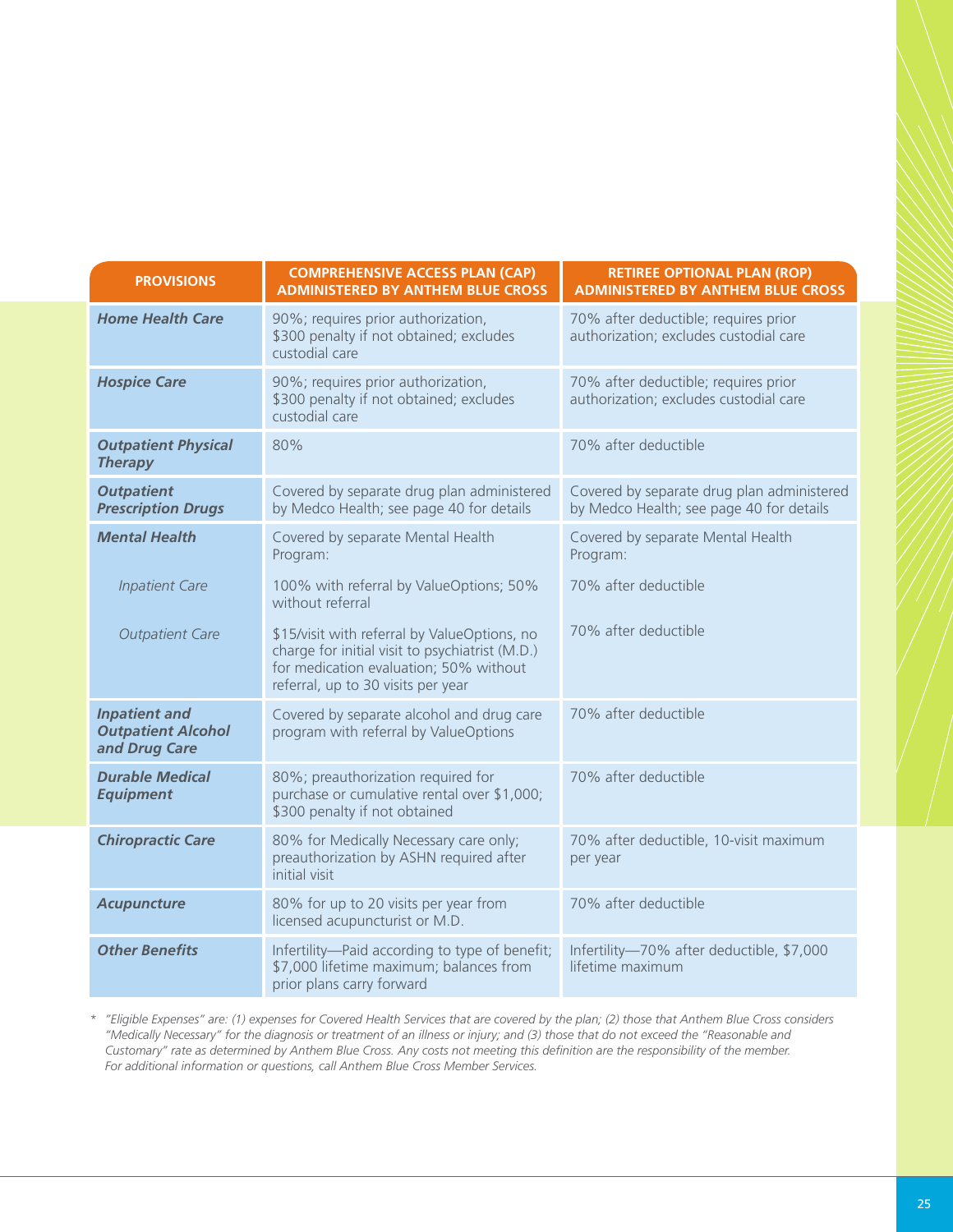# **Comparison Of Medical Benefits** For Members Under 65

The information in this chart is intended as a high-level summary only. The information about the HMOs or the insured products contained in an applicable Evidence of Coverage (EOC) or service provider agreement between PG&E and the HMO or service provider shall govern in case of conflict between this chart and the EOC or service provider agreement.

| <b>PROVISIONS</b>                              | <b>BLUE SHIELD HMO</b>                                                                                                                                                                                                                                                                                   | <b>HEALTH NET HMO</b>                                                                                                                                                                                                                                                                                    |
|------------------------------------------------|----------------------------------------------------------------------------------------------------------------------------------------------------------------------------------------------------------------------------------------------------------------------------------------------------------|----------------------------------------------------------------------------------------------------------------------------------------------------------------------------------------------------------------------------------------------------------------------------------------------------------|
| <b>General</b>                                 | Members access the Blue Shield HMO<br>network; no pre-existing condition<br>exclusions                                                                                                                                                                                                                   | Only providers affiliated with Health Net<br>HMO; no pre-existing condition exclusions                                                                                                                                                                                                                   |
| <b>Hospital Stay</b>                           | No charge                                                                                                                                                                                                                                                                                                | No charge; includes intensive and coronary<br>care                                                                                                                                                                                                                                                       |
| <b>Skilled Nursing Facility</b>                | No charge; 100-day limit                                                                                                                                                                                                                                                                                 | No charge; 100-day limit                                                                                                                                                                                                                                                                                 |
| <b>Emergency Room Care</b>                     | \$25/visit for emergencies (waived if<br>admitted); member needs to contact PCP<br>within 24 hours of service                                                                                                                                                                                            | \$25/visit for emergencies (waived if<br>admitted); must notify Health Net within<br>48 hours                                                                                                                                                                                                            |
| <b>Outpatient Hospital</b><br>Care             | \$10/visit                                                                                                                                                                                                                                                                                               | \$10/visit                                                                                                                                                                                                                                                                                               |
| <b>Office Visits</b>                           | Office visit-\$10; \$30 without referral                                                                                                                                                                                                                                                                 | Office visit-\$10                                                                                                                                                                                                                                                                                        |
|                                                | (Access+ Specialist)—must be in the same<br>Medical Group or IPA; home visit-\$10                                                                                                                                                                                                                        | Home visit-\$10                                                                                                                                                                                                                                                                                          |
| <b>Urgent Care Visits</b>                      | \$10/visit                                                                                                                                                                                                                                                                                               | \$10/visit                                                                                                                                                                                                                                                                                               |
| <b>Routine Physical</b><br><b>Examinations</b> | \$10/visit according to health plan schedule                                                                                                                                                                                                                                                             | \$10/visit for basic Periodic Health Evaluation                                                                                                                                                                                                                                                          |
| <b>Immunizations and</b><br><b>Injections</b>  | Included in office visit; no charge for allergy<br>injections if no visit with physician                                                                                                                                                                                                                 | Included in office visit; no charge for allergy<br>injections if no visit with physician                                                                                                                                                                                                                 |
| <b>Eye Examinations</b>                        | \$10/visit for refraction                                                                                                                                                                                                                                                                                | \$10/visit                                                                                                                                                                                                                                                                                               |
| <b>X-rays and Lab Tests</b>                    | No charge                                                                                                                                                                                                                                                                                                | No charge                                                                                                                                                                                                                                                                                                |
| <b>Pre-Admission Testing</b>                   | No charge                                                                                                                                                                                                                                                                                                | No charge                                                                                                                                                                                                                                                                                                |
| <b>Home Health Care</b>                        | No charge                                                                                                                                                                                                                                                                                                | No charge                                                                                                                                                                                                                                                                                                |
| <b>Hospice Care</b>                            | No charge                                                                                                                                                                                                                                                                                                | No charge                                                                                                                                                                                                                                                                                                |
| <b>Outpatient Physical</b><br><b>Therapy</b>   | \$10/visit; provided as long as continued<br>treatment is medically necessary pursuant to<br>the treatment plan                                                                                                                                                                                          | \$10/visit; provided as long as significant<br>improvement is expected                                                                                                                                                                                                                                   |
| <b>Outpatient</b><br><b>Prescription Drugs</b> | RETAIL (up to 30-day supply): \$5 copay for<br>generic formulary, \$15 copay for brand<br>formulary and \$35 copay for nonformulary;<br>some drugs require preauthorization;<br>MAIL-ORDER (through the plan): two times<br>retail copay for up to a 90-day supply; no<br>annual maximum; open formulary | RETAIL (up to 30-day supply): \$5 copay for<br>generic formulary, \$15 copay for brand<br>formulary and \$35 copay for nonformulary;<br>some drugs require preauthorization;<br>MAIL-ORDER (through the plan): two times<br>retail copay for up to a 90-day supply; no<br>annual maximum; open formulary |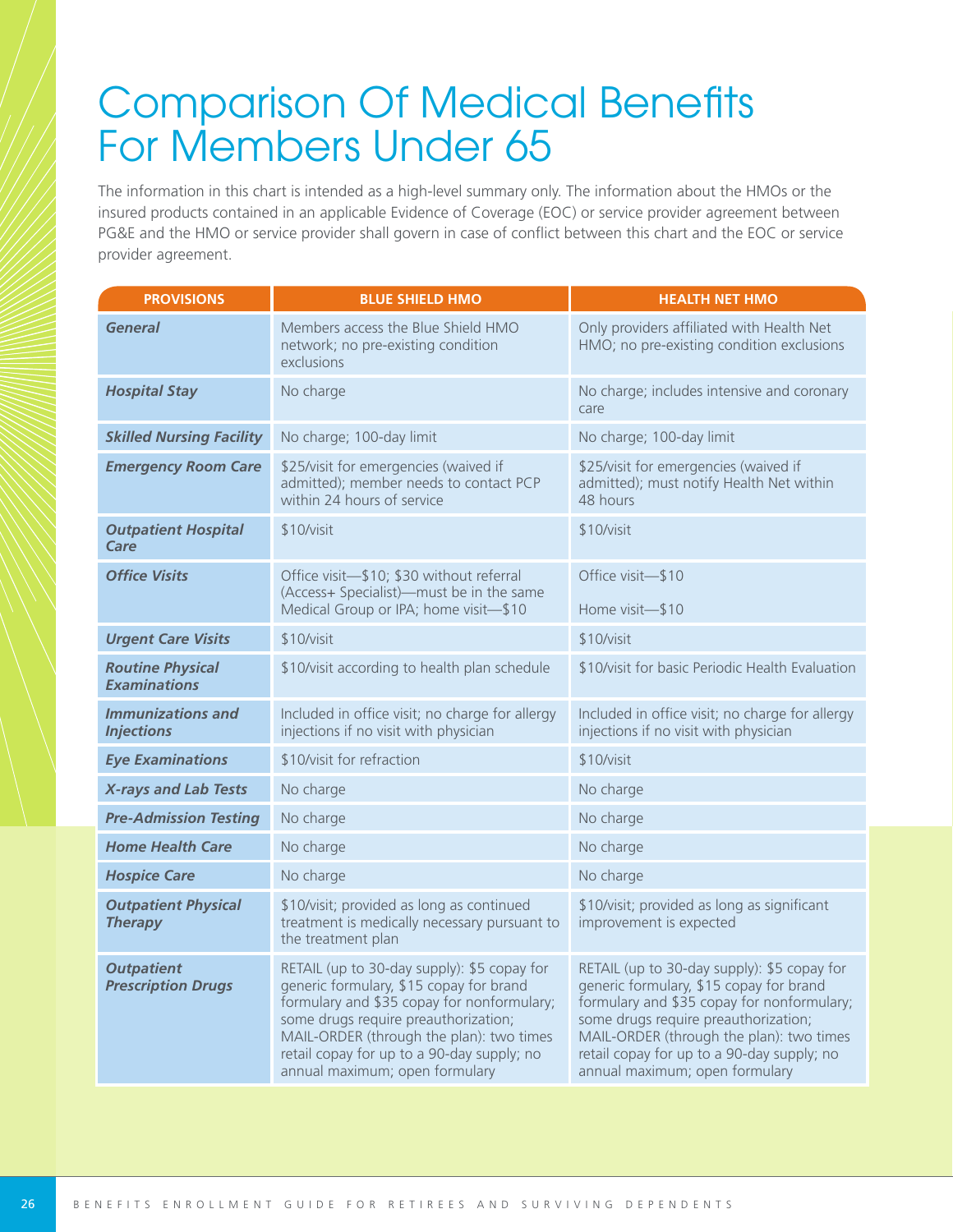| <b>PROVISIONS</b>                                                  | <b>BLUE SHIELD HMO</b>                                                                                                                                                                                                                                                  | <b>HEALTH NET HMO</b>                                                                                                                                                                                                                                                   |
|--------------------------------------------------------------------|-------------------------------------------------------------------------------------------------------------------------------------------------------------------------------------------------------------------------------------------------------------------------|-------------------------------------------------------------------------------------------------------------------------------------------------------------------------------------------------------------------------------------------------------------------------|
| <b>Mental Health*</b>                                              |                                                                                                                                                                                                                                                                         |                                                                                                                                                                                                                                                                         |
| <b>Inpatient Care</b><br><b>Outpatient Care</b>                    | Severe mental illness (same as parity<br>diagnosis): no charge; no day limit; other<br>mental illnesses: no charge for up to 30<br>days/calendar year for crisis intervention<br>Severe mental illness (same as parity<br>diagnosis): \$10/visit; no visit limit; other | Severe mental illness (same as parity<br>diagnosis): no charge; no day limit; other<br>mental illnesses: no charge for up to 30<br>days/calendar year for crisis intervention<br>Severe mental illness (same as parity<br>diagnosis): \$10/visit; no visit limit; other |
|                                                                    | mental illnesses: \$20/visit; 20 visits per<br>calendar year                                                                                                                                                                                                            | mental illnesses: \$20/visit; 20 visits per<br>calendar year                                                                                                                                                                                                            |
| <b>Inpatient and</b><br><b>Outpatient Alcohol</b><br>and Drug Care | Covered by separate alcohol and drug care<br>program with referral by ValueOptions                                                                                                                                                                                      | Covered by separate alcohol and drug care<br>program with referral by ValueOptions                                                                                                                                                                                      |
| <b>Durable Medical</b><br><b>Equipment</b>                         | No charge; preauthorization required; see<br>plan EOC for limitations and exclusions                                                                                                                                                                                    | No charge; see plan EOC for limitations and<br>exclusions                                                                                                                                                                                                               |
| <b>Chiropractic Care/</b><br><b>Acupuncture</b>                    | Discounts available; contact Member<br>Services for details                                                                                                                                                                                                             | Discounts available; contact Member<br>Services for details                                                                                                                                                                                                             |

*\* Coverage for mental health is provided through the HMO only, not ValueOptions*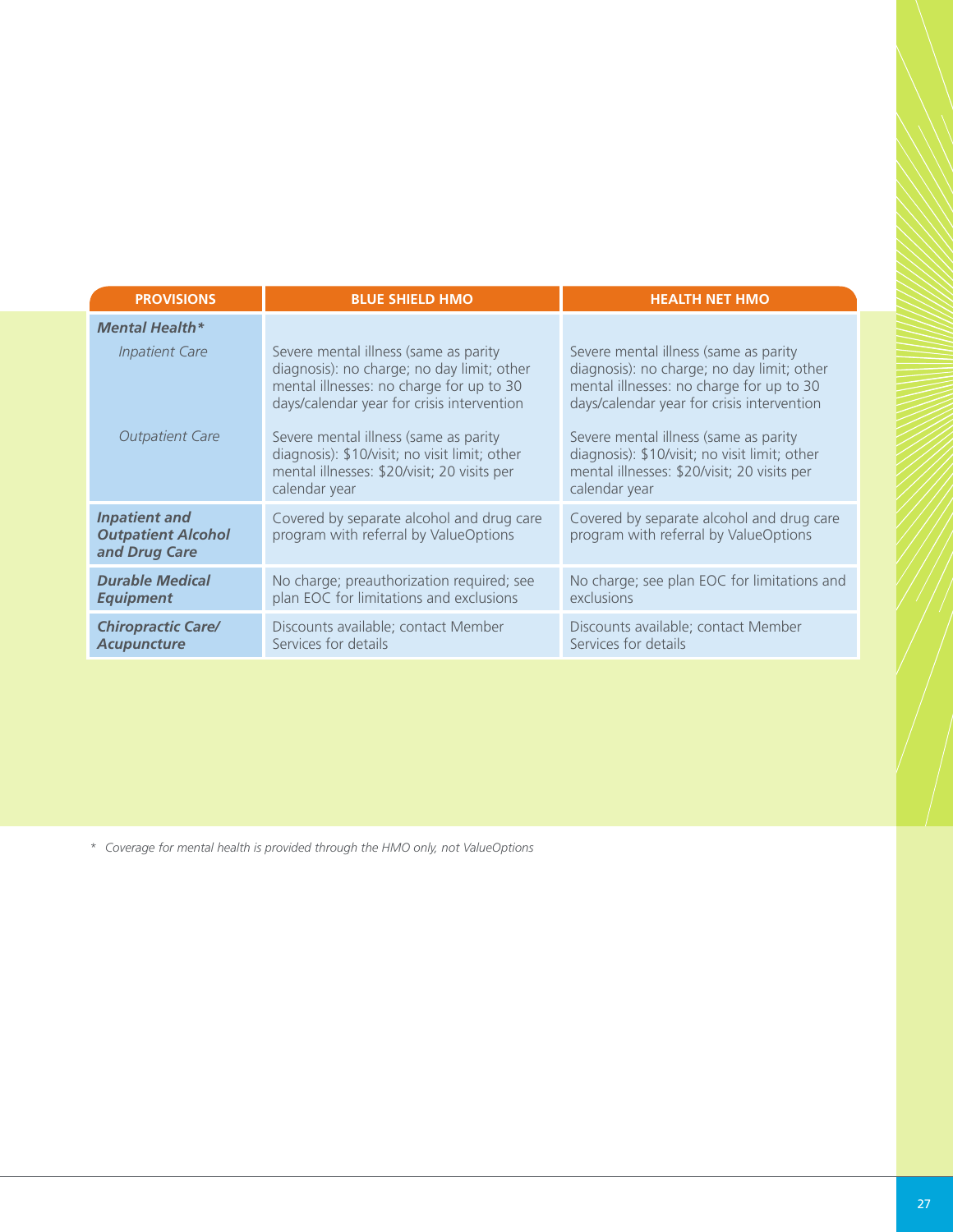# **Comparison Of Medical Benefits** For Members Under 65

The information in this chart is intended as a high-level summary only. The information about the HMOs or the insured products contained in an applicable Evidence of Coverage (EOC) or service provider agreement between PG&E and the HMO or service provider shall govern in case of conflict between this chart and the EOC or service provider agreement.

| <b>PROVISIONS</b>                    | <b>KAISER PERMANENTE HMO NORTH AND SOUTH</b>                                                                                                                                 |
|--------------------------------------|------------------------------------------------------------------------------------------------------------------------------------------------------------------------------|
| <b>General</b>                       | Services provided at Kaiser Permanente hospitals and offices by Kaiser<br>Permanente doctors; no pre-existing condition exclusions                                           |
| <b>Hospital Stay</b>                 | No charge; includes intensive and coronary care                                                                                                                              |
| <b>Skilled Nursing Facility</b>      | No charge to members in service area for up to 100 days per benefit period<br>when prescribed by a plan physician; not covered for members living outside of<br>service area |
| <b>Emergency Room Care</b>           | \$25/visit for emergencies (waived if admitted directly to the hospital within<br>24 hours for the same condition)                                                           |
| <b>Outpatient Hospital</b>           | \$10 per procedure for outpatient surgery; \$10/visit for all other outpatient<br>services may apply                                                                         |
| <b>Office Visits</b>                 | Office visit-\$10; Home visit-No charge                                                                                                                                      |
| <b>Urgent Care Visits</b>            | \$10/vist                                                                                                                                                                    |
| <b>Routine Physical Examinations</b> | \$10/visit                                                                                                                                                                   |
| <b>Immunizations and Injections</b>  | \$10/visit for immunizations and allergy testing if no office visit; \$5/visit for allergy<br>injections if no office visit                                                  |
| <b>Eye Examinations</b>              | \$10/visit for screening/refraction; lenses and frames not covered                                                                                                           |
| <b>X-rays and Lab Tests</b>          | No charge                                                                                                                                                                    |
| <b>Pre-Admission Testing</b>         | No charge                                                                                                                                                                    |
| <b>Home Health Care</b>              | No charge to members in service area when prescribed by a plan physician; not<br>covered for members living outside of service area                                          |
| <b>Hospice Care</b>                  | No charge to members in service area when prescribed by a plan physician; not<br>covered for members living outside of service area                                          |
| <b>Outpatient Physical Therapy</b>   | \$10/visit; therapy is given if in the judgment of a plan physician significant<br>improvement is achievable                                                                 |
| <b>Outpatient Prescription Drugs</b> | \$10 copay for up to 100-day supply when obtained at a plan pharmacy or<br>through the plan's mail-order; no annual maximum; closed formulary                                |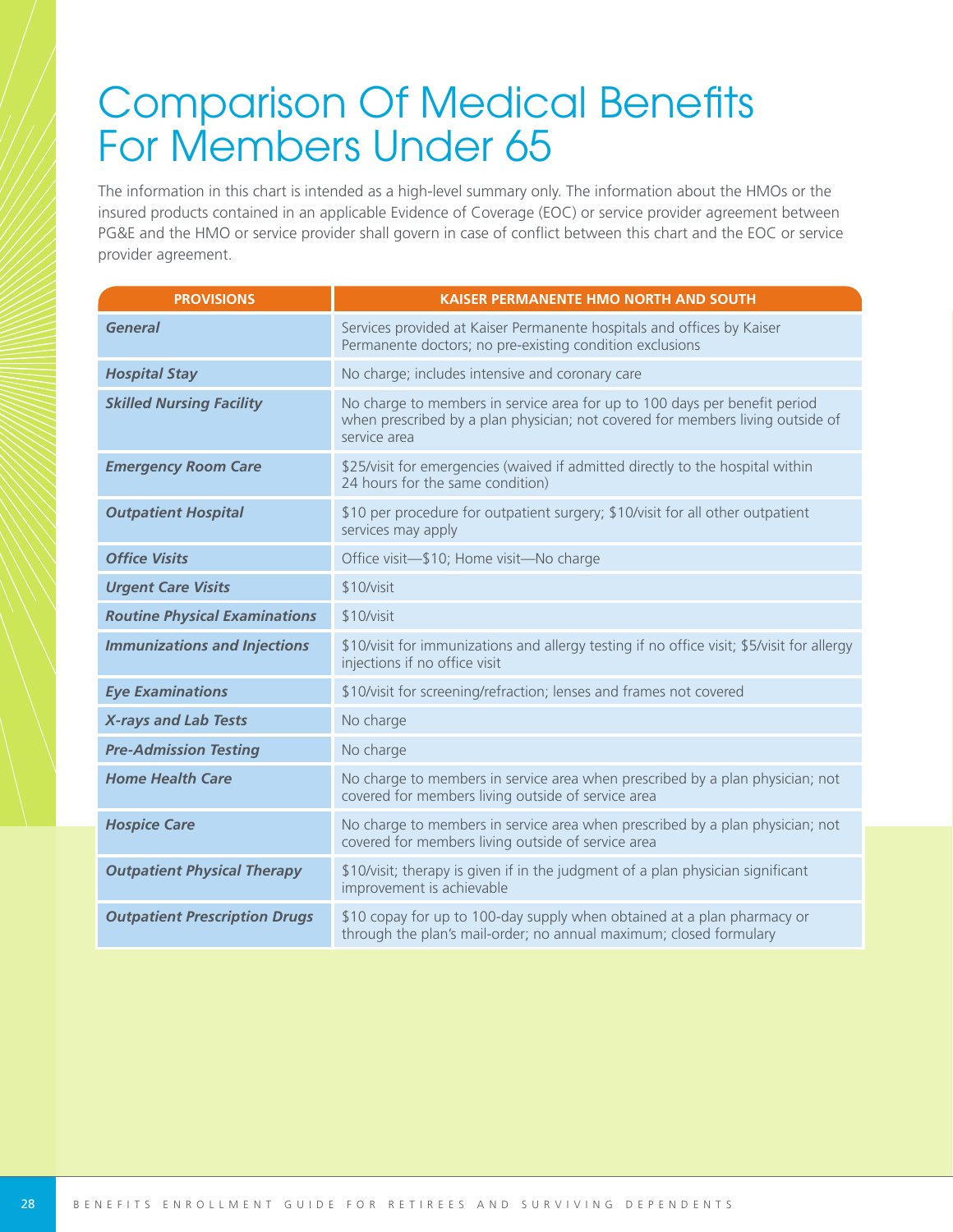| <b>PROVISIONS</b>                    | <b>KAISER PERMANENTE HMO NORTH AND SOUTH</b>                                                                                                                                        |
|--------------------------------------|-------------------------------------------------------------------------------------------------------------------------------------------------------------------------------------|
| <b>Mental Health*</b>                |                                                                                                                                                                                     |
| <b>Inpatient Care</b>                | No charge for up to 30 days per calendar year; no day limit for mental health<br>parity diagnoses                                                                                   |
| <b>Outpatient Care</b>               | \$10/visit (individual), \$5/visit (group) for up to 20 visits per calendar year; no visit<br>limit for mental health parity diagnoses                                              |
| <b>Alcohol and Drug Care</b>         |                                                                                                                                                                                     |
| <b>Inpatient Care</b>                | No charge for detoxification; also covered by separate alcohol and drug care<br>program with referral by ValueOptions (inpatient only)                                              |
| <b>Outpatient Care</b>               | \$10/visit (individual); \$5/visit (group)                                                                                                                                          |
| <b>Durable Medical Equipment</b>     | No charge to members in service area when prescribed by a plan physician; see<br>plan EOC for limitations and exclusions; not covered for members living outside<br>of service area |
| <b>Chiropractic Care/Acupuncture</b> | Discounts available; contact Member Services for details                                                                                                                            |

*\* Coverage for mental health is provided through the HMO only, not ValueOptions*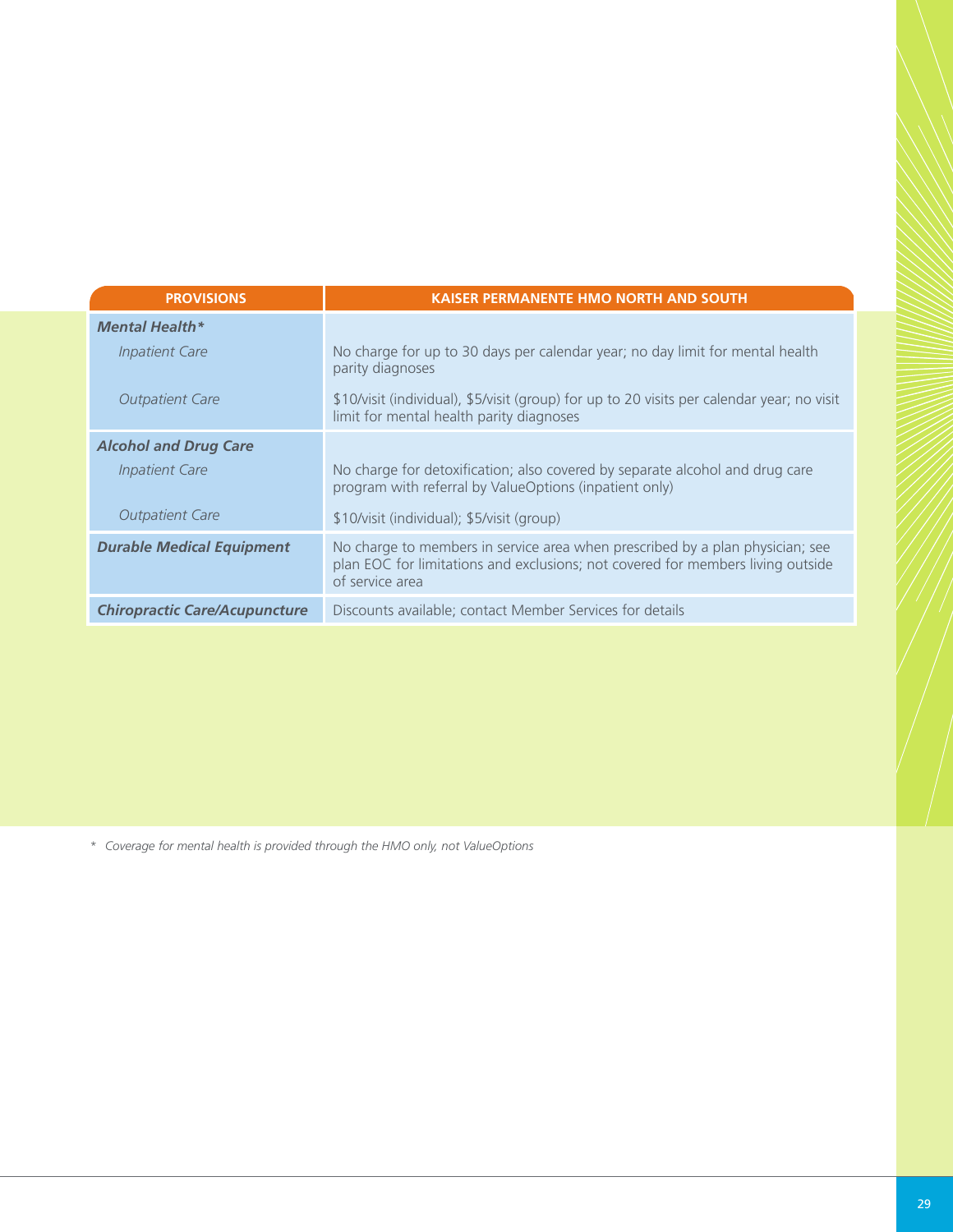# **Comparison Of Medical Benefits** For Medicare-Eligible Members

The information in this chart is intended as a high-level summary only. The information contained in an applicable service provider agreement between PG&E and Anthem Blue Cross shall govern in case of conflict between this chart and the service provider agreement.

| <b>PROVISIONS</b>                                               | <b>COMPREHENSIVE ACCESS PLAN (CAP)</b><br><b>ADMINISTERED BY ANTHEM BLUE CROSS</b>                                                                                                                                                                                                                                                                                                                          | PG&E MEDICARE SUPPLEMENTAL PLAN (MSP)<br><b>ADMINISTERED BY ANTHEM BLUE CROSS</b>                                                                                                                                                                                                                                                                                                                                                                                                                                                      |
|-----------------------------------------------------------------|-------------------------------------------------------------------------------------------------------------------------------------------------------------------------------------------------------------------------------------------------------------------------------------------------------------------------------------------------------------------------------------------------------------|----------------------------------------------------------------------------------------------------------------------------------------------------------------------------------------------------------------------------------------------------------------------------------------------------------------------------------------------------------------------------------------------------------------------------------------------------------------------------------------------------------------------------------------|
| <b>General</b>                                                  | May use provider of choice or network<br>providers; \$100 annual deductible per<br>individual, up to family maximum of \$300;<br>annual out-of-pocket maximum of \$750 per<br>individual, up to family maximum of \$1,500<br>(includes deductible); no lifetime maximum;<br>no pre-existing condition exclusions<br>All plan benefits and out-of-pocket<br>maximums are based on Eligible Expenses<br>only* | Available to all retirees and eligible<br>dependents who have Medicare (if retiree<br>elects Medicare Supplemental Plan and<br>spouse does not have Medicare, spouse<br>will be enrolled in appropriate Anthem<br>Blue Cross-administered medical plan);<br>worldwide coverage; \$100 annual individual<br>deductible; \$10,000 lifetime maximum on<br>benefits (up to \$1,000 restored each year);<br>no pre-existing condition exclusions<br>All plan benefits and out-of-pocket<br>maximums are based on Eligible Expenses<br>only* |
| <b>Hospital Stay</b>                                            | 100% after a \$100 copayment;<br>preauthorization required for nonemergency<br>care, \$300 penalty if not obtained; covers<br>semiprivate room (private if Medically<br>Necessary); includes intensive care                                                                                                                                                                                                 | After deductible, 80% of eligible hospital<br>expenses not covered by Medicare                                                                                                                                                                                                                                                                                                                                                                                                                                                         |
| <b>Skilled Nursing Facility</b>                                 | 90% for semiprivate room after three days<br>in hospital; preauthorization required,<br>\$300 penalty if not obtained; excludes<br>custodial care                                                                                                                                                                                                                                                           | After deductible, 80% of member copay<br>amount per Medicare from 21st to 100th<br>day of confinement; excludes custodial care                                                                                                                                                                                                                                                                                                                                                                                                         |
| <b>Outpatient Hospital</b><br>and Emergency<br><b>Room Care</b> | 100% after \$35 copay for medical<br>emergency or outpatient surgery; waived if<br>admitted                                                                                                                                                                                                                                                                                                                 | After deductible, 80% of eligible expenses<br>not covered by Medicare                                                                                                                                                                                                                                                                                                                                                                                                                                                                  |
| <b>Office Visits</b>                                            | Primary care-100% after \$10 copay;<br>specialist (including OB/GYN)-100% after<br>\$20 copay                                                                                                                                                                                                                                                                                                               | After deductible, 80% of eligible expenses<br>not covered by Medicare                                                                                                                                                                                                                                                                                                                                                                                                                                                                  |
| <b>Urgent Care Visits</b>                                       | Primary care-100% after \$10 copay;<br>specialist (including OB/GYN)-100% after<br>\$20 copay                                                                                                                                                                                                                                                                                                               | After deductible, 80% of eligible expenses<br>not covered by Medicare                                                                                                                                                                                                                                                                                                                                                                                                                                                                  |
| <b>Routine Physical</b><br><b>Examinations</b>                  | Primary care-100% after \$10 copay;<br>specialist-100% after \$20 copay;<br>lab/X-ray covered separately                                                                                                                                                                                                                                                                                                    | Not covered                                                                                                                                                                                                                                                                                                                                                                                                                                                                                                                            |
| <b>Immunizations and</b><br><b>Injections</b>                   | 95%                                                                                                                                                                                                                                                                                                                                                                                                         | Not covered                                                                                                                                                                                                                                                                                                                                                                                                                                                                                                                            |
| <b>Eye Examinations</b>                                         | Not covered                                                                                                                                                                                                                                                                                                                                                                                                 | Not covered                                                                                                                                                                                                                                                                                                                                                                                                                                                                                                                            |
| <b>X-rays and Lab Tests</b>                                     | 90%                                                                                                                                                                                                                                                                                                                                                                                                         | After deductible, 80% of eligible expenses<br>not covered by Medicare                                                                                                                                                                                                                                                                                                                                                                                                                                                                  |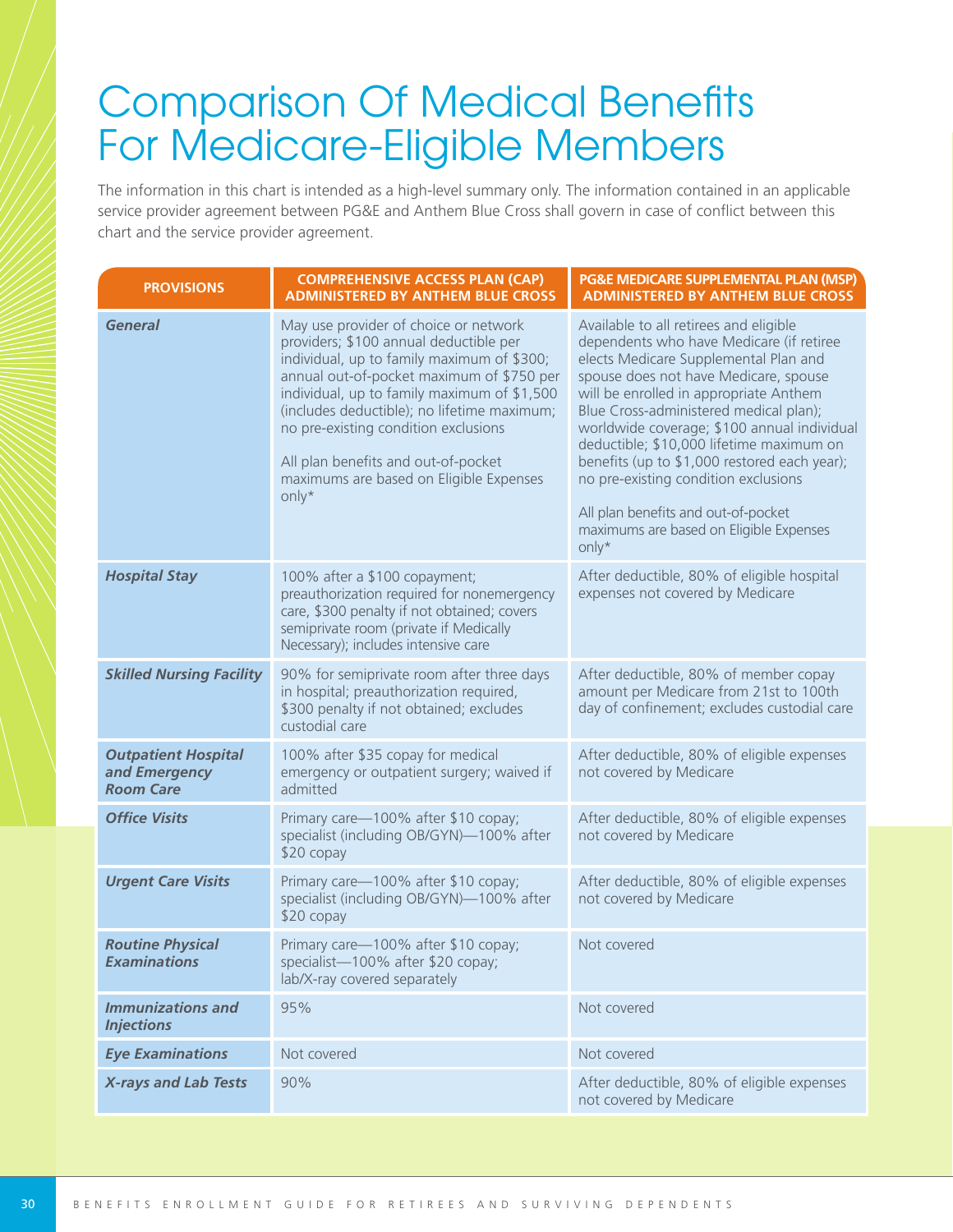| <b>PROVISIONS</b>                                                  | <b>COMPREHENSIVE ACCESS PLAN (CAP)</b><br><b>ADMINISTERED BY ANTHEM BLUE CROSS</b>                                                                                              | PG&E MEDICARE SUPPLEMENTAL PLAN (MSP)<br><b>ADMINISTERED BY ANTHEM BLUE CROSS</b>                                     |
|--------------------------------------------------------------------|---------------------------------------------------------------------------------------------------------------------------------------------------------------------------------|-----------------------------------------------------------------------------------------------------------------------|
| <b>Pre-Admission Testing</b>                                       | 95%                                                                                                                                                                             | After deductible, 80% of eligible expenses<br>not covered by Medicare                                                 |
| <b>Home Health Care</b>                                            | 90%; requires prior authorization;<br>\$300 penalty if not obtained; excludes<br>custodial care                                                                                 | After deductible, 80% of eligible expenses<br>not covered by Medicare; excludes custodial<br>care                     |
| <b>Hospice Care</b>                                                | 90%; requires prior authorization;<br>\$300 penalty if not obtained; excludes<br>custodial care                                                                                 | After deductible, 80% of eligible expenses<br>not covered by Medicare; excludes custodial<br>care                     |
| <b>Outpatient Physical</b><br><b>Therapy</b>                       | 80%                                                                                                                                                                             | After deductible, 80% of eligible expenses<br>not covered by Medicare                                                 |
| <b>Outpatient</b><br><b>Prescription Drugs</b>                     | Covered by separate drug plan administered<br>by Medco Health; see page 40 for details                                                                                          | Covered by separate drug plan administered<br>by Medco Health; see page 40 for details                                |
| <b>Mental Health</b>                                               | Covered by separate Mental Health<br>Program:                                                                                                                                   |                                                                                                                       |
| <b>Inpatient Care</b>                                              | 100% with referral by ValueOptions; 50%<br>without referral                                                                                                                     | After deductible, 80% of eligible expenses<br>not covered by Medicare                                                 |
| <b>Outpatient Care</b>                                             | \$15/visit with referral by ValueOptions, no<br>charge for initial visit to psychiatrist (M.D.)<br>for medication evaluation; 50% without<br>referral, up to 30 visits per year | Not covered                                                                                                           |
| <b>Inpatient and</b><br><b>Outpatient Alcohol</b><br>and Drug Care | Covered by separate alcohol and drug care<br>program with referral by ValueOptions                                                                                              | Not covered                                                                                                           |
| <b>Durable Medical</b><br><b>Equipment</b>                         | 80%; preauthorization required for<br>purchase or cumulative rental over \$1,000;<br>\$300 penalty if not obtained                                                              | After deductible, 80% of eligible expenses<br>not covered by Medicare                                                 |
| <b>Chiropractic Care</b>                                           | 80% for Medically Necessary care only;<br>preauthorization by ASHN required after<br>initial visit                                                                              | After deductible, 80% of eligible expenses<br>not covered by Medicare; services must be<br><b>Medically Necessary</b> |
| <b>Acupuncture</b>                                                 | 80% for up to 20 visits per year from<br>licensed acupuncturist or M.D.                                                                                                         | Not covered                                                                                                           |
| <b>Other Benefits</b>                                              | plans carry forward                                                                                                                                                             | Infertility-Paid according to type of benefit; \$7,000 lifetime maximum; balances from prior                          |

*\* "Eligible Expenses" are: (1) expenses for Covered Health Services that are covered by the plan; (2) those that Anthem Blue Cross considers "Medically Necessary" for the diagnosis or treatment of an illness or injury; and (3) those that do not exceed the "Reasonable and Customary" rate as determined by Anthem Blue Cross. Any costs not meeting this defi nition are the responsibility of the member. For additional information or questions, call Anthem Blue Cross Member Services.*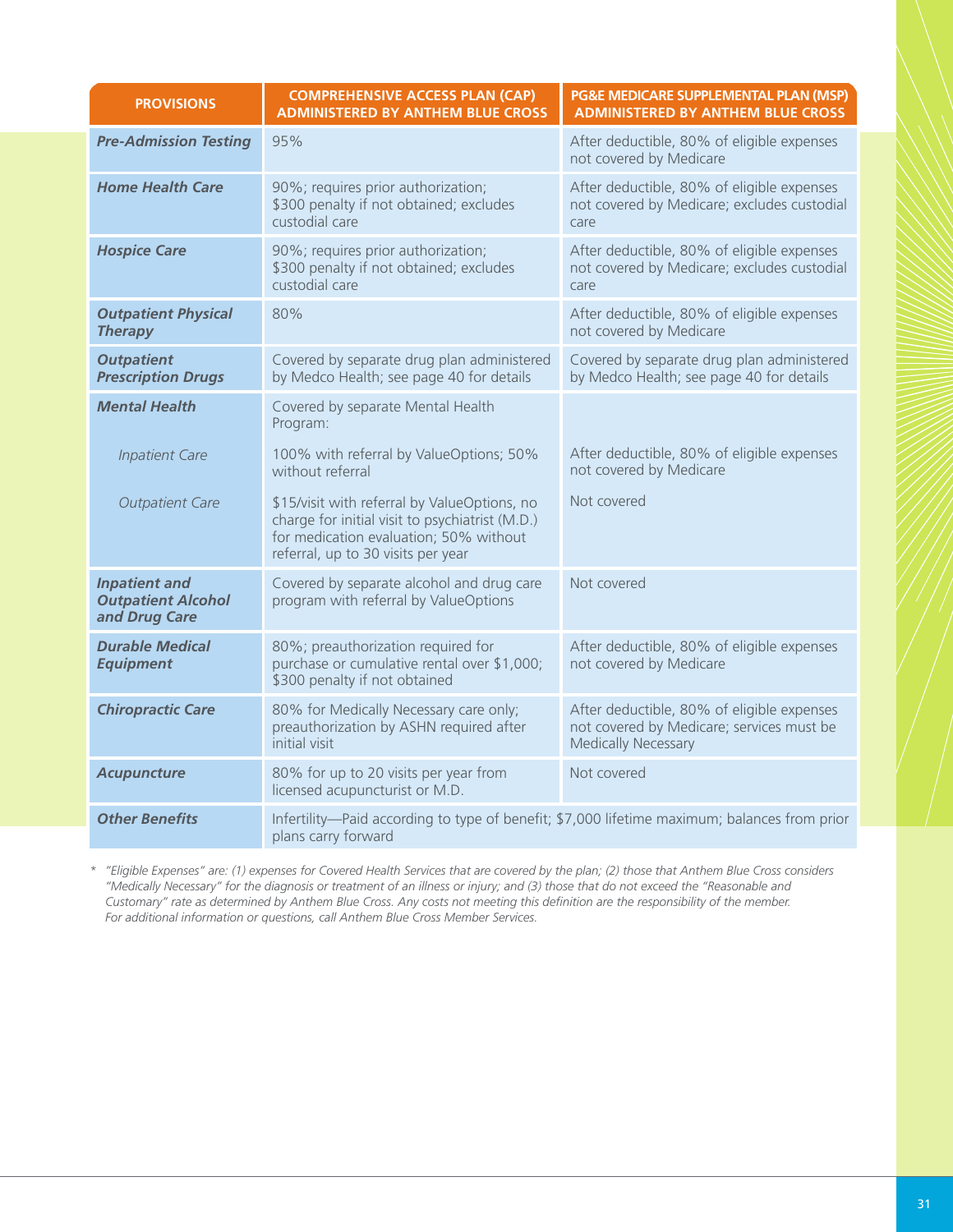# **Comparison Of Medical Benefits** For Medicare-Eligible Members

The information in this chart is intended as a high-level summary only. The information about the HMOs or the insured products contained in an applicable Evidence of Coverage (EOC) or service provider agreement between PG&E and Anthem Blue Cross shall govern in case of conflict between this chart and the EOC or service provider agreement.

| <b>PROVISIONS</b>                              | <b>RETIREE OPTIONAL PLAN (ROP)</b><br><b>ADMINISTERED BY ANTHEM BLUE CROSS</b>                                                                                                                                                                                                                                                                                                                                                                | <b>ANTHEM BLUE CROSS OF CALIFORNIA</b><br><b>SMARTVALUE MEDICARE ADVANTAGE</b><br>PRIVATE FEE-FOR-SERVICE (PFFS) PLAN       |
|------------------------------------------------|-----------------------------------------------------------------------------------------------------------------------------------------------------------------------------------------------------------------------------------------------------------------------------------------------------------------------------------------------------------------------------------------------------------------------------------------------|-----------------------------------------------------------------------------------------------------------------------------|
| General                                        | May use provider of choice; will experience<br>savings if network doctor is used; \$400<br>annual individual deductible; up to family<br>maximum of \$1,200; annual out-of-pocket<br>maximum of \$4,000 per individual (includes<br>deductible), up to family maximum of<br>\$8,000; no lifetime maximum; no pre-<br>existing condition exclusions<br>All plan benefits and out-of-pocket<br>maximums are based on Eligible Expenses<br>only* | Only providers who have agreed to accept the<br>terms of the SmartValue plan; no pre-existing<br>condition exclusions       |
| <b>Hospital Stay</b>                           | 70% after deductible; preauthorization<br>required for nonemergency care, \$250<br>penalty if not obtained; covers semiprivate<br>room (private if Medically Necessary);<br>includes intensive care                                                                                                                                                                                                                                           | No charge for semiprivate room (private if<br>Medically Necessary); includes intensive and<br>coronary care; unlimited days |
| <b>Skilled Nursing Facility</b>                | 70% for semiprivate room after three days<br>in hospital; excludes custodial care                                                                                                                                                                                                                                                                                                                                                             | No charge; 100 days per benefit period                                                                                      |
| <b>Outpatient Hospital</b><br>(Nonemergency)   | 70% after deductible                                                                                                                                                                                                                                                                                                                                                                                                                          | $$10$ copay                                                                                                                 |
| <b>Emergency Room Care</b>                     | 70% after deductible                                                                                                                                                                                                                                                                                                                                                                                                                          | \$25 copay (waived if admitted within 72<br>hours)                                                                          |
| <b>Office Visits</b>                           | 70% after deductible                                                                                                                                                                                                                                                                                                                                                                                                                          | \$10 copay/visit for primary care physician or<br>specialist                                                                |
| <b>Urgent Care Visits</b>                      | 70% after deductible                                                                                                                                                                                                                                                                                                                                                                                                                          | \$10 copay/visit                                                                                                            |
| <b>Routine Physical</b><br><b>Examinations</b> | 70% after deductible                                                                                                                                                                                                                                                                                                                                                                                                                          | \$10 copay/visit                                                                                                            |
| <b>Immunizations and</b><br><b>Injections</b>  | 70% after deductible                                                                                                                                                                                                                                                                                                                                                                                                                          | Flu, pneumonia and Hepatitis B: No charge<br>except for 20% coinsurance for foreign<br>travel and/or occupational reasons   |
| <b>Eye Examinations</b>                        | Not covered                                                                                                                                                                                                                                                                                                                                                                                                                                   | \$10 copay for physician eye care services<br>and for routine eye exams                                                     |
| <b>X-rays and Lab Tests</b>                    | 70% after deductible                                                                                                                                                                                                                                                                                                                                                                                                                          | No charge                                                                                                                   |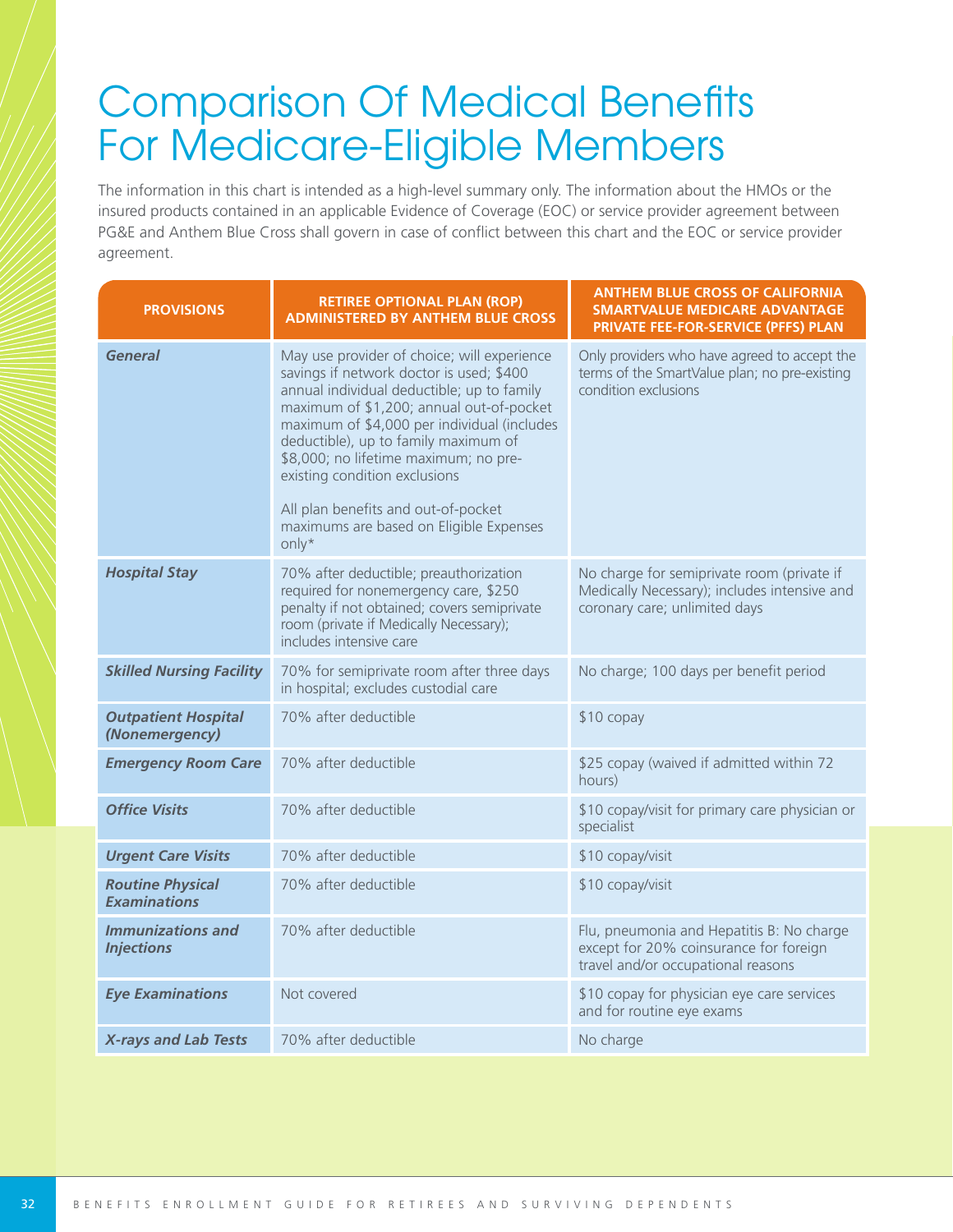| <b>PROVISIONS</b>                              | <b>RETIREE OPTIONAL PLAN (ROP)</b><br><b>ADMINISTERED BY ANTHEM BLUE CROSS</b>                             | <b>ANTHEM BLUE CROSS OF CALIFORNIA</b><br><b>SMARTVALUE MEDICARE ADVANTAGE</b><br>PRIVATE FEE-FOR-SERVICE (PFFS) PLAN                                                                                                                                                                                           |
|------------------------------------------------|------------------------------------------------------------------------------------------------------------|-----------------------------------------------------------------------------------------------------------------------------------------------------------------------------------------------------------------------------------------------------------------------------------------------------------------|
| <b>Pre-Admission Testing</b>                   | 70% after deductible                                                                                       | No charge                                                                                                                                                                                                                                                                                                       |
| <b>Hospice and Home</b><br><b>Health Care</b>  | 70% after deductible; requires prior<br>authorization; excludes custodial care                             | Home Health: No charge if Medically<br>Necessary; Hospice: No charge; must use<br>a Medicare-certified hospice                                                                                                                                                                                                  |
| <b>Outpatient Physical</b><br><b>Therapy</b>   | 70% after deductible                                                                                       | No charge                                                                                                                                                                                                                                                                                                       |
| <b>Outpatient</b><br><b>Prescription Drugs</b> | Covered by separate drug plan administered<br>by Medco Health; see page 40 for details                     | Medicare Part D plan: RETAIL (up to 30-day<br>supply): \$5 copay for generic formulary,<br>\$15 copay for brand formulary and \$35<br>for nonformulary; MAIL-ORDER (through<br>the plan, up to 90-day supply): \$10 copay<br>for generic formulary, \$30 copay for brand<br>formulary and \$70 for nonformulary |
| <b>Mental Health</b>                           |                                                                                                            |                                                                                                                                                                                                                                                                                                                 |
| <b>Inpatient Care</b>                          | 70% after deductible                                                                                       | No charge for up to 190 days per lifetime                                                                                                                                                                                                                                                                       |
| <b>Outpatient Care</b>                         | 70% after deductible                                                                                       | \$20 copay/visit                                                                                                                                                                                                                                                                                                |
| <b>Alcohol and Drug Care</b>                   |                                                                                                            |                                                                                                                                                                                                                                                                                                                 |
| <b>Inpatient Care</b>                          | 70% after deductible                                                                                       | No charge                                                                                                                                                                                                                                                                                                       |
| <b>Outpatient Care</b>                         | 70% after deductible                                                                                       | \$20 copay/visit                                                                                                                                                                                                                                                                                                |
| <b>Durable Medical</b><br><b>Equipment</b>     | 70% after deductible                                                                                       | \$100 copay for equipment over \$750; if<br>you pre-notify by calling Customer Service,<br>the copay is waived                                                                                                                                                                                                  |
| <b>Chiropractic Care</b>                       | 70% after deductible, 10-visit maximum<br>per year                                                         | \$10 copay/visit (limited to manual<br>manipulation per Medicare guidelines)                                                                                                                                                                                                                                    |
| <b>Acupuncture</b>                             | 70% after deductible                                                                                       | Not covered                                                                                                                                                                                                                                                                                                     |
| <b>Other Benefits</b>                          | Infertility-70% after deductible,<br>\$7,000 lifetime maximum; hearing aids-<br>70% up to \$2,800 annually |                                                                                                                                                                                                                                                                                                                 |

*\* "Eligible Expenses" are: (1) expenses for Covered Health Services that are covered by the plan; (2) those that Anthem Blue Cross considers "Medically Necessary" for the diagnosis or treatment of an illness or injury; and (3) those that do not exceed the "Reasonable and Customary" rate as determined by Anthem Blue Cross. Any costs not meeting this defi nition are the responsibility of the member. For additional information or questions, call Anthem Blue Cross Member Services.*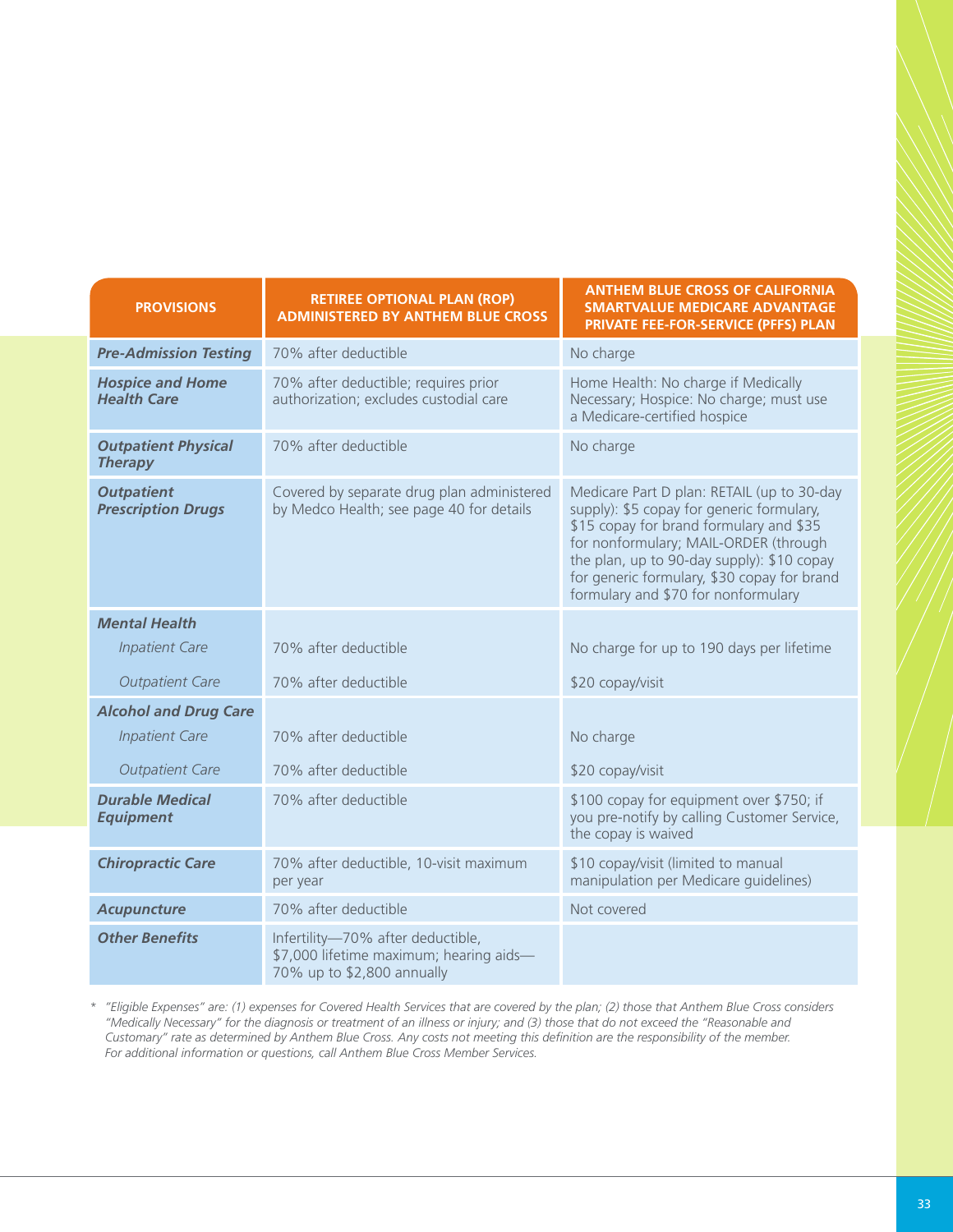# **Comparison Of Medical Benefits** For Medicare-Eligible Members

The information in this chart is intended as a high-level summary only. The information about the HMOs or the insured products contained in an applicable Evidence of Coverage (EOC) or service provider agreement between PG&E and the HMO or service provider shall govern in case of conflict between this chart and the EOC or service provider agreement.

| <b>PROVISIONS</b>                    | <b>BLUE SHIELD MEDICARE COB HMO</b>                                                                                                                                                                                                                                                                                                                                 |
|--------------------------------------|---------------------------------------------------------------------------------------------------------------------------------------------------------------------------------------------------------------------------------------------------------------------------------------------------------------------------------------------------------------------|
| <b>General</b>                       | Members access the Blue Shield HMO network; no pre-existing condition exclusions                                                                                                                                                                                                                                                                                    |
| <b>Hospital Stay</b>                 | No charge                                                                                                                                                                                                                                                                                                                                                           |
| <b>Skilled Nursing Facility</b>      | No charge, 100-day limit                                                                                                                                                                                                                                                                                                                                            |
| <b>Emergency Room Care</b>           | \$25/visit for emergencies (waived if admitted); member must contact PCP within<br>24 hours of service                                                                                                                                                                                                                                                              |
| <b>Outpatient Hospital Care</b>      | \$10/visit                                                                                                                                                                                                                                                                                                                                                          |
| <b>Office Visits</b>                 | Office visit-\$10; \$30 without referral (Access+ Specialist)—must be in the same<br>Medical Group or IPA<br>Home visit-\$10                                                                                                                                                                                                                                        |
| <b>Urgent Care Visits</b>            | \$10/visit                                                                                                                                                                                                                                                                                                                                                          |
| <b>Routine Physical Examinations</b> | \$10/visit according to health plan schedule                                                                                                                                                                                                                                                                                                                        |
| <b>Immunizations and Injections</b>  | Included in office visit; no charge for allergy injections if no visit with physician                                                                                                                                                                                                                                                                               |
| <b>Eye Examinations</b>              | \$10/visit for refraction                                                                                                                                                                                                                                                                                                                                           |
| <b>X-rays and Lab Tests</b>          | No charge                                                                                                                                                                                                                                                                                                                                                           |
| <b>Pre-Admission Testing</b>         | No charge                                                                                                                                                                                                                                                                                                                                                           |
| <b>Home Health Care</b>              | No charge                                                                                                                                                                                                                                                                                                                                                           |
| <b>Hospice Care</b>                  | No charge                                                                                                                                                                                                                                                                                                                                                           |
| <b>Outpatient Physical Therapy</b>   | \$10/visit; as long as continued treatment is medically necessary pursuant to the<br>treatment plan                                                                                                                                                                                                                                                                 |
| <b>Outpatient Prescription Drugs</b> | Medicare Part D plan-see Medicare Part D booklet for more information:<br>RETAIL (up to 30-day supply): \$5 copay for generic formulary, \$15 copay for<br>brand formulary and \$35 for nonformulary; some drugs require preauthorization;<br>MAIL-ORDER (through the plan): two times retail copay for up to a 90-day<br>supply; no annual maximum; open formulary |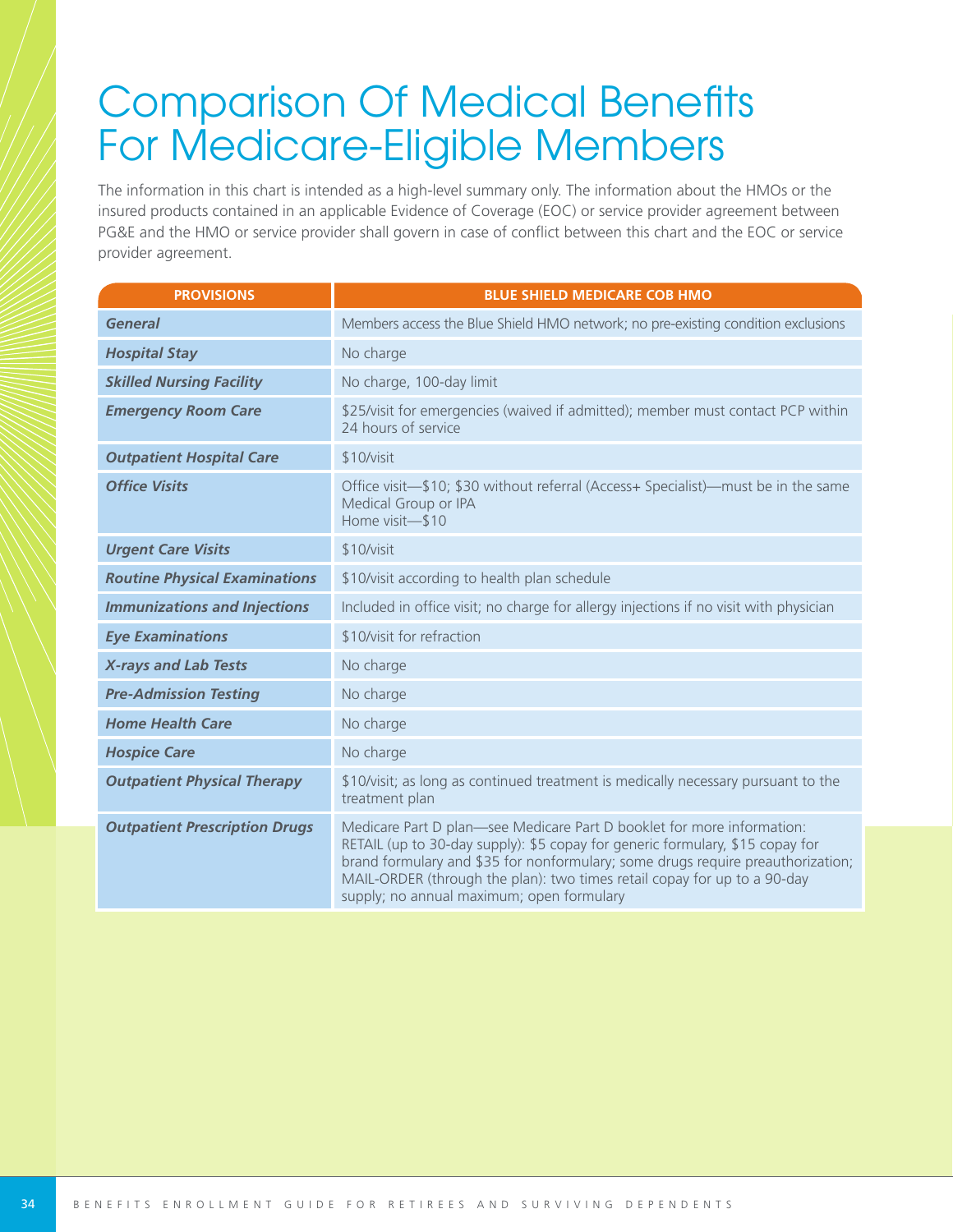| <b>PROVISIONS</b>                    | <b>BLUE SHIELD MEDICARE COB HMO</b>                                                                                                                                           |
|--------------------------------------|-------------------------------------------------------------------------------------------------------------------------------------------------------------------------------|
| <b>Mental Health*</b>                |                                                                                                                                                                               |
| <b>Inpatient Care</b>                | Severe mental illnesses (same as parity diagnosis): no charge, no day limit; other<br>mental illnesses: no charge for up to 30 days per calendar year for crisis intervention |
| <b>Outpatient Care</b>               | Severe mental illnesses (same as parity diagnosis): \$10/visit, no visit limit; other<br>mental illnesses: \$20/visit, 20 visits per calendar year                            |
| <b>Alcohol and Drug Care</b>         |                                                                                                                                                                               |
| <b>Inpatient Care</b>                | Covered by separate alcohol and drug care program with referral by ValueOptions                                                                                               |
| <b>Outpatient Care</b>               | Covered by separate alcohol and drug care program with referral by ValueOptions                                                                                               |
| <b>Durable Medical Equipment</b>     | No charge; preauthorization required; see plan EOC for limitations and exclusions                                                                                             |
| <b>Chiropractic Care/Acupuncture</b> | Discounts available; contact Member Services for details                                                                                                                      |

*\* Coverage for mental health is provided through the HMO only, not ValueOptions*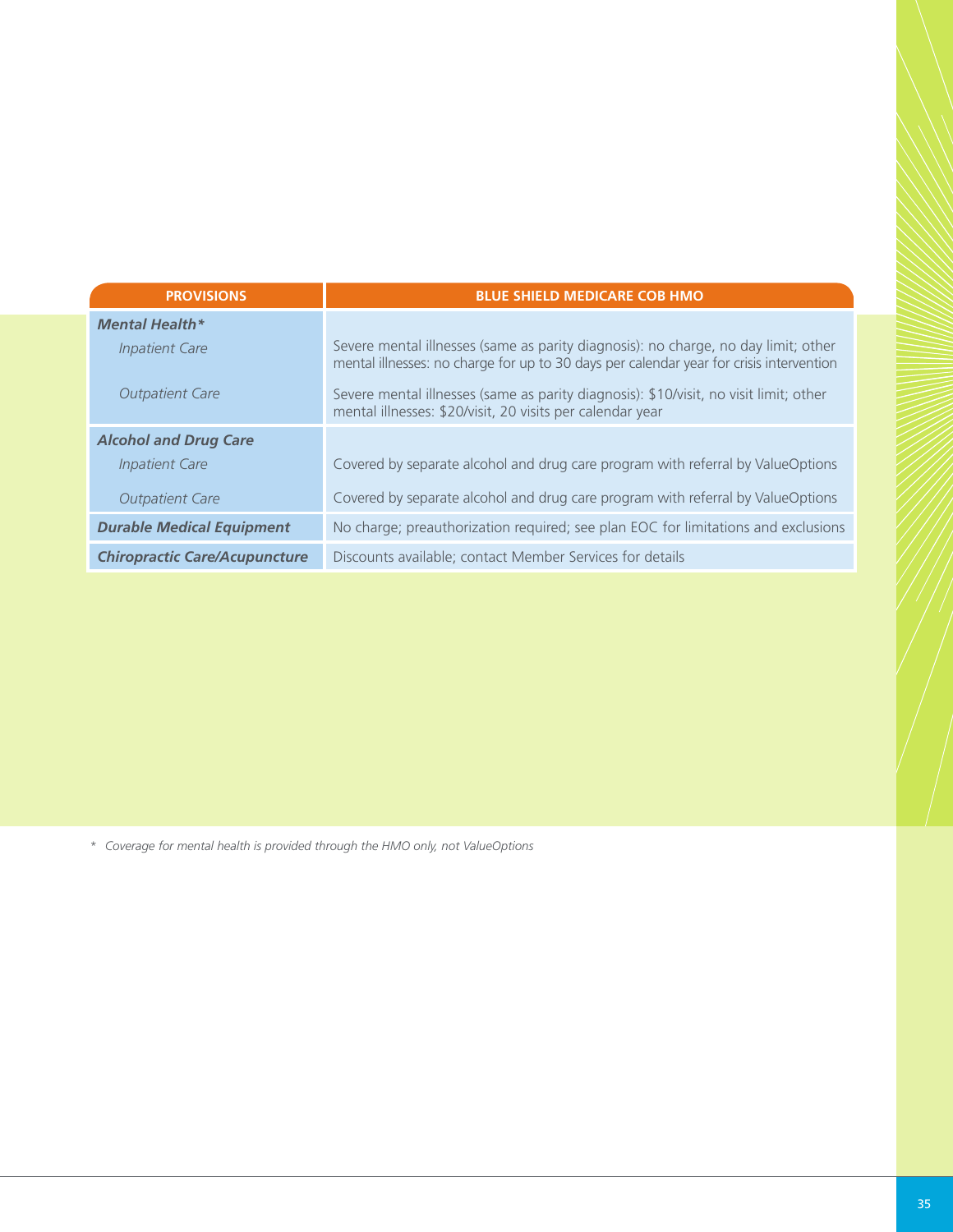# **Comparison Of Medical Benefits** For Medicare-Eligible Members

The information in this chart is intended as a high-level summary only. The information about the HMOs or the insured products contained in an applicable Evidence of Coverage (EOC) or service provider agreement between PG&E and the HMO or service provider shall govern in case of conflict between this chart and the EOC or service provider agreement.

| <b>PROVISIONS</b>                              | <b>HEALTH NET MEDICARE COB HMO</b>                                                                                                                                                                                                                                                                                                                                             | <b>HEALTH NET SENIORITY PLUS</b><br>(MEDICARE ADVANTAGE HMO)                                                                                                                                                                                                                                                                                                                   |  |
|------------------------------------------------|--------------------------------------------------------------------------------------------------------------------------------------------------------------------------------------------------------------------------------------------------------------------------------------------------------------------------------------------------------------------------------|--------------------------------------------------------------------------------------------------------------------------------------------------------------------------------------------------------------------------------------------------------------------------------------------------------------------------------------------------------------------------------|--|
| <b>General</b>                                 | Only providers affiliated with Health Net<br>HMO; no pre-existing condition exclusions                                                                                                                                                                                                                                                                                         | Only providers affiliated with Health Net<br>HMO; no pre-existing condition exclusions                                                                                                                                                                                                                                                                                         |  |
| <b>Hospital Stay</b>                           | No charge; includes intensive and coronary<br>care                                                                                                                                                                                                                                                                                                                             | No charge; includes intensive and coronary<br>care                                                                                                                                                                                                                                                                                                                             |  |
| <b>Skilled Nursing Facility</b>                | No charge; 100-day limit                                                                                                                                                                                                                                                                                                                                                       | No charge, 100-day limit per benefit period;<br>no prior hospital stay required                                                                                                                                                                                                                                                                                                |  |
| <b>Emergency Room Care</b>                     | \$25/visit for emergencies (waived if<br>admitted); must notify Health Net within 48<br>hours                                                                                                                                                                                                                                                                                  | \$25/visit for emergencies (waived if<br>admitted); must notify Health Net within 48<br>hours                                                                                                                                                                                                                                                                                  |  |
| <b>Outpatient Hospital</b><br>Care             | \$10/visit                                                                                                                                                                                                                                                                                                                                                                     | \$10/visit                                                                                                                                                                                                                                                                                                                                                                     |  |
| <b>Office Visits</b>                           | Office visit - \$10                                                                                                                                                                                                                                                                                                                                                            | Office visit-\$10<br>Home visit-\$10                                                                                                                                                                                                                                                                                                                                           |  |
| <b>Urgent Care Visits</b>                      | \$10/visit                                                                                                                                                                                                                                                                                                                                                                     | \$10/visit                                                                                                                                                                                                                                                                                                                                                                     |  |
| <b>Routine Physical</b><br><b>Examinations</b> | \$10/visit for basic periodic health evaluation                                                                                                                                                                                                                                                                                                                                | \$10/visit                                                                                                                                                                                                                                                                                                                                                                     |  |
| <b>Immunizations and</b><br><b>Injections</b>  | Included in office visit; no charge for allergy<br>injections if no visit with physician                                                                                                                                                                                                                                                                                       | Included in office visit; exceptions: 20%<br>copay for immunizations for foreign travel/<br>occupational reasons                                                                                                                                                                                                                                                               |  |
| <b>Eye Examinations</b>                        | \$10/visit                                                                                                                                                                                                                                                                                                                                                                     | \$10/visit                                                                                                                                                                                                                                                                                                                                                                     |  |
| <b>X-rays and Lab Tests</b>                    | No charge                                                                                                                                                                                                                                                                                                                                                                      | No charge                                                                                                                                                                                                                                                                                                                                                                      |  |
| <b>Pre-Admission Testing</b>                   | No charge                                                                                                                                                                                                                                                                                                                                                                      | No charge                                                                                                                                                                                                                                                                                                                                                                      |  |
| <b>Home Health Care</b>                        | No charge                                                                                                                                                                                                                                                                                                                                                                      | No charge                                                                                                                                                                                                                                                                                                                                                                      |  |
| <b>Hospice Care</b>                            | No charge                                                                                                                                                                                                                                                                                                                                                                      | No charge                                                                                                                                                                                                                                                                                                                                                                      |  |
| <b>Outpatient Physical</b><br><b>Therapy</b>   | \$10/visit (provided as long as significant<br>improvement is expected)                                                                                                                                                                                                                                                                                                        | No charge                                                                                                                                                                                                                                                                                                                                                                      |  |
| <b>Outpatient</b><br><b>Prescription Drugs</b> | Medicare Part D plan-see Medicare Part D<br>booklet for more information;<br>RETAIL (up to 30-day supply) \$5 copay for<br>generic formulary, \$15 copay for brand<br>formulary and \$35 for nonformulary; some<br>drugs require preauthorization;<br>MAIL-ORDER (through the plan): two times<br>retail copay for up to a 90-day supply; no<br>annual maximum; open formulary | Medicare Part D plan-see Medicare Part D<br>booklet for more information;<br>RETAIL (up to 30-day supply) \$5 copay for<br>generic formulary, \$15 copay for brand<br>formulary and \$35 for nonformulary; some<br>drugs require preauthorization;<br>MAIL-ORDER (through the plan): two times<br>retail copay for up to a 90-day supply; no<br>annual maximum; open formulary |  |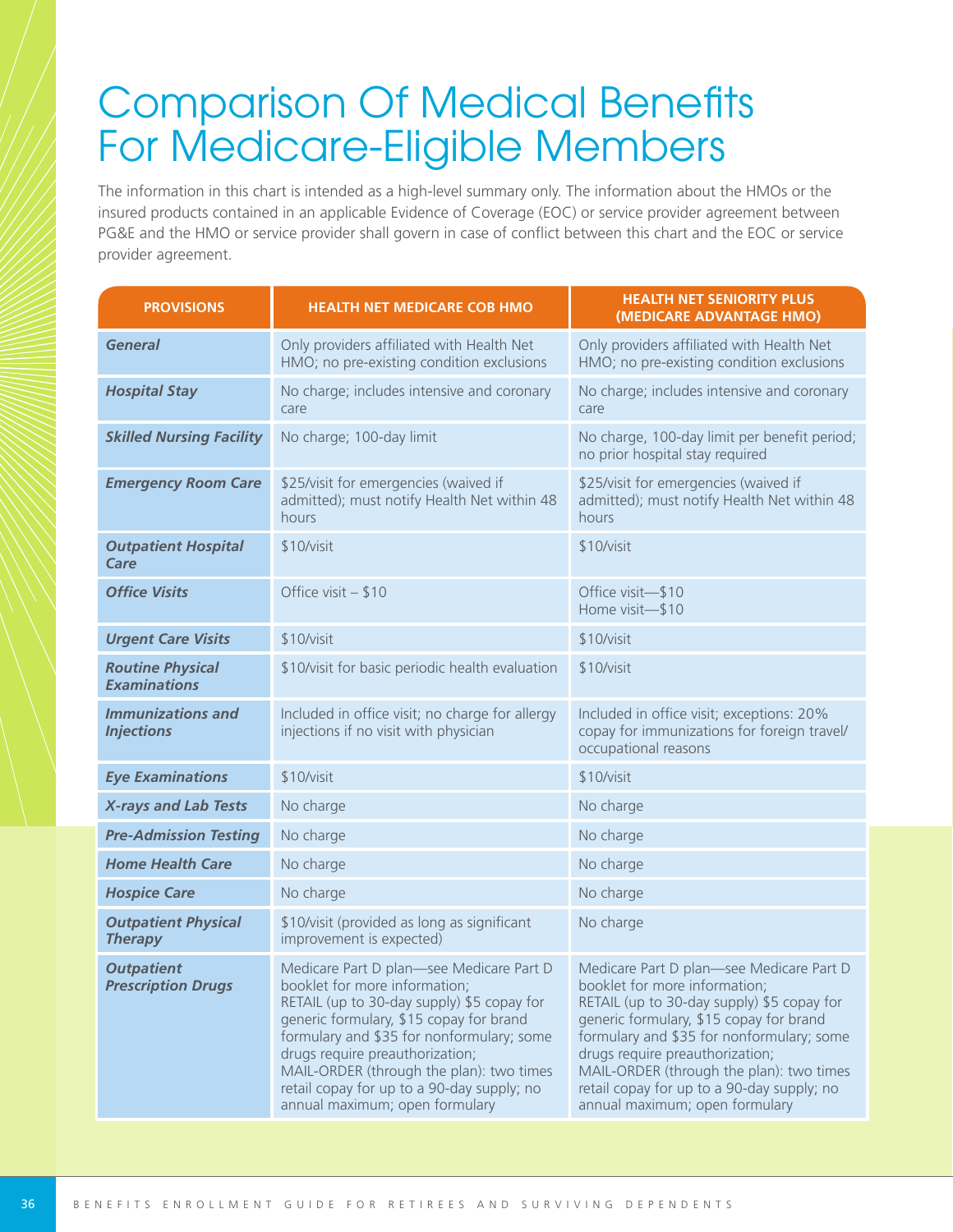| <b>PROVISIONS</b>                          | <b>HEALTH NET MEDICARE COB HMO</b>                                                                                                                                                  | <b>HEALTH NET SENIORITY PLUS</b><br>(MEDICARE ADVANTAGE HMO)                                                       |  |
|--------------------------------------------|-------------------------------------------------------------------------------------------------------------------------------------------------------------------------------------|--------------------------------------------------------------------------------------------------------------------|--|
| <b>Mental Health*</b>                      |                                                                                                                                                                                     |                                                                                                                    |  |
| <b>Inpatient Care</b>                      | Severe mental illnesses (same as parity<br>diagnoses): no charge; no day limit; other<br>mental illnesses: no charge for up to 30 days<br>per calendar year for crisis intervention | No charge; 190 days per lifetime                                                                                   |  |
| <b>Outpatient Care</b>                     | Severe mental illnesses (same as parity<br>diagnoses): \$10/visit; no visit limit; other<br>mental illnesses: \$20/visit; 20 visits per<br>calendar year                            | \$20/visit; no maximum                                                                                             |  |
| <b>Alcohol and Drug Care</b>               |                                                                                                                                                                                     |                                                                                                                    |  |
| <b>Inpatient Care</b>                      | Covered by separate alcohol and drug care<br>program with referral by ValueOptions                                                                                                  | No charge; also covered by separate alcohol<br>and drug care program with referral by<br><b>ValueOptions</b>       |  |
| <b>Outpatient Care</b>                     | Covered by separate alcohol and drug care<br>program with referral by ValueOptions                                                                                                  | \$20/visit; no maximum; also covered by<br>separate alcohol and drug care program<br>with referral by ValueOptions |  |
| <b>Durable Medical</b><br><b>Equipment</b> | No charge; see plan EOC for limitations and<br>exclusions                                                                                                                           | No charge; see plan EOC for limitations and<br>exclusions                                                          |  |
| <b>Chiropractic Care</b>                   | Discounts available; contact Member<br>Services for details                                                                                                                         | \$10/visit for Medicare-approved chiropractic<br>services                                                          |  |
| <b>Acupuncture</b>                         | Discounts available; contact Member<br>Services for details                                                                                                                         | Discounts available; contact Member<br>Services for details                                                        |  |

*\* Coverage for mental health is provided through the HMO or SmartValue only, not ValueOptions*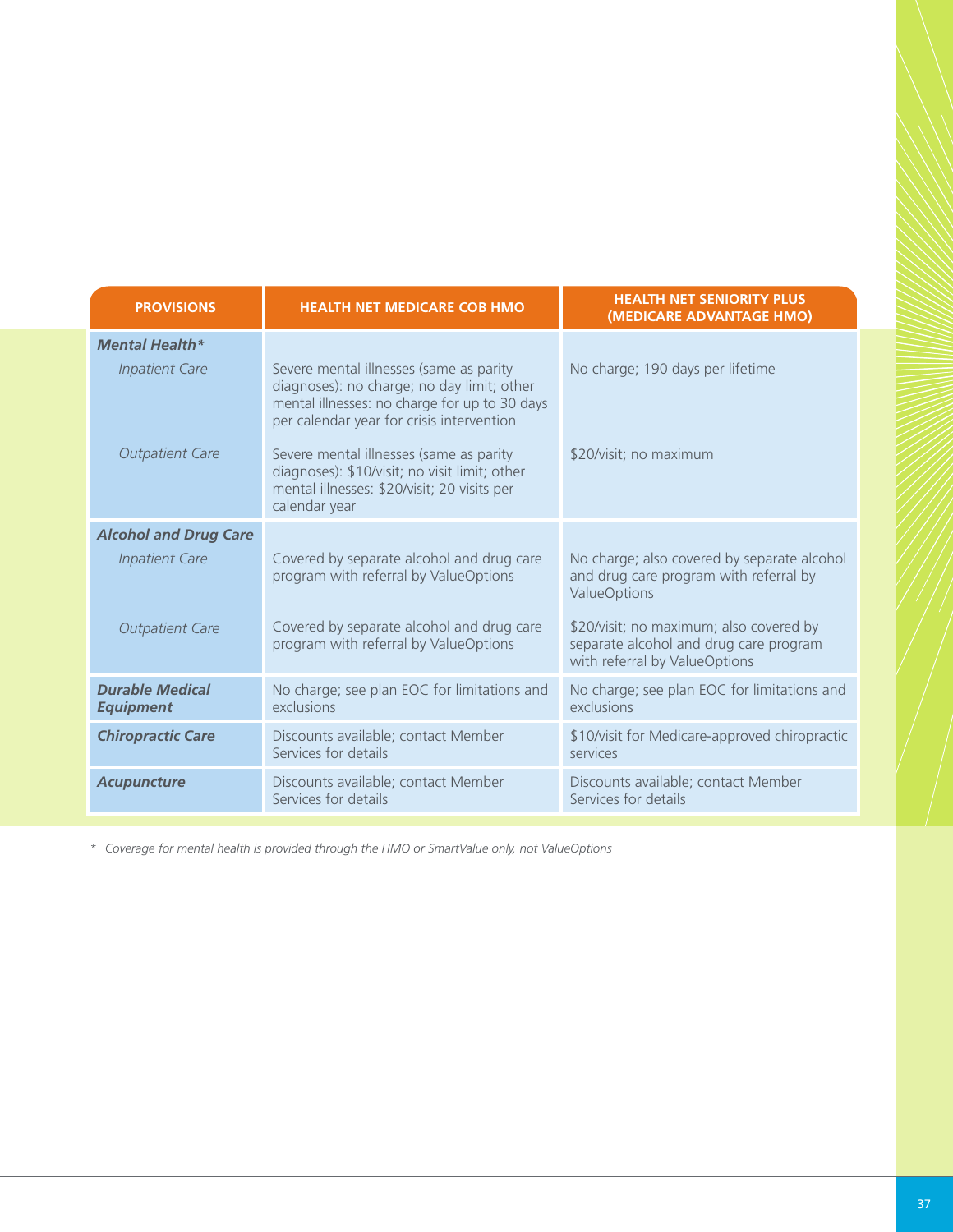# **Comparison Of Medical Benefits** For Medicare-Eligible Members

The information in this chart is intended as a high-level summary only. The information about the HMOs or the insured products contained in an applicable Evidence of Coverage (EOC) or service provider agreement between PG&E and the HMO or service provider shall govern in case of conflict between this chart and the EOC or service provider agreement.

| <b>PROVISIONS</b>                    | KAISER PERMANENTE SENIOR ADVANTAGE NORTH AND SOUTH<br>(MEDICARE HMO)                                                                                                                                                                                                                    |
|--------------------------------------|-----------------------------------------------------------------------------------------------------------------------------------------------------------------------------------------------------------------------------------------------------------------------------------------|
| <b>General</b>                       | Services provided at Kaiser Permanente hospitals and offices by Kaiser Permanente<br>doctors; no pre-existing condition exclusions                                                                                                                                                      |
| <b>Hospital Stay</b>                 | No charge; includes intensive and coronary care                                                                                                                                                                                                                                         |
| <b>Skilled Nursing Facility</b>      | No charge to members in service area for up to 100 days per benefit period<br>when prescribed by a plan physician; no prior hospital stay required; not covered<br>for members living outside of service area                                                                           |
| <b>Emergency Room Care</b>           | \$25/visit for emergencies (waived if admitted directly to the hospital within<br>24 hours for the same condition)                                                                                                                                                                      |
| <b>Outpatient Hospital Care</b>      | \$10 per procedure for outpatient surgery; \$10/visit for all other outpatient<br>services may apply                                                                                                                                                                                    |
| <b>Office Visits</b>                 | Office visit-\$10                                                                                                                                                                                                                                                                       |
| <b>Urgent Care Visits</b>            | \$10/visit at a Kaiser facility in area; \$25/visit at non-Kaiser facility                                                                                                                                                                                                              |
| <b>Routine Physical Examinations</b> | \$10/visit                                                                                                                                                                                                                                                                              |
| <b>Immunizations and Injections</b>  | \$10 for immunizations and allergy testing if no office visit; \$3/visit for allergy<br>injections if no office visit                                                                                                                                                                   |
| <b>Eye Examinations</b>              | \$10/exam; \$150 eyewear allowance including medically necessary eyewear every<br>24 months                                                                                                                                                                                             |
| <b>X-rays and Lab Tests</b>          | No charge                                                                                                                                                                                                                                                                               |
| <b>Pre-Admission Testing</b>         | No charge                                                                                                                                                                                                                                                                               |
| <b>Home Health Care</b>              | No charge to members in service area when prescribed by a plan physician; not<br>covered for members living outside of service area                                                                                                                                                     |
| <b>Hospice Care</b>                  | Covered under Medicare for members with Medicare Parts A and B when<br>prescribed by a plan physician; no charge to Medicare Part B-only members in<br>service area when prescribed by a plan physician; not covered for Medicare Part<br>B-only members living outside of service area |
| <b>Outpatient Physical Therapy</b>   | \$10/visit; provided as long as, in the judgment of a plan physician, significant<br>improvement is achievable                                                                                                                                                                          |
| <b>Outpatient Prescription Drugs</b> | Medicare Part D plan-see Medicare Part D booklet for more information:<br>\$10 per prescription for up to 100-day supply when obtained at a plan pharmacy<br>or through the plan's mail-order; no annual maximum; closed formulary                                                      |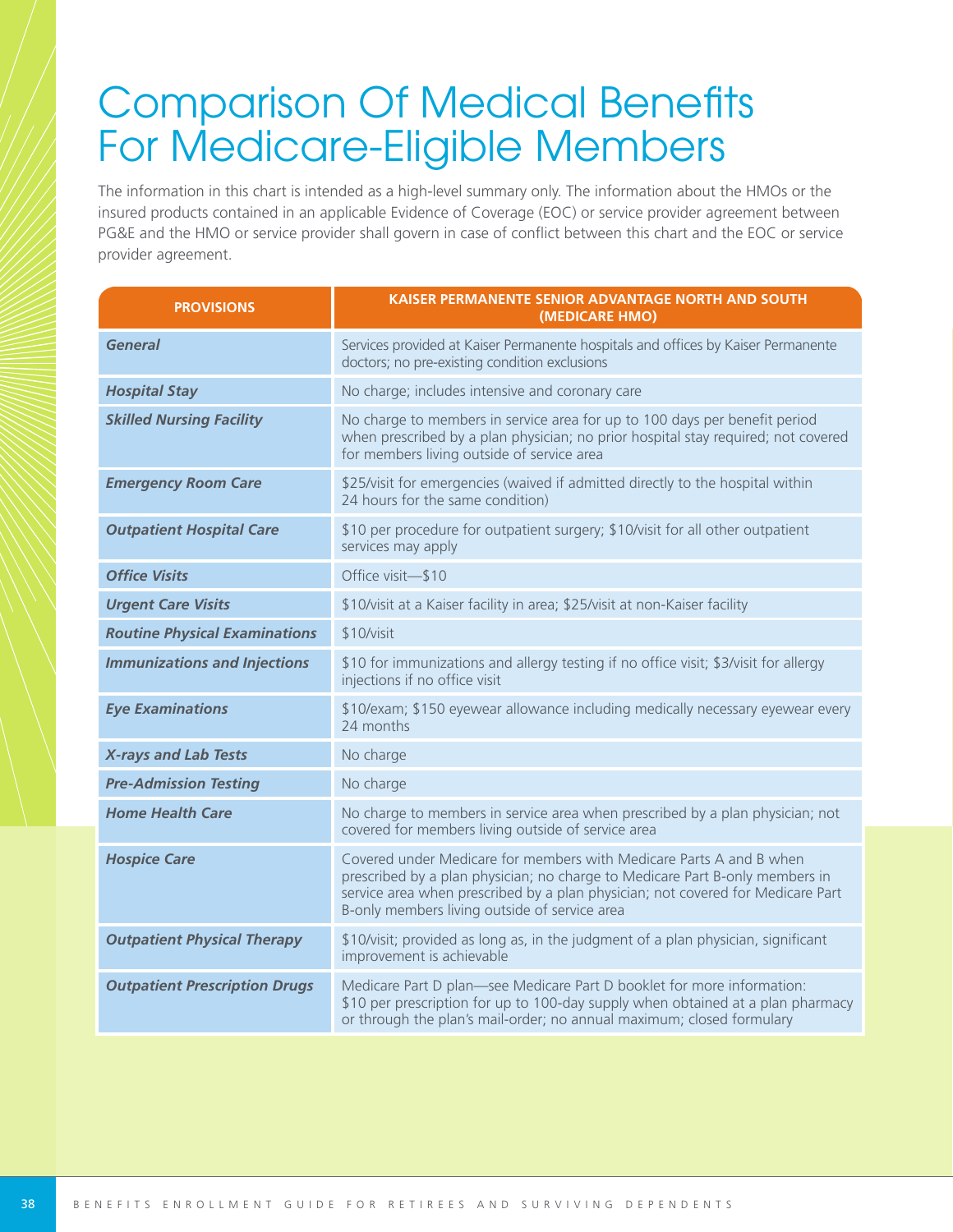| <b>PROVISIONS</b>                | <b>KAISER PERMANENTE SENIOR ADVANTAGE NORTH AND SOUTH</b><br>(MEDICARE HMO)                                                                                                         |
|----------------------------------|-------------------------------------------------------------------------------------------------------------------------------------------------------------------------------------|
| <b>Mental Health*</b>            |                                                                                                                                                                                     |
| <b>Inpatient Care</b>            | No charge; 190 days lifetime; no charge for up to 45 additional days per<br>calendar year after 190-day limit is reached; no day limit for mental health parity<br>diagnoses        |
| <b>Outpatient Care</b>           | \$10/visit (individual); \$5/visit (group); no visit limit for mental health parity<br>diagnoses                                                                                    |
| <b>Alcohol and Drug Care</b>     |                                                                                                                                                                                     |
| <b>Inpatient Care</b>            | No charge for detoxification; also covered by separate alcohol and drug care<br>program with referral by ValueOptions (inpatient only)                                              |
| <b>Outpatient Care</b>           | \$10/visit (individual); \$5/visit (group)                                                                                                                                          |
| <b>Durable Medical Equipment</b> | No charge to members in service area when prescribed by a plan physician; not<br>covered for members living outside of service area; see plan EOC for limitations<br>and exclusions |
| <b>Chiropractic Care</b>         | Discounts available; contact Member Services for details                                                                                                                            |
| <b>Acupuncture</b>               | Discounts available; contact Member Services for details                                                                                                                            |

*\* Coverage for mental health is provided through the HMO or SmartValue only, not ValueOptions*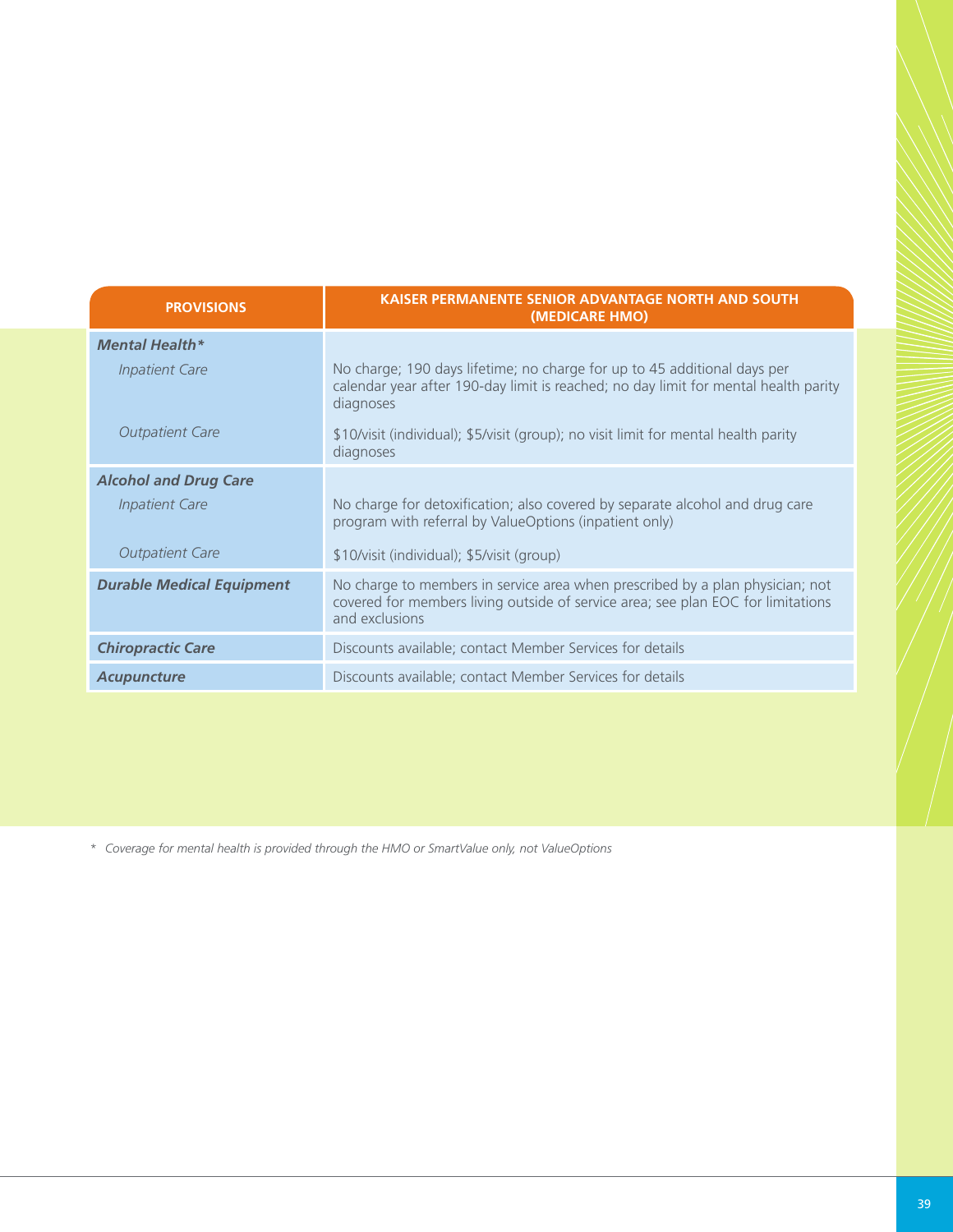# **Prescription Drug Benefits**

The information in this table is intended as a high-level summary only. This table summarizes the prescription drug benefits for members enrolled in the Anthem Blue Cross-administered plans, except the SmartValue Plan. Plan benefits are administered by Medco Health. Please note that the Medco Health out-of-pocket maximum must be met separately from the Anthem Blue Cross out-of-pocket maximum. Also, some drugs may not be covered or may require special authorization from Medco Health. For specific information about prescription drug coverage, call Medco Health's Member Services department directly, or visit its Web site at *www.medcohealth.com*.

For general information regarding the prescription drug coverage provided by each HMO, refer to Outpatient Prescription Drugs on the Comparison of Medical Benefits charts on pages 26 to 29 and 34 to 39. For more specific information about an HMO's drug coverage, call the HMO's Member Services department directly, or visit its Web site at the Internet address listed on the inside back cover of this guide.

| <b>PROVISIONS</b>                            | <b>NAP, CAP AND BASIC</b><br><b>PLANS</b>                                                                                                                                                                                                                                                                                                                                                                                                                                                                                  | <b>PG&amp;E MEDICARE</b><br><b>SUPPLEMENTAL PLAN</b><br>(MSP) MEMBERS                                              | <b>RETIREE OPTIONAL PLAN</b><br>(ROP) MEMBERS                                              |
|----------------------------------------------|----------------------------------------------------------------------------------------------------------------------------------------------------------------------------------------------------------------------------------------------------------------------------------------------------------------------------------------------------------------------------------------------------------------------------------------------------------------------------------------------------------------------------|--------------------------------------------------------------------------------------------------------------------|--------------------------------------------------------------------------------------------|
| <b>Retail Drug Purchases</b>                 | First three 30-day supplies<br>at a participating pharmacy:<br>85% for generics, 75%<br>for brand names. Refills<br>beyond 90 days and<br>coverage at nonparticipating<br>pharmacies: 80% for<br>generics, 70% for brand<br>names. Generic Incentive<br>Provision applies (see below)                                                                                                                                                                                                                                      | 75% after deductible;<br>Generic Incentive Provision<br>applies (see below)                                        | 60% after deductible at any<br>retail pharmacy                                             |
| <b>Mail-Order Purchases</b>                  | 90% for generic drugs and<br>80% for brand-name drugs;<br>Generic Incentive Provision<br>applies (see below)                                                                                                                                                                                                                                                                                                                                                                                                               | 80% after deductible;<br>Generic Incentive Provision<br>applies (see below)                                        | 70% after deductible for<br>90-day supply                                                  |
| <b>Generic Incentive</b><br><b>Provision</b> | Member is responsible for paying the difference between<br>the price of a generic drug and a brand-name drug, plus<br>coinsurance, if purchasing a brand-name drug when a<br>generic version is available; please note that any generic-<br>brand price differential you pay is a noncovered expense<br>and, thus, does not count toward your annual out-of-<br>pocket maximum (see below); drugs that are listed on<br>Medco Health's "Narrow Therapeutic List" will be excluded<br>from this mandatory generic provision |                                                                                                                    | Not applicable                                                                             |
| <b>Deductible</b>                            | No deductible                                                                                                                                                                                                                                                                                                                                                                                                                                                                                                              | \$100 per person (separate<br>from medical plan<br>deductible); retail and<br>mail-order deductible is<br>combined | \$200 per person; no family<br>maximum; retail and<br>mail-order deductible is<br>combined |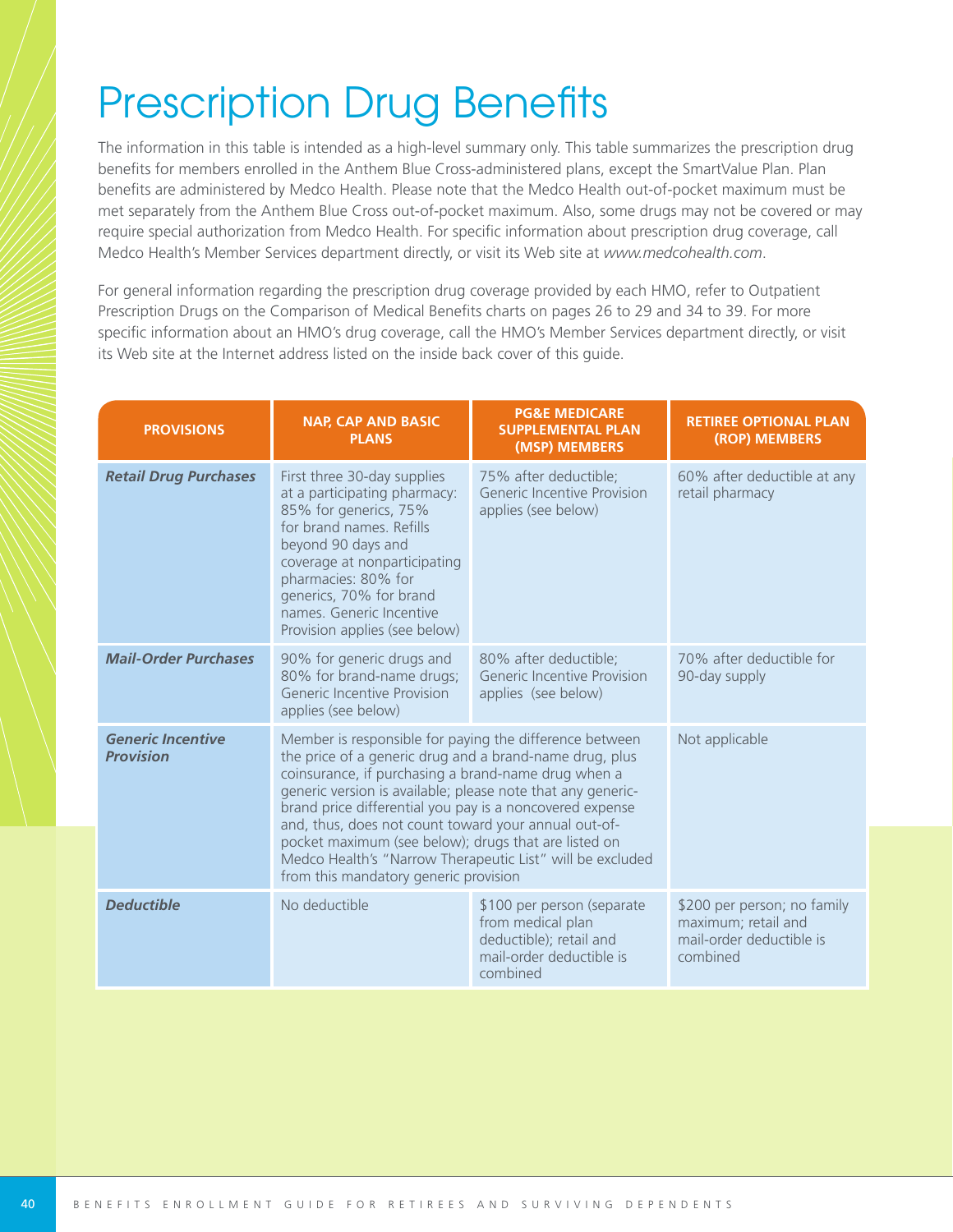| <b>PROVISIONS</b>                                                                                                | <b>NAP, CAP AND BASIC</b><br><b>PLANS</b>                                                                                                                                                                                                                                                                                                                                                                           | <b>PG&amp;E MEDICARE</b><br><b>SUPPLEMENTAL PLAN</b><br>(MSP) MEMBERS                                                                                                    | <b>RETIREE OPTIONAL PLAN</b><br>(ROP) MEMBERS                                                                                                                                                              |
|------------------------------------------------------------------------------------------------------------------|---------------------------------------------------------------------------------------------------------------------------------------------------------------------------------------------------------------------------------------------------------------------------------------------------------------------------------------------------------------------------------------------------------------------|--------------------------------------------------------------------------------------------------------------------------------------------------------------------------|------------------------------------------------------------------------------------------------------------------------------------------------------------------------------------------------------------|
| <b>Annual Out-of-Pocket</b><br><b>Maximum</b>                                                                    | \$500 per person up to a<br>family maximum of \$1,000;<br>out-of-pocket maximum<br>coordinates the retail drug<br>plan with the mail-order<br>drug plan, but does not<br>coordinate with the medical<br>plan; noncovered expenses,<br>such as generic-brand price<br>differentials, are not eligible<br>expenses and, thus, will not<br>be covered by the plan after<br>your annual out-of-pocket<br>maximum is met | None                                                                                                                                                                     | \$1,500 per person up to a<br>family maximum of \$3,000;<br>out-of-pocket maximum<br>coordinates the retail drug<br>plan with the mail-order<br>drug plan, but does not<br>coordinate with medical<br>plan |
| <b>Lifetime Maximum</b>                                                                                          | No lifetime maximum                                                                                                                                                                                                                                                                                                                                                                                                 | \$10,000 per person, with<br>up to \$1,000 restored<br>annually (does not apply<br>to drugs purchased before<br>2004); separate from<br>medical plan lifetime<br>maximum | No lifetime maximum                                                                                                                                                                                        |
| <b>Infertility, Sexual</b><br><b>Dysfunction, Memory</b><br><b>Enhancement and</b><br><b>Contraceptive Drugs</b> | 50% for both retail and<br>mail-order plan, unless<br>medically necessary.<br>Medically necessary drugs<br>are covered at standard<br>reimbursement rates;<br>Generic Incentive Provision<br>applies (see above)                                                                                                                                                                                                    | Covered only to treat serious<br>medical conditions; Generic<br>Incentive Provision applies<br>(see above)                                                               | 50% after deductible                                                                                                                                                                                       |

Manufacturer rebates are earned upon participant purchase of certain prescription drugs. The value of these rebates is based on the contract that Pacific Gas and Electric Company, as Plan sponsor, has with Medco Health. These rebates are received from Medco Health approximately six months after the purchase of a drug and are deposited back to the trust holding the plan assets for retirees or employees on long-term disability or back to the company for active employees. The cost of the plan is reduced by the value of the rebates.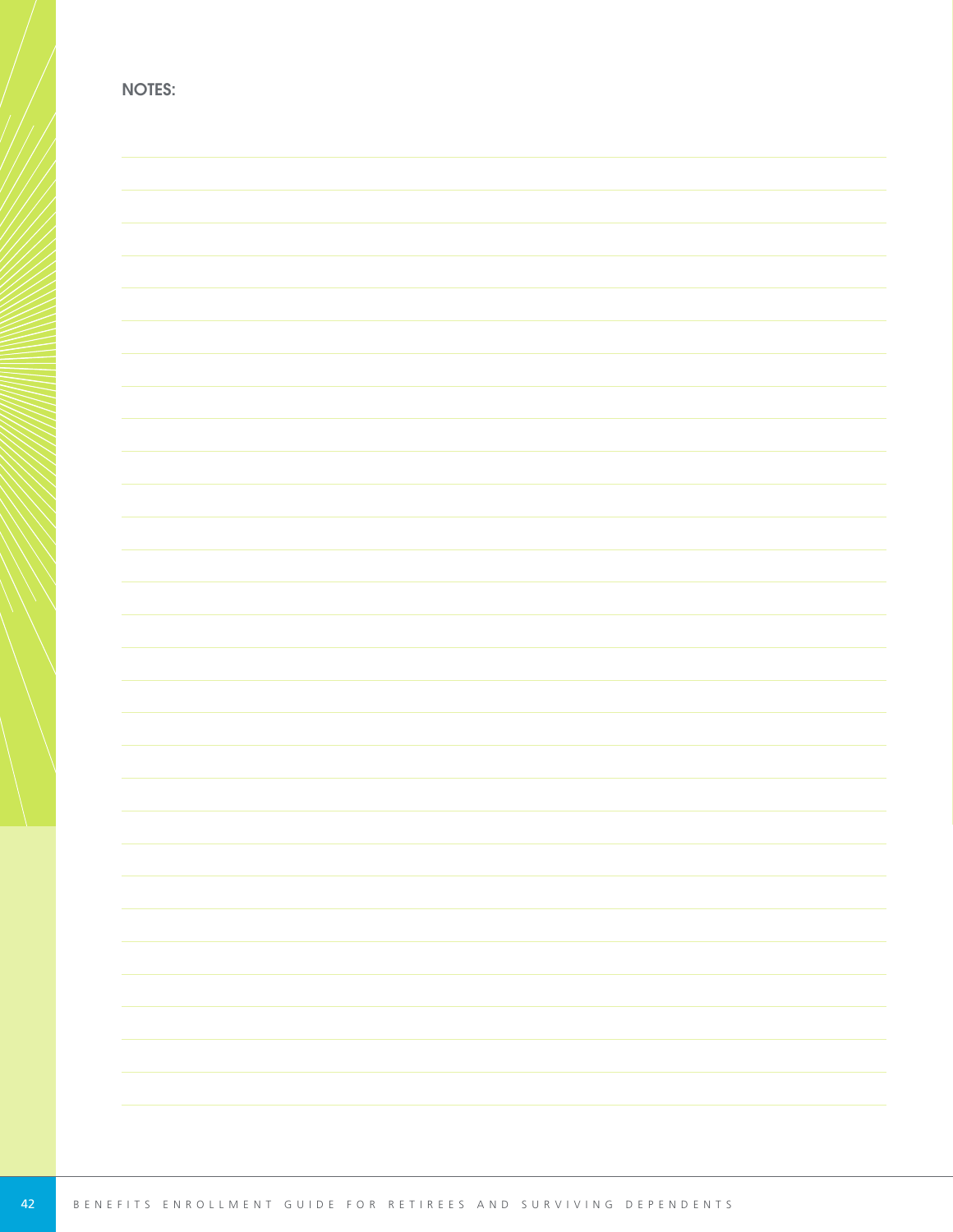#### **YOUR AUTHORIZATION—PLEASE READ**

By participating in any of the benefit plans sponsored by Pacific Gas and Electric Company, you:

- Acknowledge that you are responsible for reading the 2009 enrollment material, including your Enrollment Worksheet, this 2009 Benefits Enrollment Guide, the Supplement to Your 2009 Benefits Enrollment Guide and your confirmation statement;
- Acknowledge that you have received the Notice about Your Prescription Drug Coverage and Medicare included in the Supplement to Your 2009 Benefits Enrollment Guide:
- Acknowledge that you understand your PG&E medical and prescription drug coverage will be canceled if you enroll in a Medicare Part D Prescription Drug Plan or Medicare Advantage plan outside of the PG&E enrollment process;
- Authorize Pacific Gas and Electric Company, PG&E Corporation and their affiliates ("Participating Employers") to release Social Security numbers for you and your dependents to third-party administrators and insurers, as required, for purposes of plan administration;
- Authorize Participating Employers to deduct any required contributions from your pension check, if applicable, or to bill you if your pension check is not sufficient:
- Acknowledge that you may not be able to change medical plans during 2009;
- Acknowledge that you will not be able to change medical plans during 2009 if your desired physician, hospital, medical group or Independent Physician Association (IPA) does not participate in or terminates its relationship with your medical plan's network;
- Acknowledge that you will not be able to change medical plans during 2009 if your Retiree Premium Offset Account (RPOA) balance becomes depleted;
- Acknowledge that PG&E, the other Participating Employers, the health plan administrators and the insurers do not provide medical services or make treatment decisions; all treatment decisions are between you and your physician, regardless of the benefits covered under the plan;
- Agree to follow the appeal process for your plan for any disputed benefit claims;
- Agree to call the HR Service Center to report any ineligible dependents within 31 days of a dependent's loss of eligibility.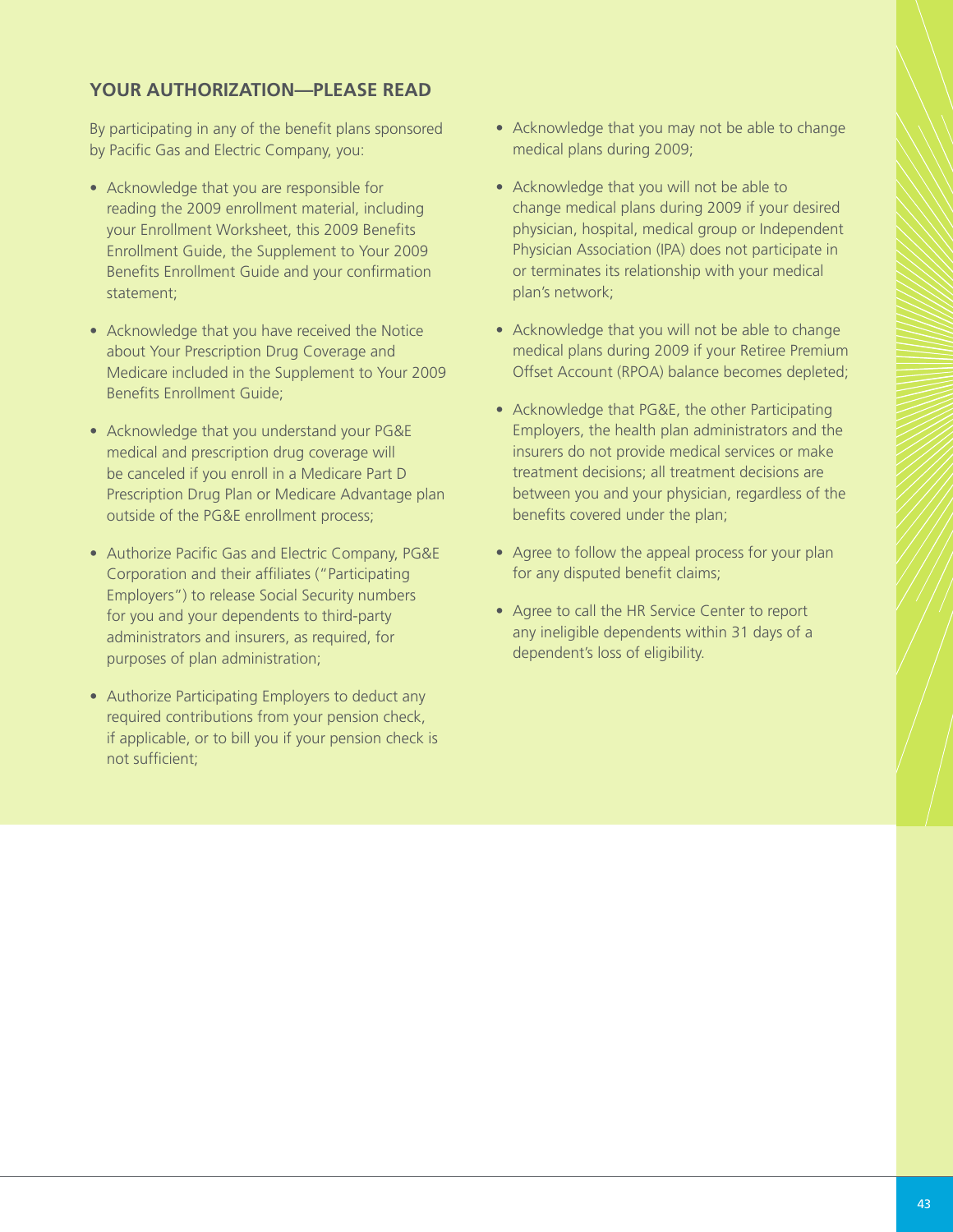#### **PG&E BENEFITS INFORMATION AND REFERENCES**

| <b>PG&amp;E HR Service Center</b>              | E-mail: hrbenefitsquestions@exchange.pge.com<br>Phone: 415-972-7077 or 1-800-700-0057                 |
|------------------------------------------------|-------------------------------------------------------------------------------------------------------|
| PG&E@Work For Me on the Internet               | https://myportal.pge.com                                                                              |
| <b>PG&amp;E's Summary of Benefits Handbook</b> | Available in paper form or on CD-Rom. Call the HR Service Center<br>to request a copy free of charge. |
| <b>IRS Publications</b>                        | www.irs.gov                                                                                           |
| <b>Social Security Administration</b>          | 1-800-772-1213                                                                                        |



The 2009 Benefits Enrollment Guide and Supplement constitute a Summary of Material Modifications to the PG&E Health Care Plan.

Pacific Gas and Electric Company has the right to amend or terminate the Health Care Plan at any time and for any reason, subject to notice provisions if such notice is required under applicable collective bargaining agreements. Generally, an amendment to or termination of the Health Care Plan will apply prospectively and will affect your rights and obligations under the Health Care Plan prospectively. example the state on 100% recycled paper. 10/08

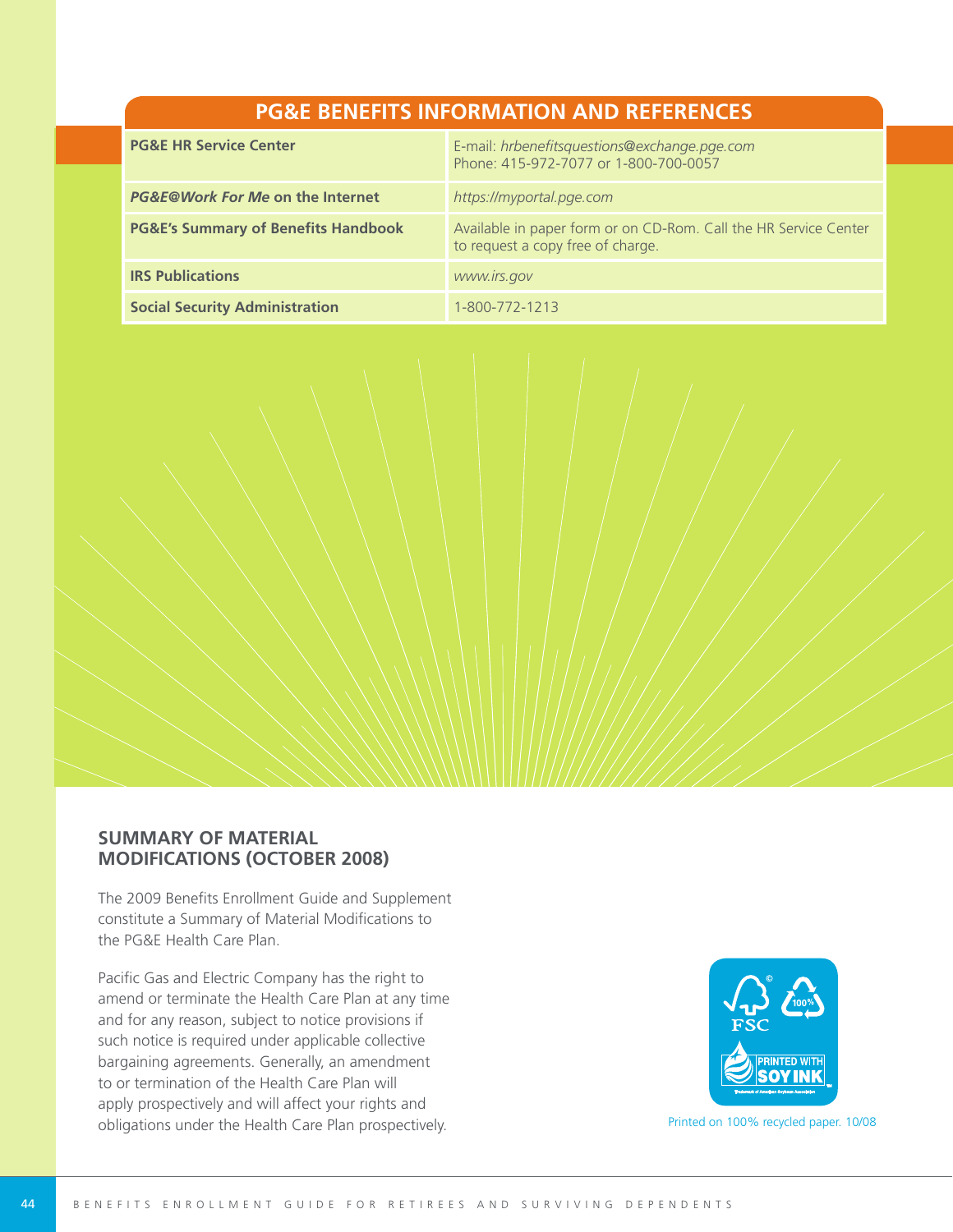| <b>MEMBER SERVICES CONTACTS</b>                                                                                                                          |                                                                              |                                    |                                       |  |
|----------------------------------------------------------------------------------------------------------------------------------------------------------|------------------------------------------------------------------------------|------------------------------------|---------------------------------------|--|
| Plan                                                                                                                                                     | Phone No.                                                                    | Web Site                           | Group No.                             |  |
| Blue Shield HMO and Medicare<br><b>COB HMO</b>                                                                                                           | 1-800-443-5005                                                               | www.blueshieldca.com/pge           | H11473                                |  |
| Health Net HMO and Medicare<br><b>COB HMO</b>                                                                                                            | 1-800-522-0088                                                               | www.healthnet.com/pge              | 68992M                                |  |
| Health Net Seniority Plus                                                                                                                                | Current members:<br>1-800-275-4737<br>Prospective members:<br>1-800-596-6565 | www.healthnet.com/pge              | 68992S                                |  |
| Kaiser Permanente (North and<br>South)                                                                                                                   | 1-800-464-4000                                                               | www.my.kaiserpermanente.org/ca/pge | North: 738-0001<br>South: 107932-0002 |  |
| Kaiser Permanente Senior<br>Advantage (North and South)                                                                                                  | 1-800-443-0815                                                               | www.my.kaiserpermanente.org/ca/pge | North: 738-0001<br>South: 107932-0002 |  |
| PacifiCare HMO*                                                                                                                                          | 1-800-624-8822                                                               | www.pacificare.com                 | 141347                                |  |
| PacifiCare Secure Horizons*                                                                                                                              | 1-800-228-2144                                                               | www.securehorizons.com             | 141351                                |  |
| PG&E Medical Plans (Administered<br>by Anthem Blue Cross)<br>Network Access Plan (NAP)<br>Comprehensive Access Plan (CAP)<br>Retiree Optional Plan (ROP) | 1-800-964-0530                                                               | www.anthem.com/ca/pge or           | PZG170157                             |  |
| American Specialty Health Network<br>(ASHN)                                                                                                              | 1-800-678-9133                                                               | www.ashplans.com                   |                                       |  |
| SmartValue                                                                                                                                               | Pre-enrollment:<br>1-866-657-4970<br>Post-enrollment:<br>1-877-326-2201      | www.anthem.com/ca/pge              | XDV170157                             |  |
| Mental Health, Alcohol and Drug<br>Care Program (Administered by<br>ValueOptions)                                                                        | 1-800-562-3588                                                               | www.valueoptions.com               |                                       |  |
| Prescription Drug Plan<br>(Administered by Medco Health)                                                                                                 | 1-800-718-6590                                                               | www.medcohealth.com                | <b>PGE0000</b>                        |  |
| COBRA (Administered by Ceridian)                                                                                                                         | 1-800-877-7994                                                               | www.ceridian-benefits.com          |                                       |  |

*\* Discontinued for all members effective January 1, 2009. See page 2 for more detail.*